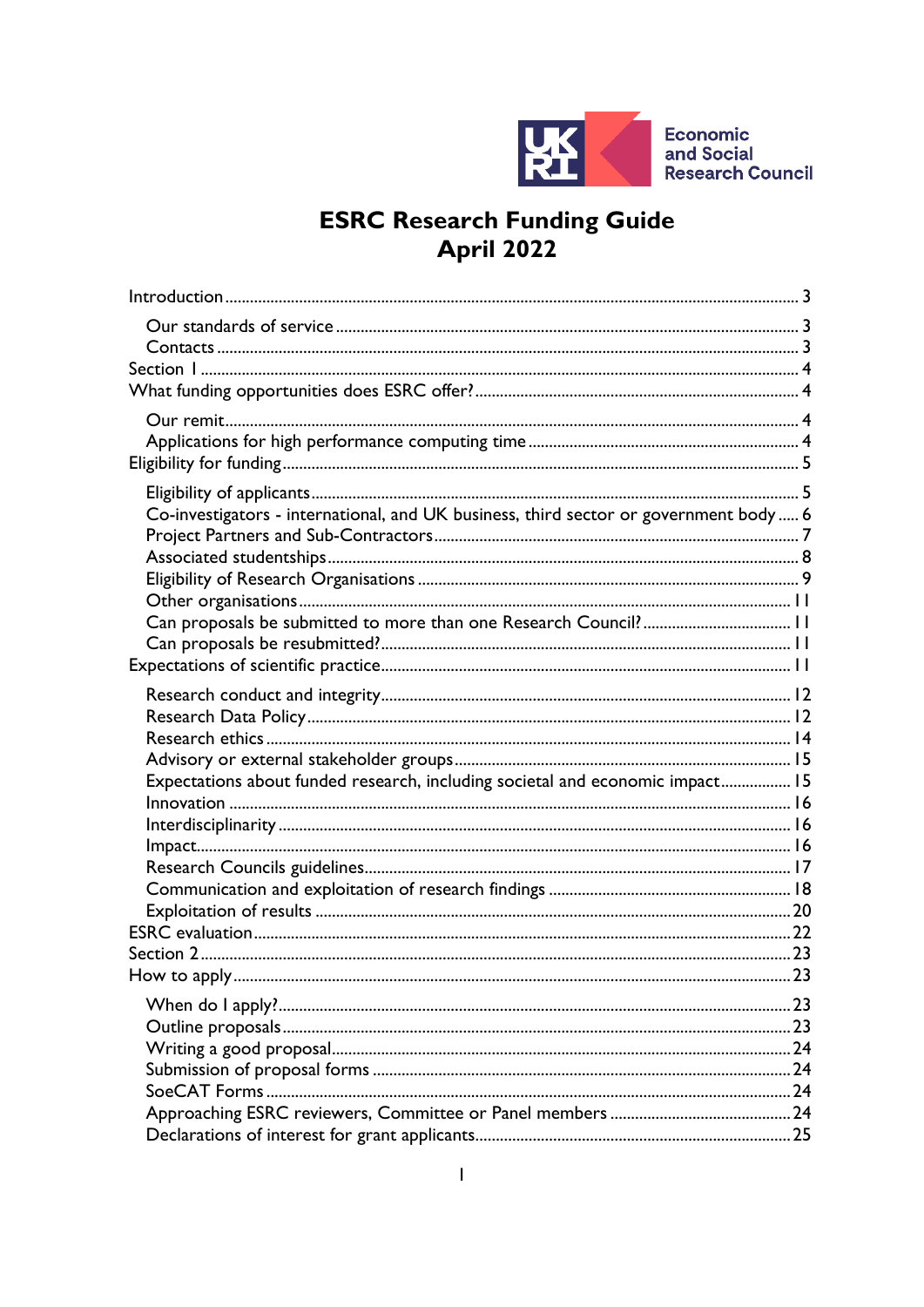| Cost Estimates and Quotations for Equipment and Surveys exceeding £25,00030 |  |
|-----------------------------------------------------------------------------|--|
|                                                                             |  |
|                                                                             |  |
|                                                                             |  |
|                                                                             |  |
|                                                                             |  |
|                                                                             |  |
|                                                                             |  |
|                                                                             |  |
|                                                                             |  |
|                                                                             |  |
|                                                                             |  |
|                                                                             |  |
|                                                                             |  |
|                                                                             |  |
|                                                                             |  |
|                                                                             |  |
|                                                                             |  |
|                                                                             |  |
|                                                                             |  |
|                                                                             |  |
|                                                                             |  |
|                                                                             |  |
|                                                                             |  |
|                                                                             |  |
|                                                                             |  |
|                                                                             |  |
|                                                                             |  |
|                                                                             |  |
|                                                                             |  |
|                                                                             |  |
|                                                                             |  |
|                                                                             |  |
|                                                                             |  |
|                                                                             |  |
|                                                                             |  |
|                                                                             |  |
|                                                                             |  |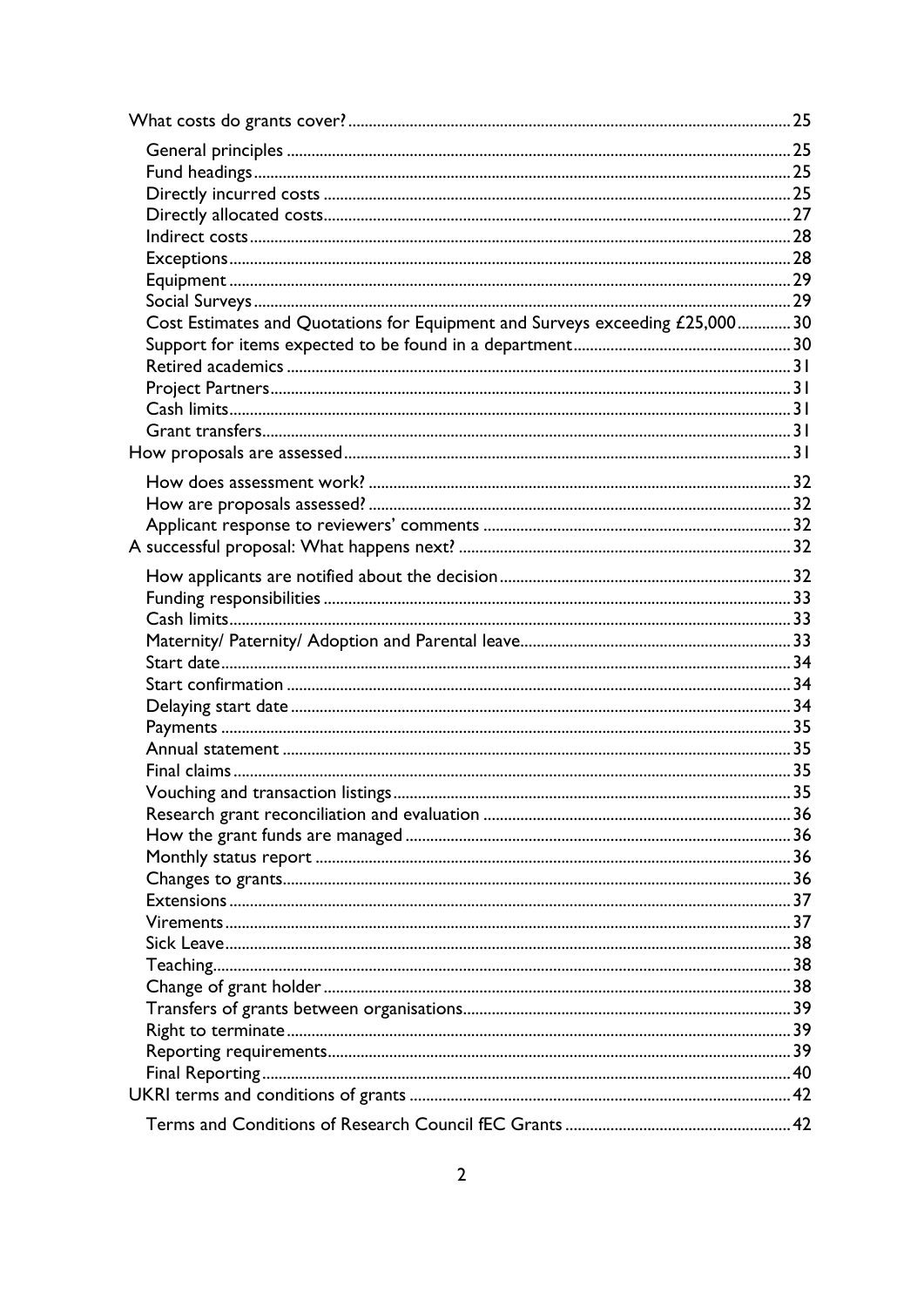# **ESRC April 2022**

# <span id="page-2-0"></span>**Introduction**

This guide covers all aspects of research grant funding. It gives details of the arrangements and procedures for research grants, together with a summary of proposal procedures.

The terms and conditions of research grants included in this guide are for information and completeness. Grant offer letters will include a set of current standard conditions, and any conditions specific to the grant offered.

**We reserve the right to amend these regulations at any time and without prior notice.** The regulations in effect at any time will be those contained in the most recent version of this [guide.](https://esrc.ukri.org/funding/guidance-for-applicants/research-funding-guide/)

A wider range of information related to funding rules and opportunities is available on our [website.](https://esrc.ukri.org/)

Please note that this guide does not cover postgraduate training. The **[Postgraduate](https://esrc.ukri.org/skills-and-careers/doctoral-training/prospective-students/postgraduate-funding-guide/)  [Funding Guide](https://esrc.ukri.org/skills-and-careers/doctoral-training/prospective-students/postgraduate-funding-guide/)**.

# <span id="page-2-1"></span>**Our standards of service**

We are committed to high standards of service in all our activities, explained in our policies [and standards.](https://www.ukri.org/about-us/policies-standards-and-data/corporate-policies-and-standards/)

Our Service First standards are intended to underpin the provision of this service and ensure responsiveness, quality and effectiveness throughout our operations. We are committed to providing a high-quality service to our user community.

We operate a process for considering and responding to [complaints.](https://esrc.ukri.org/about-us/policies-and-standards/complaints/)

# <span id="page-2-2"></span>**Contacts**

For contact information please refer to our [website.](https://esrc.ukri.org/contact-us/)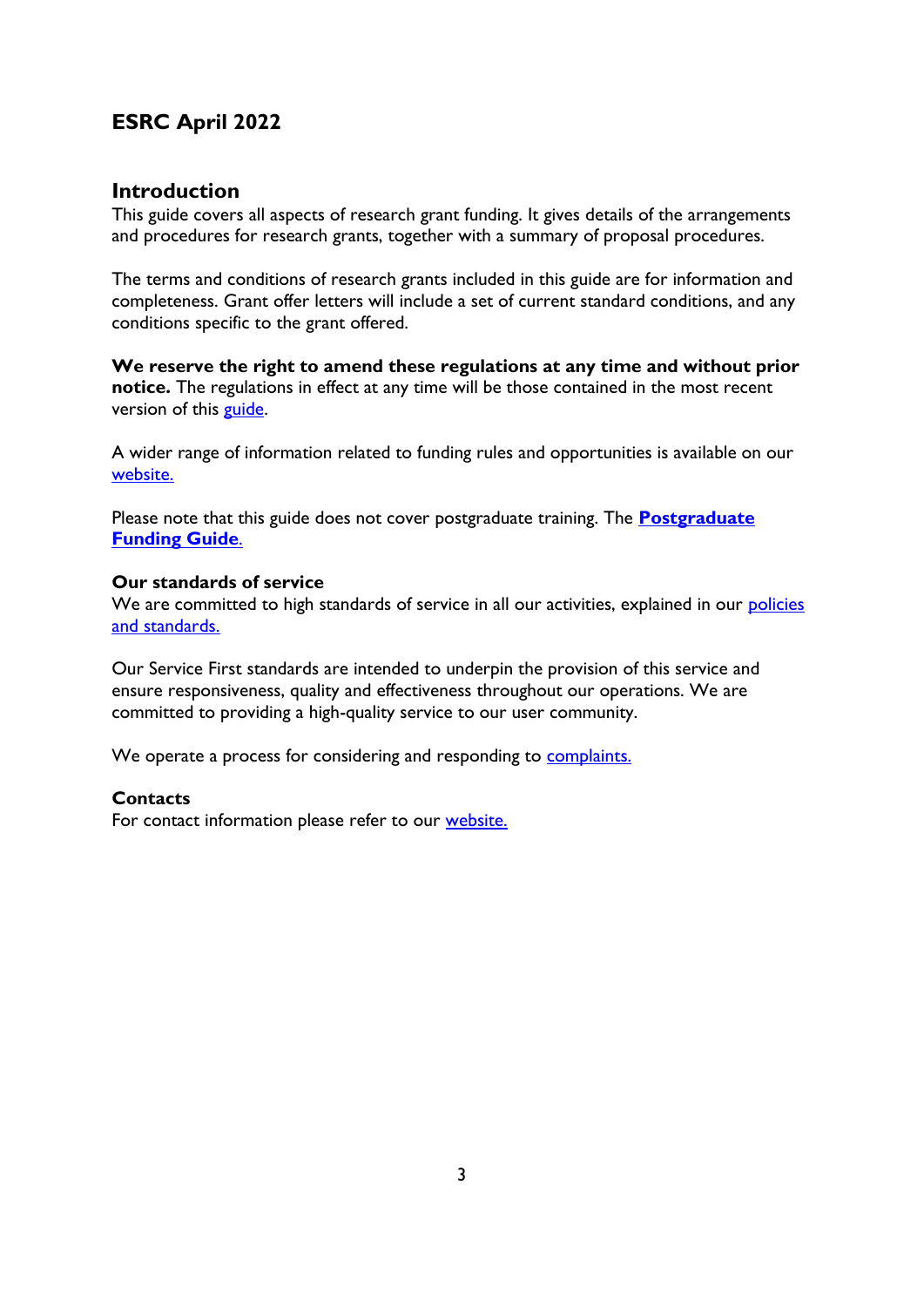# <span id="page-3-0"></span>**Section 1 What funding opportunities does ESRC offer?**

<span id="page-3-1"></span>Our research grants provide financial support for specific research projects within the social sciences.

We provide a range of funding opportunities, including schemes, competitions and initiatives.

Further information regarding *funding opportunities* can be found on our website.

Our funding decisions are based on a number of criteria: quality, timeliness, potential impact, value for money and, in relevant cases, fit to the specification for a particular competition.

#### <span id="page-3-2"></span>**Our remit**

For information on ESRC's scientific remit please refer to our [disciplines classifications.](https://esrc.ukri.org/about-us/what-is-social-science/social-science-disciplines/)

If further assistance is required please contact  $\frac{e}{e}$  esrcremit  $\omega$ esrc.ukri.org. You may submit a short outline for remit guidance using the [remit query form.](https://esrc.ukri.org/funding/guidance-for-applicants/is-my-research-suitable-for-esrc-funding/remit-query-form/) Your enquiry will be passed to a relevant member of staff, who will contact you directly.

We welcome interdisciplinary proposals as we recognise that many of the most pressing research challenges are interdisciplinary in nature, both within the social sciences and between the social sciences and other areas of research. Applicants should refer to the [UKRI guidance](https://www.ukri.org/apply-for-funding/before-you-apply/preparing-to-make-a-funding-application/if-your-research-spans-different-disciplines/) for responsive mode research grant proposals which may span other Research Council remits. Proposals that extend beyond the remit of a single Research Council should be submitted to the Council with the majority interest, but peer reviewers will be obtained from each of the relevant communities. The Research Councils will also cofund those projects where a significant element of the costs resides within more than one Council's remit.

Further information on cross-council remit agreements and the ESRC remit is also [available.](https://esrc.ukri.org/funding/guidance-for-applicants/is-my-research-suitable-for-esrc-funding/) Please note that the same proposal should not be submitted for consideration by more than one Research Council. If you submit a proposal to another Research Council and it is judged to be out of their remit before undergoing peer review, you can submit it to us if it is within our remit. See also the [Cross Council Remit Agreement](https://www.ukri.org/apply-for-funding/before-you-apply/preparing-to-make-a-funding-application/if-your-research-spans-different-disciplines/) and "can proposals be resubmitted to more than one Research Council?" and "can proposals be resubmitted?" sections below.

# <span id="page-3-3"></span>**Applications for high performance computing time**

Applicants wishing to use high performance computing (HPC) services should first contact one of the national centres and obtain a technical assessment of their proposal. This is to ensure that the level of resources requested has been appropriately scoped and that any additional technical considerations have been captured prior to submission. An HPC application form available from the national centres should be submitted together with the ESRC proposal. It will be peer-reviewed as part of the proposal process. If a grant is agreed by an ESRC Committee or Panel we will inform the computer centre that we intend to make a grant. The grant holder and the computer centre will then confirm access terms.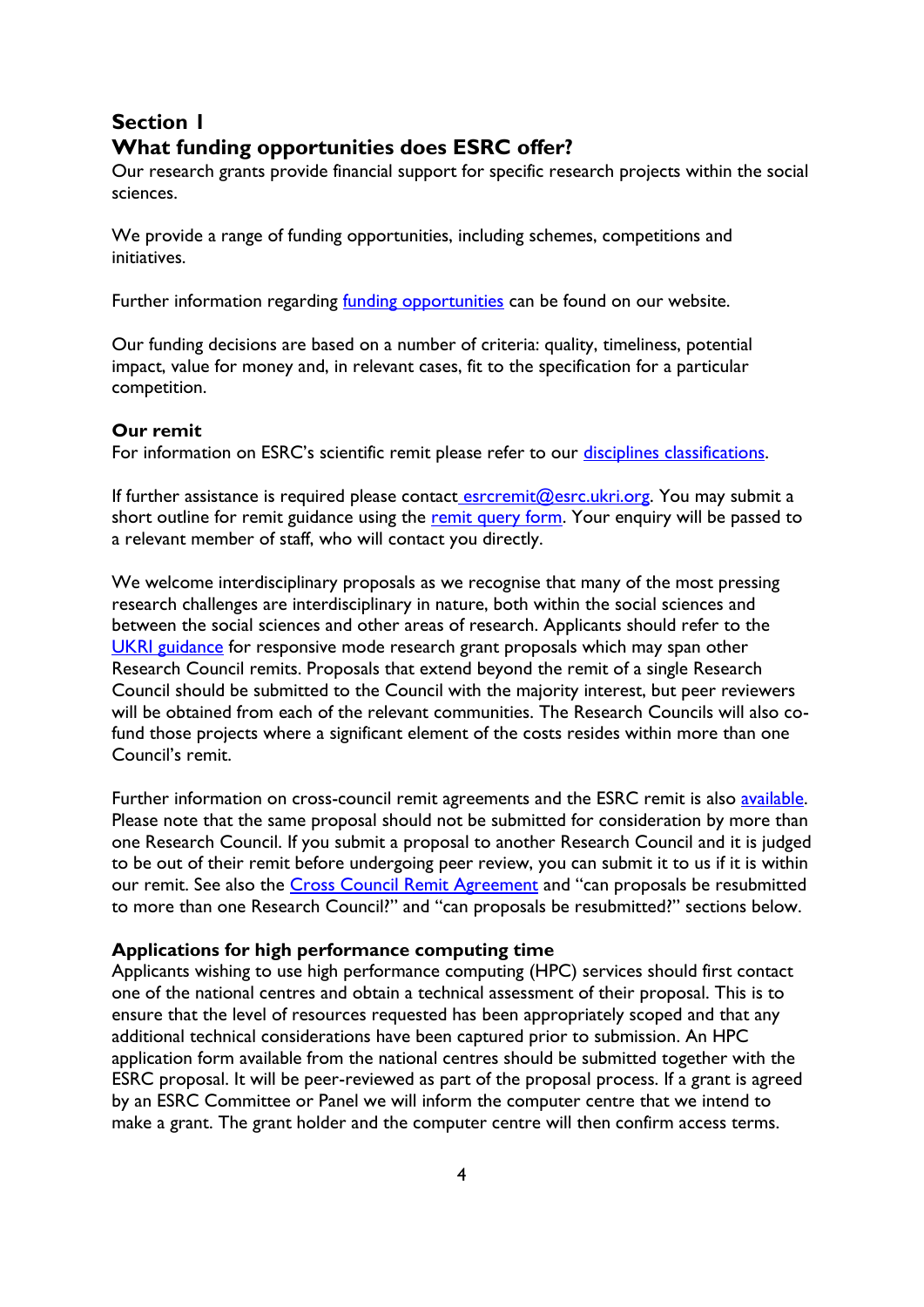Applicants are advised to discuss their needs with their local RO computer centre and with the chosen national computer centre before submitting their proposal to us.

Further information is available on the availability and application procedures for national [HPC facilities.](https://epsrc.ukri.org/research/facilities/hpc/)

# <span id="page-4-0"></span>**Eligibility for funding**

Please note eligibility details are given on the specific scheme or call pages on our website under '[Funding opportunities](https://esrc.ukri.org/funding/funding-opportunities/)'.

# <span id="page-4-1"></span>**Eligibility of applicants**

Applicants are *eligible for funding* whether or not they are established members of a recognised Research Organisation (RO). Applicants for research grants who are not established members of a recognised RO must be accommodated by the RO and provided with appropriate facilities to carry out the research. These requirements also apply to all individuals named as co-applicants. For such applicants, the RO must provide a covering statement confirming that, in the event of a grant, it will provide accommodation and facilities for the applicant such as would be provided for established members of staff. All applicants are normally expected to reside within reasonable travelling distance of the RO when not engaged in fieldwork. However, research staff, excluding applicants, employed on a grant are able to work remotely, including homeworking and from overseas, on a permanent basis if the research project allows, as long as organisational policies are adhered to (see [UKRI Grants Terms and Conditions Guidance](https://www.ukri.org/wp-content/uploads/2022/04/UKRI-050422-FullEconomicCostingGrantTermsConditionsGuidance-Apr2022.pdf) Costings Information (d)).

The applicant should normally be the person undertaking responsibility for directing the research and for observing the terms and conditions, as well as being actively involved in carrying it through. The percentage of the working time that the applicant expects to spend on the research, and the extent of other commitments, must be stated on the research proposal form.

Research proposals may be submitted jointly by more than one applicant. In such cases, one person must be regarded as the principal applicant taking the lead responsibility for the conduct of the research and the observance of the terms and conditions. Correspondence regarding the research proposal and grant will be addressed to the principal applicant only. All co-applicants must make a significant contribution to the conduct of the research.

Individuals contributing to a proposal on a consultancy basis are not eligible to be named as applicants on a proposal.

The principal applicant's RO should normally be the same as the administering RO. Coapplicants may be sited at different recognised research organisations provided that the principal applicant's research organisation takes responsibility for administering the grant and disbursing funds as appropriate.

Research proposals will not normally be accepted from persons who have failed to produce evidence of satisfactory conduct on any research previously supported by the ESRC. In addition, principal and co-investigators on live ESRC grants must submit a progress report on current ESRC grants to accompany any proposal submitted to the ESRC. For active and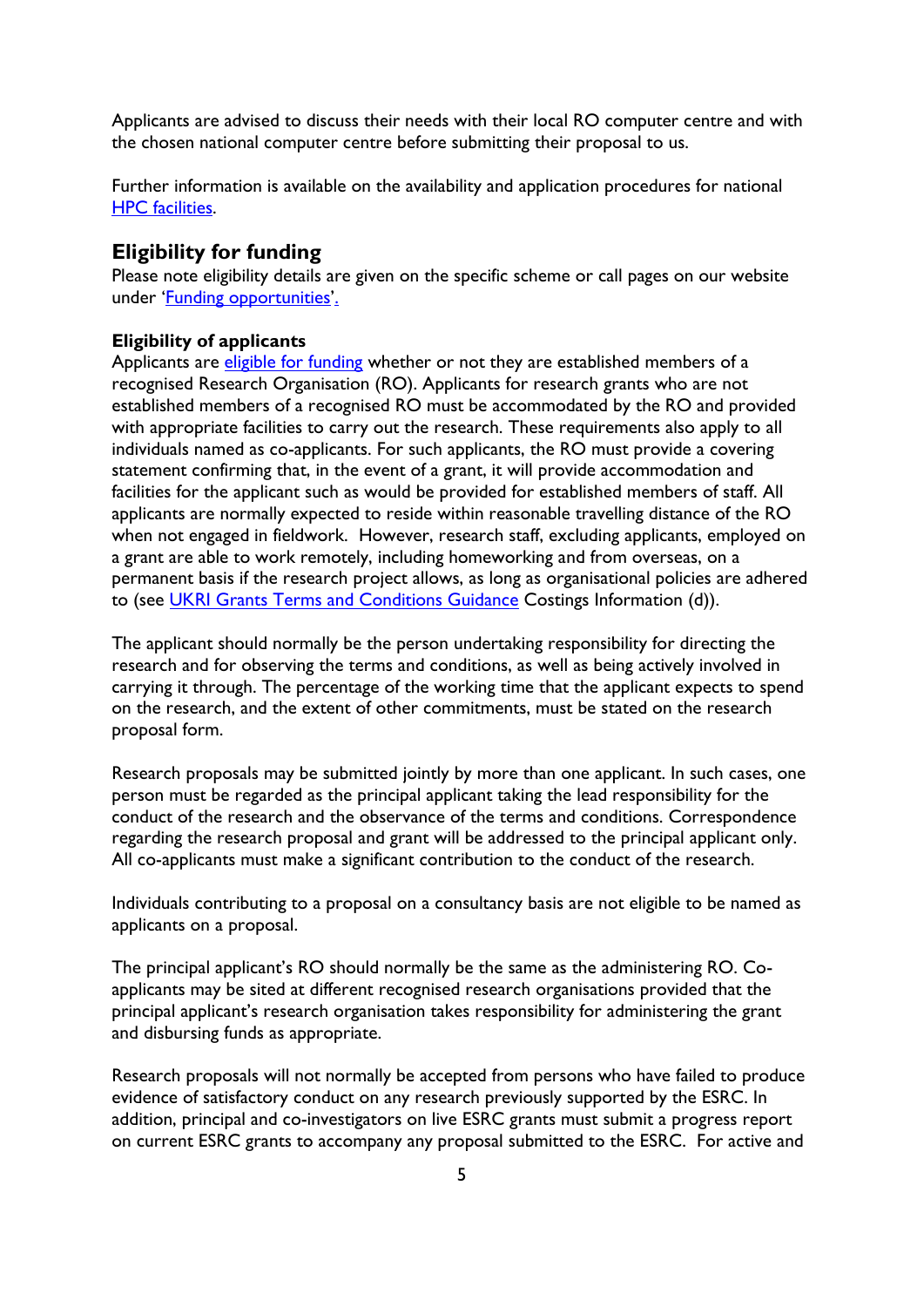ended grants, research outcomes reporting must be up-to-date. For grants that have ended, the Key Findings and Narrative Impact reports Researchfish must have been submitted and accepted by the ESRC by the specified deadline (see reporting requirements in section 2).

All applicants and named research staff must be able to meet the time commitment to the project as stated in the proposal. Where research staff are to be employed on a grant it is assumed as part of the proposal that they or any replacement will not exceed 100% of their time.

Proposals which may result in over-commitment of time, for any applicant across all of their projects, will not be approved. Applicants have a duty to report immediately in writing to ESRC if at any time this regulation is likely to be breached.

Any applicants employed as staff for more than 20% of their time in an ESRC Research Centre, Group or Network must obtain a supporting statement from the Director to accompany their proposal. This is in addition to the normal endorsements from the head of department and the RO. The Director needs to confirm that the project is not part of the Centre's contracted programme of work and provide a clear explanation of how the project will enhance or complement the Centre's programme. The Director will also confirm that the applicant has time to supervise the project without prejudice to the Centre's contracted programme of work. The Director's statement is not required if the starting date of the project is planned to fall outside the period of Centre funding nor when staff are employed by ESRC Research Centres for less than 20% of their time. The percentage commitment of staff time must be stated on the proposal form.

As a holder of an ESRC research grant, principal investigators are expected to be a member of the [ESRC Peer Review College](https://esrc.ukri.org/funding/guidance-for-peer-reviewers/peer-review-college/) and undertake review of research proposals submitted to ESRC when requested. The ESRC research grants process relies on the co-operation of the academic community in providing review comments on proposals and success of proposals are, in part, due to the goodwill of fellow social scientists in providing such comments. If applicants are not currently a member of the Peer Review College, an invite will be issued following a successful decision.

# <span id="page-5-0"></span>**Co-investigators - international, and UK business, third sector or government body**

ESRC attaches major importance to the position of UK social science in the international and global arena. It positively encourages active collaboration between UK researchers and those in other countries, where this will help to ensure that UK research is at the international leading edge. To this end, it has forged collaborative funding agreements with leading overseas partners. It is important to note that the **combined** costs for international co-investigators, and UK business, third sector and government body co-investigators must not exceed 30% of the total fEC of the grant application.

Further details about these agreements are available on our [international research page.](https://esrc.ukri.org/research/international-research/)

ESRC supports international collaboration through a range of schemes and initiatives. Coinvestigators based in overseas ROs, excluding fellowships, can be included in research grant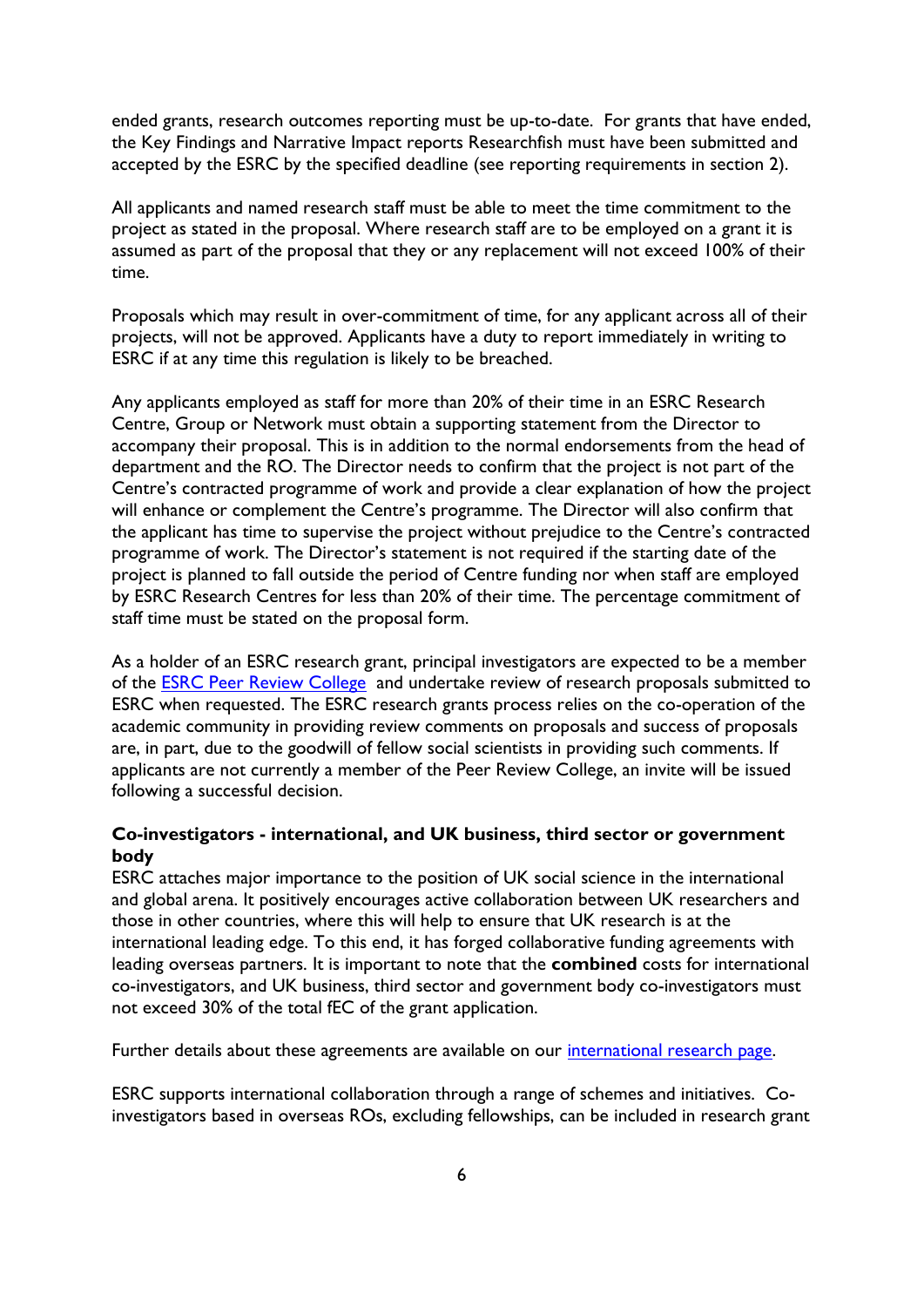proposals unless otherwise stated by the call guidance. Please note co-investigators cannot be included in Fellowship schemes.

Further information on the inclusion of [international co-investigators](https://esrc.ukri.org/funding/guidance-for-applicants/inclusion-of-international-co-investigators-on-proposals/) is available.

[Business, third sector or government body co-investigators](https://esrc.ukri.org/funding/guidance-for-applicants/inclusion-of-uk-business-third-sector-or-government-body-co-investigators-on-proposals/) based in the UK can be included in the majority of ESRC research calls. Some specific calls may from time to time specify that these co-investigators may not be included.

# <span id="page-6-0"></span>**Project Partners and Sub-Contractors**

# **Project Partners**

A Project Partner is a third party organisation, or third party person not employed on a grant, who provides specific contributions either in cash or in kind to a project. Project Partners provide contributions to the delivery of a project and therefore should not normally seek to claim funds from that project. However, if there are specific circumstances where Project Partners do require funding for minor costs such as travel and subsistence, this will be paid at 80% fEC (unless exceptionally agreed otherwise in advance). Any Project Partner costs should be outlined and fully justified in the proposal and will be subject to peer review. Please note that any applicable Subsidy Control regulation and HMRC guidance will also be taken into account which may affect the percentage of these costs that we will fund.

Organisations or individuals that are applicants on a project or UKRI Head Office Staff acting in their capacity as a UKRI employee are not eligible to be Project Partners.

#### **Subcontractors**

A subcontractor is a third party organisation, or third party person not employed on a grant, who is subcontracted by the host organisation to deliver a specific piece of work. This subcontracted work will be subject to the procurement rules of the host Research Organisation. All costs that support the delivery of the subcontract are eligible and will be paid at 80% fEC unless otherwise stated, these should be outlined and fully justified in the proposal and will be subject to peer review.

# **Dual Roles**

An organisation or individual may act as both a Project Partner and Subcontractor on a project, however this must be fully justified and will be subject to peer review. This dual role may be required, for example, when an organisation or individual is contributing to the project in kind, but is selected to deliver other work to the project involving substantial costs to be covered via a subcontract.

# **Project Partner/Subcontractor entitlement to project outputs and Intellectual Property**

Entitlement to the outputs of a project and/or Intellectual Property will be determined between the parties involved,, however any access to project outputs and/or Intellectual Property must be in line with any relevant Subsidy Control regulation. Any entitlements should be set out in a formal collaboration agreement, as per fEC Grant condition [RGC](https://www.ukri.org/wp-content/uploads/2021/03/UKRI-150321-FullEconomicCostingGrantTermsConditions-Mar2021.pdf)  [12.1.](https://www.ukri.org/wp-content/uploads/2021/03/UKRI-150321-FullEconomicCostingGrantTermsConditions-Mar2021.pdf)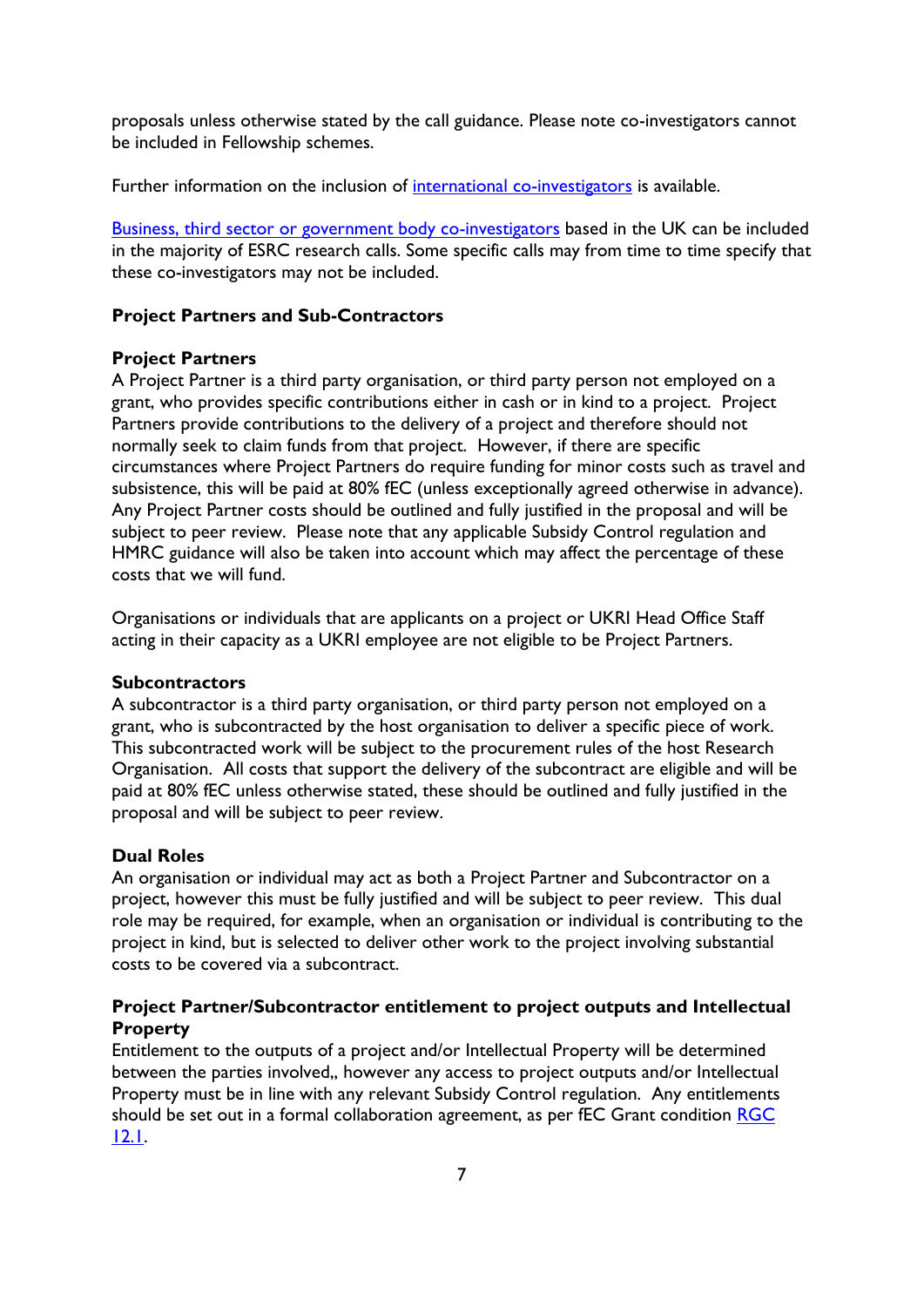Where research is funded by or undertaken in collaboration with others, the research organisation is responsible for putting appropriate formal agreements in place covering the contributions and rights of the various organisations and individuals involved. Such agreements must be in place before the research begins. Research organisations are required to ensure that the terms of collaboration agreements do not conflict with the Research Councils' terms and conditions of research grants. The [Lambert toolkit \(Gov.uk](https://www.gov.uk/guidance/lambert-toolkit)  [website\)](https://www.gov.uk/guidance/lambert-toolkit) for collaborative research can offer a good starting point for such agreements.

#### **Consultants**

Consultancy costs may be included in a proposal where there is a requirement for specified contributions to the research beyond the project team. It is expected that a consultant will not make a significant scientific contribution to the project overall, but rather facilitate the research. Individuals contributing to a proposal on a consultancy basis are not eligible to be named as applicants on a proposal.

The inclusion of consultants is expected to be subject to competitive purchasing requirements and should be costed at a per diem rate. Justification for the involvement of a consultant in a project and their per diem rate must be included in the Justification of Resources. Consultancy costs will be paid at 80% fEC.

#### <span id="page-7-0"></span>**Associated studentships**

Associated studentships are only permitted on some strategic calls and cannot be claimed on responsive mode grants. The specific guidance for a call will confirm whether associated studentships can be supported or not.

Applicants must check the call specification (on the specific funding opportunity they are interested in) to see whether associated studentships are permitted before completing their proposal.

Associated studentships may be requested on any research proposal when specified in the call documentation as long as:

- the grant applied for is for three years or more
- the principal or co-investigators are approved to act as a primary supervisors for PhD students and are based within an accredited pathway in an ESRC Doctoral Training Partnership (DTP) or Centre for Doctoral Training (CDT) (see exceptions below)
- the student(s) are located in an ESRC-accredited Doctoral Training Partnership (DTP) or Centre for Doctoral Training (CDT) and are studying on an accredited pathway (see exceptions below).

Up to three studentships can be applied for on any single proposal. The studentships must be embedded within a DTP or CDT, be subject to the same terms and conditions as a standard ESRC-funded studentship, and the funds managed within the DTP or CDT's training grant. Before submitting a proposal that includes an associated studentship the applicant must obtain the support from the Director of the DTP or CDT which must be confirmed in a letter of support submitted with the proposal.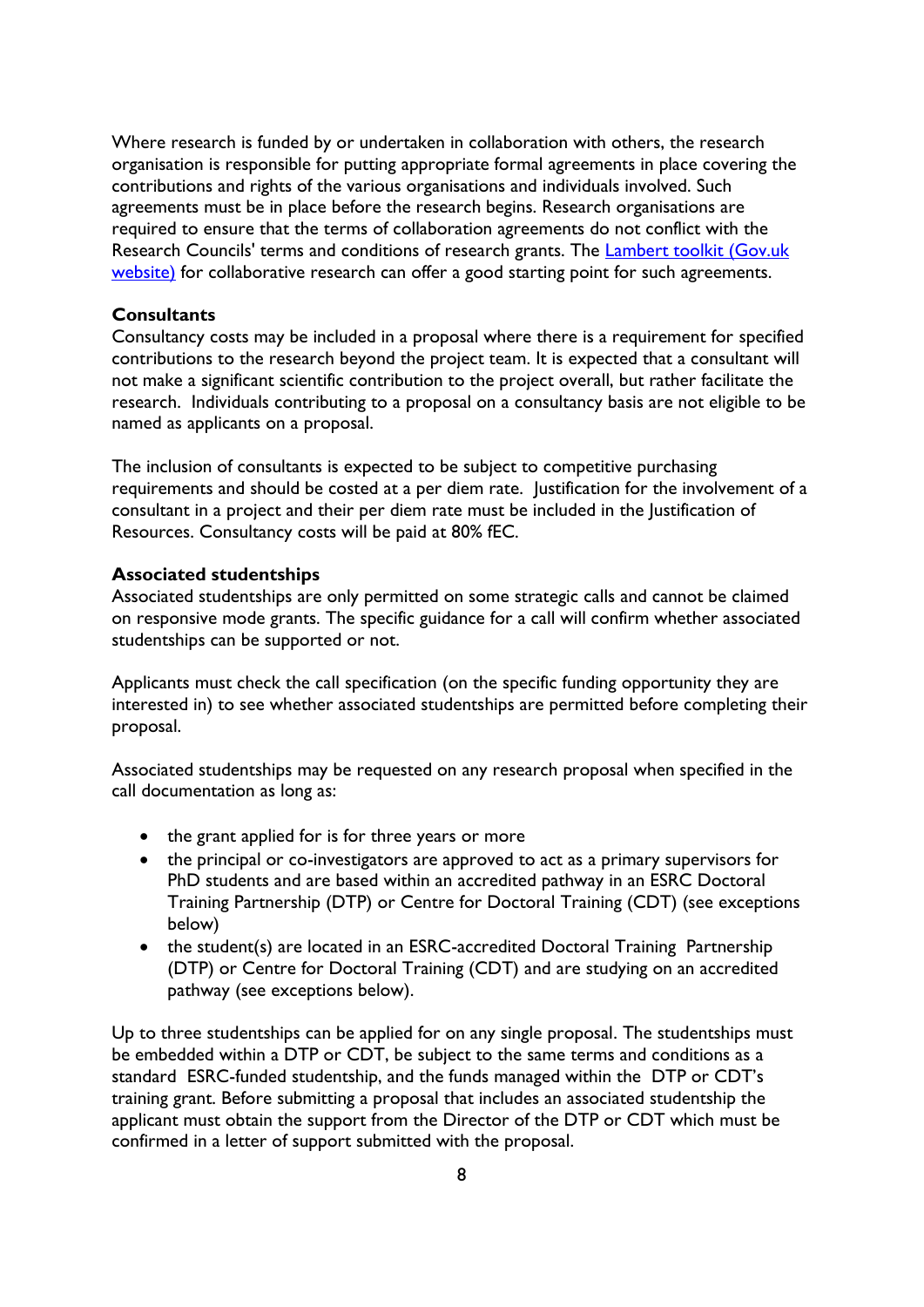The studentship must not be a displacement of the normal research support required on the grant. Associated studentships are designed to add value to the proposed research outlined in the proposal, whilst providing a clear opportunity for a distinct and independent course of enquiry for the student. Through being embedded within a high-quality research team, they should offer the student an opportunity to develop their substantive research skills, alongside broader professional development. The main research grant project should still be viable without the studentship and should have distinct objectives that are not reliant upon the studentship.

Associated studentships are subject to the standard rules for ESRC studentships and should be calculated on the same notional cost basis. For further information on this please see the [Postgraduate Funding Guide.](https://www.ukri.org/publications/terms-and-conditions-for-training-funding/) The costs associated with the studentship(s) must be costed as part of the overall value of the proposal. No additional costs, for example travel and subsistence, conference attendance or items of equipment should be costed in to the grant. Where they are, these costs will be removed from the final award.

Whilst associated studentships can outlast the grant they are linked to, the majority of the studentship (i.e. more than half) must take place during the life of the grant. If successful, the funds for the studentship will be ring-fenced within the grant and paid alongside standard ESRC studentships.

No costs will be added until the ESRC receives confirmation that the student(s) has been recruited. When a student is identified their details must be input via the Je-S Student Details functionality and a grant maintenance request must also be submitted against the relevant training grant requesting that the costs be added. The amount added to the grant will reflect the notional cost in place at the time of nomination and the duration of the studentship requested in the original application.

Costs must be claimed within three months of the student's start date. ESRC reserves the right not to reimburse costs, either in part or in full, where costs are not claimed within three months.

Further information on the terms and conditions of ESRC studentships can be found within the [Postgraduate Funding Guide](https://www.ukri.org/publications/terms-and-conditions-for-training-funding/) on our website. Guidance on how to complete a proposal with an associated studentship is available in the Je-S Helptext.

#### <span id="page-8-0"></span>**Eligibility of Research Organisations**

All UK Higher Education Institutions are eligible to receive funds for research, postgraduate training and associated activities. The higher education funding councils for England (Research England), Wales (HEFCW), Scotland (SHEFC) and Northern Ireland (DFE) determine whether an organisation meets the criteria to be a Higher Education Institution.

Research institutes for which the Research Councils have established a long-term involvement as major funder are also eligible to receive research funding, from any Council. Further details are on the [UKRI website.](https://www.ukri.org/apply-for-funding/before-you-apply/check-if-you-are-eligible-for-research-and-innovation-funding/)

Independent research organisations (IROs) approved by UKRI are eligible to apply for Research Council funding. The current list of eligible IROs can be found [here.](https://www.ukri.org/apply-for-funding/before-you-apply/check-if-you-are-eligible-for-research-and-innovation-funding/)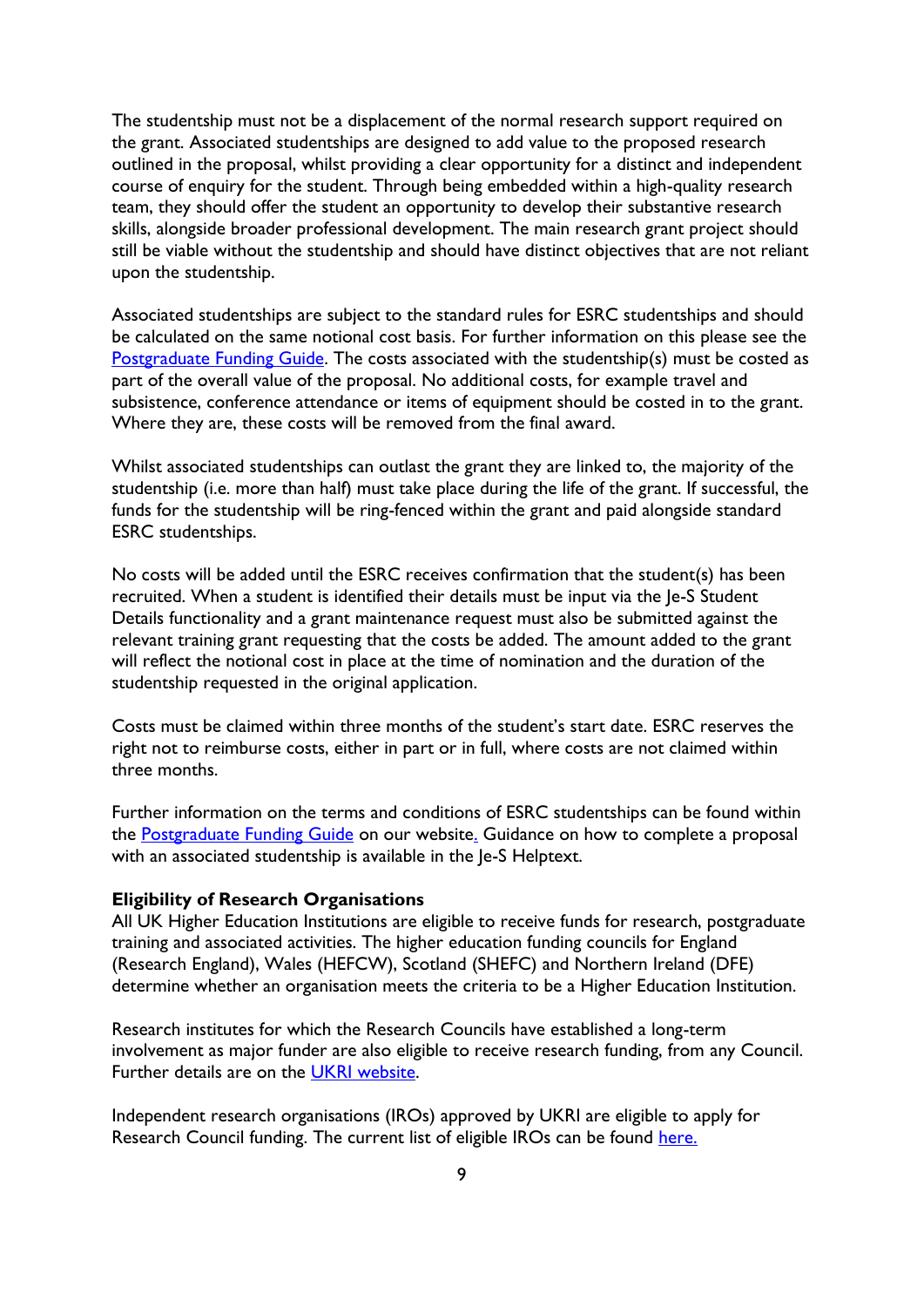**Research Organisations** are particularly requested to ensure that:

- the training and welfare needs of all staff are identified and recorded, and that an annual staff training plan and welfare support exists to address these needs
- advice is available on future career opportunities, both inside and outside academia, with guidance on the appropriate options
- bridging opportunities and continuity opportunities are discussed with staff, and that they are involved in the future planning research where this is applicable
- promotion opportunities are available where the capacity for such work is demonstrated
- permanent or rolling contract appointments are available to such staff, especially where they have proven track records in research in excess of six years.

Research Organisations in receipt of ESRC grants must make provision for research careers which is at least equivalent to the full terms and conditions set out [here.](https://www.vitae.ac.uk/policy/concordat-to-support-the-career-development-of-researchers)

The Research Organisation bears sole responsibility for the duty of care, health, safety and wellbeing of any person or persons employed by them overseas on the grant in any capacity, including but not limited to drivers, researchers, translators, caterers, fixers and consultants. This must be fully compliant with the Research Organisation's and the [ESRC's framework](https://esrc.ukri.org/funding/guidance-for-applicants/research-ethics/)  [for research ethics.](https://esrc.ukri.org/funding/guidance-for-applicants/research-ethics/)

A research organisation may be in receipt of more than one grant from the ESRC at any one time.

#### **Information for IROs on how to apply for eligibility**

IROs may be able to apply to us for eligibility if they possess an existing in-house capacity to carry out research that materially extends and enhances the national research base and are able to demonstrate an independent capability to undertake and lead research programmes. They must also satisfy other criteria related to their financial and legal status - these are set out in full in the [Research Councils' joint statement on eligibility.](https://www.ukri.org/councils/esrc/guidance-for-applicants/check-if-you-are-eligible-for-funding/)

Requests for eligibility for independent research organisation status need to be submitted via Je-S Helpdesk at least three months prior to any intended proposal for funds. Full supporting documentation needs to be enclosed. Eligibility under these procedures will be subject to periodic review.

Any organisation wishing to apply for IRO status should contact the Je-S helpdesk in the first instance. The Je-S helpdesk will advise you of the process and send the appropriate documentation to be completed. When emailing the helpdesk for this purpose please include "Application for IRO status" in the subject heading and provide the full name and postal address of your organisation.

The helpdesk can be contacted at:

 $\bullet$  Email: jeshelp@je-s.ukri.org Telephone: 01793 444164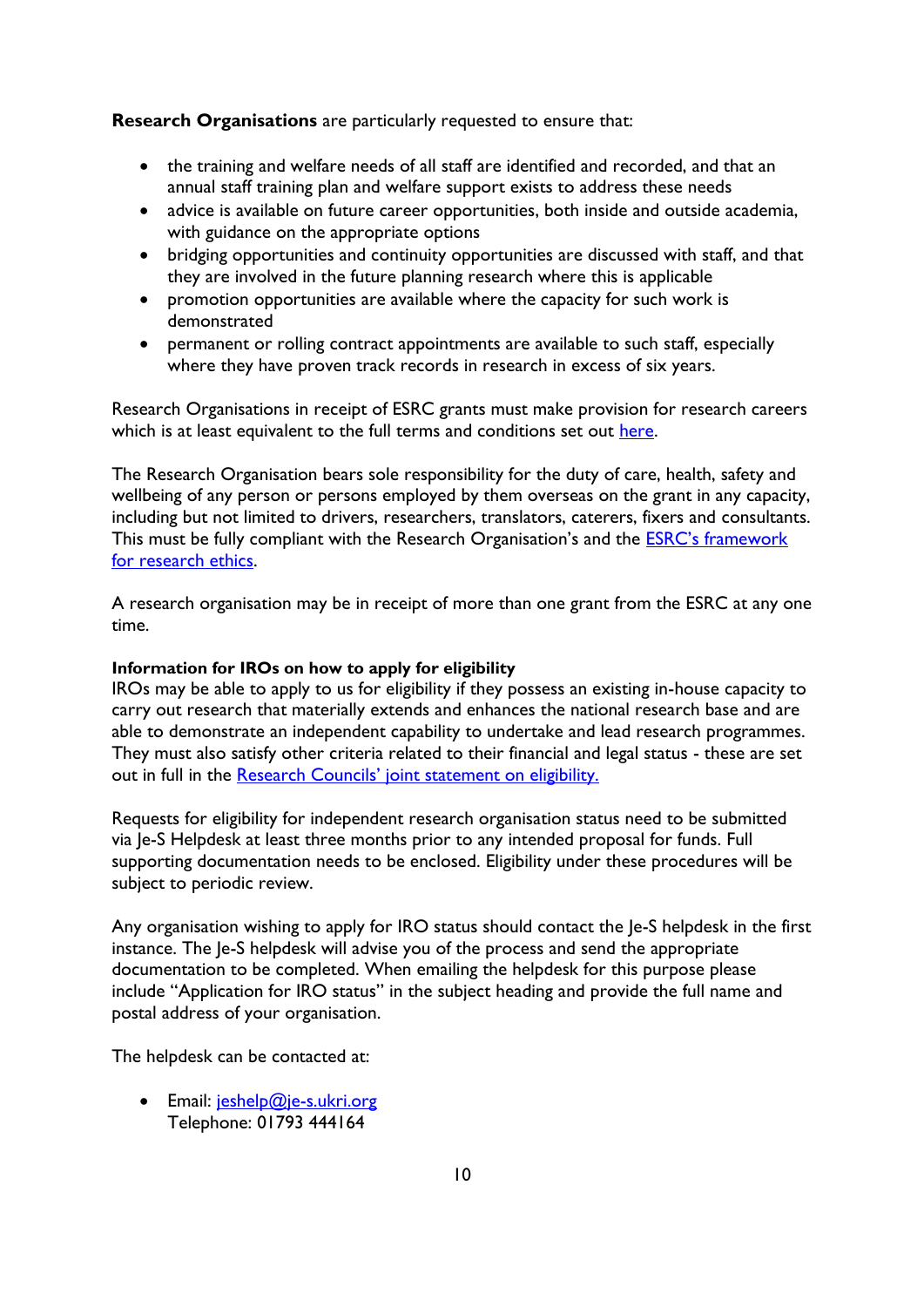Staffed Monday to Friday 9.00-17.00 UK time (excluding bank holidays and other holidays) Out of hours: leave a voicemail message

# <span id="page-10-0"></span>**Other organisations**

Our funding opportunities are sometimes open to other organisations. Where this is the case, the call specification will outline the eligibility criteria. Please refer to specific guidance under 'Funding opportunities' on our website. These organisations can include:

- certain government research establishments
- executive agencies in the public sector
- other not-for-profit bodies established to conduct research for the public good, where the results are clearly available in the public domain.
- overseas research organisations

See also Research Council [Financial and Capability Due](https://www.ukri.org/apply-for-funding/before-you-apply/check-if-you-are-eligible-for-research-and-innovation-funding/) Diligence Checking Process.

#### <span id="page-10-1"></span>**Can proposals be submitted to more than one Research Council?**

The same proposal must not be submitted for consideration by more than one Research Council (RC). Applicants should ensure they submit their proposal to the most appropriate RC only. If a proposal crosses the remit of two or more RCs you should contact the RC which you consider the most relevant for advice (see also our remit). Applicants should not submit proposals to different ESRC calls as this will result in parallel processing of the same or substantially similar proposals, which is not allowed.

Under no circumstances should applicants receive duplicate funding for the same or similar proposal from more than one funding agency. We cannot prohibit the submission of the same or similar proposals to other funding agencies (outside of the RCs), but applicants must add details of similar proposal that have been submitted to other funding organisations to the relevant section of the ESRC application and advise ESRC if a successful funding decision is made by the other funding agency.

#### <span id="page-10-2"></span>**Can proposals be resubmitted?**

ESRC does not allow the resubmission of any previously unsuccessful proposals (including proposals previously submitted to another Research Council), unless they have been specifically invited to do so. For further information please refer to our [resubmission policy.](https://esrc.ukri.org/funding/guidance-for-applicants/resubmissions-policy/)

All proposals will be checked, and uninvited resubmissions will not be processed but treated as an unsuccessful proposal. They will be included as failed proposals in the data that we collect on RO grant performance as part of our [demand management strategy.](https://webarchive.nationalarchives.gov.uk/ukgwa/20210825105607/https:/esrc.ukri.org/about-us/performance-information/demand-management/)

All proposals must be substantially different to the previous submission (i.e. new proposals) See [our advice pages](https://esrc.ukri.org/funding/guidance-for-applicants/resubmissions-policy/what-constitutes-a-new-proposal/) for further information.

# <span id="page-10-3"></span>**Expectations of scientific practice**

When applying for funding from ESRC, applicants are expected to comply with our policies on issues such as best practice for researchers, data management and research ethics.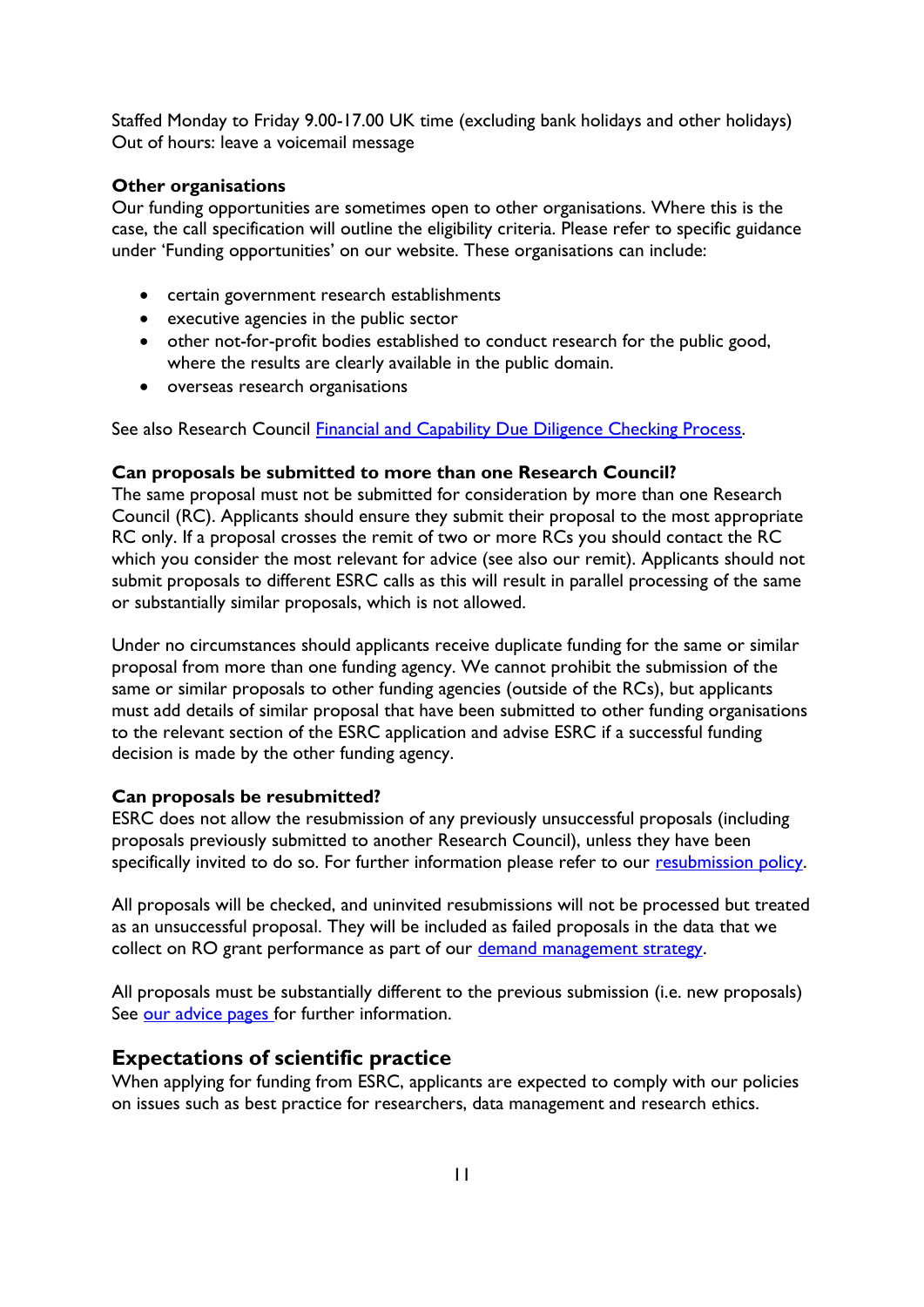#### <span id="page-11-0"></span>**Research conduct and integrity**

ESRC has a duty to ensure that the research which it supports is carried out to the highest standards of scientific practice. The Research Councils expect that all individuals and organisations involved in research (including researchers, research managers and administrators, other support staff and research council staff) will follow the principles and guidelines set out in the UKRI Policy and Guidelines on the Governance of Good Research [Conduct.](https://www.ukri.org/about-us/policies-standards-and-data/good-research-resource-hub/research-integrity/) It is also an expectation that all individuals involved in these communities will abide by the principles as set out in the [Universities UK Concordat](http://www.universitiesuk.ac.uk/policy-and-analysis/reports/Pages/research-concordat.aspx) to support research integrity.

We also endorse the published guidance by the UK Research Integrity Office (August 2008) on the [Procedure for the Investigation of Misconduct in Research.](http://www.ukrio.org/publications/misconduct-investigation-procedure/)

Applicants must ensure that they have obtained the permission of any other person named on the proposal form (for example any Co-Investigators or Project Partners) for the provision of their personal information to UKRI and the processing of their data by UKRI for the purpose of assessing the application and management of any funding awarded.

ESRC advisory bodies, panels and groups are expected to observe the highest standards of integrity as outlined in the **ESRC Code of Practice**. Should performance fall short of these standards, we would ask that concerns are escalated to the relevant committee secretary.

See also [UKRI terms and conditions of grants.](https://www.ukri.org/manage-your-award/meeting-ukri-terms-and-conditions-for-funding/)

#### **Conduct of peer reviewers and panel members**

Research Councils will ensure that peer reviewers, panel members and committee members acting on their behalf in the assessment of proposals for funding understand clearly the responsibilities placed on them to treat proposals confidentially and to disclose conflicts of interest, either personal or institutional (see also [guidance for peer reviewers](https://esrc.ukri.org/funding/guidance-for-peer-reviewers/) [a](https://esrc.ukri.org/funding/guidance-for-peer-reviewers/)nd guidance and [ESRC Code of Practice for Committee and Group members.](https://esrc.ukri.org/about-us/governance-and-structure/)

#### <span id="page-11-1"></span>**Research Data Policy**

Making research data available to users is a core part of the Research Councils' remit and is undertaken in a variety of ways. We are committed to transparency and to a coherent approach across the research base.

The ESRC Research Data Policy reinforces and emphasises the ESRC's stated position relating to the acquisition and (re)use of data, as well as the importance of good data management. The requirements of the Research Data Policy are now a condition of ESRC research funding. Some key points of the policy for research funding for applicants are outlined below; however, applicants are advised to consult the full document which is available [on our website.](https://www.ukri.org/publications/esrc-research-data-policy/)

#### **Data deposit requirements**

The ESRC supports the UK Data Service which is responsible for the cataloguing and archiving of data. The Service provides enhanced access and support for an extensive range of key economic and social data, both quantitative and qualitative. It is a distributed yet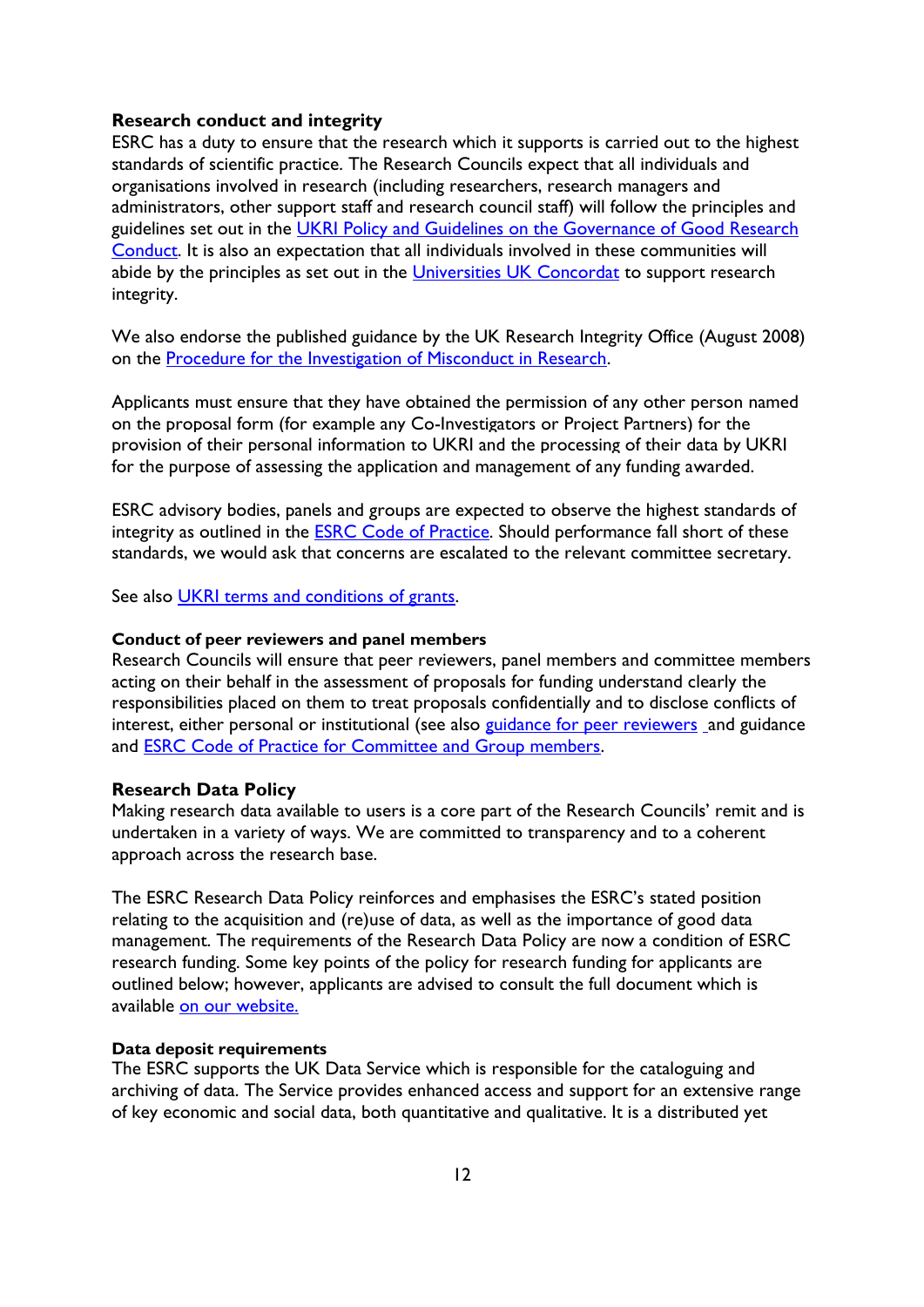integrated service which, in addition to its key functions, incorporates specialist user support for all data types. Further information on the [UK Data Service](https://ukdataservice.ac.uk/) is available.

The ESRC requires all research data arising from ESRC-funded research to be made available to the scientific community in a timely and responsible manner unless there are exceptional reasons why this cannot happen. It is, therefore, the responsibility of the grant holder to formally offer any data created or repurposed during the lifetime of the grant to the UK Data Service within three months of the end of the grant. The grant holder is responsible for providing these data to the Service for assessment, and if accepted, to ensure that they meet the requirements of the Service for preservation and future re-use. Further guidance on [data deposit with the Service](http://ukdataservice.ac.uk/deposit-data.aspx) is available.

The ESRC can withhold the final payment of a grant if data have not been offered for archiving to the required standard at the UK Data Service within three months of the end of the grant, except where a modification or waiver of deposit requirements has been agreed in advance. If data were accepted, the grant holder is expected to make them available to the UK Data Service for preparation for re-use and archiving without delay.

In order to assist grant holders to deposit their data, the ESRC is prepared to allow a time period within the grant and adequate funding for the preparation of data for archiving. This should be specified in the proposal and data management and sharing plans attached to it as well as discussed with the UK Data Service when preparing the proposal. Applicants who are likely to produce data of any kind as a result of their grant are recommended to read the [Service data management guides](http://ukdataservice.ac.uk/manage-data/plan.aspx) and if necessary to contact the Service prior to making their proposal and preparing data management and sharing plans. From here, applicants can obtain details of deposit requirements so that adequate provision for preparation of data for deposit can be made in the proposal. The UK Data Service will be pleased to offer advice to applicants at this stage.

At the time of deposit, the grant holder will be asked to sign a licence contract specifying conditions of access, including the degree of confidentiality to be observed in making the data available to others. Depositors should follow the instructions on the UK Data Service [website.](http://www.ukdataservice.ac.uk/deposit-data/how-to) Enquiries about depositing data should be submitted via the [help facility on the UK](https://beta.ukdataservice.ac.uk/help?id=depositingData) [Data Service website.](https://beta.ukdataservice.ac.uk/help?id=depositingData)

Should any problem relating to the deposit of the data be foreseen, grant holders are expected to contact the UK Data Service at the earliest opportunity. Problems may include issues of confidentiality, data ownership, copyright or subject anonymity. All these issues must be considered and, if possible, addressed before starting any data collection. The ESRC regards a waiver of deposit as an exception and reserves the right to refuse waivers where there is insufficient evidence to prevent archiving and data sharing. A request for a modification or waiver of the deposit requirements may be granted by the ESRC, as advised by the Director of the Service, only when there is a strong case for doing so.

#### **Use of data in ESRC-funded research**

Any applicant whose research proposal involves funds for primary data collection must establish in the proposal that the required data are not already publicly available. This is to ensure that the ESRC does not duplicate its funding effort, for example by funding the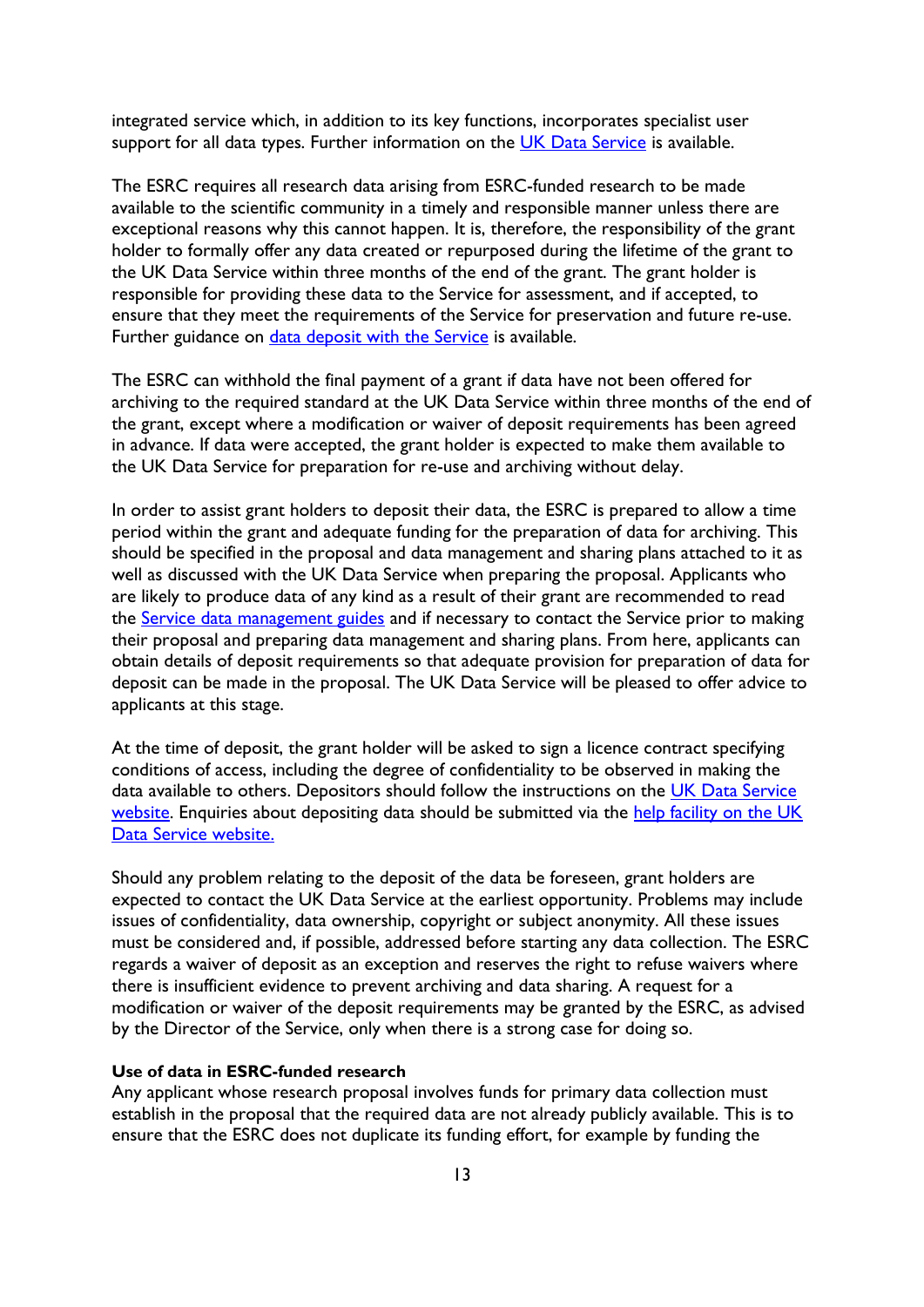acquisition of data that are already available from the UK Data Service or some other data repository. The Service will be pleased to advise applicants on the availability of data within the academic community.

[UK Data Service](http://ukdataservice.ac.uk/) has an extensive set of web pages describing its services, and from which access to the catalogues of data holdings can be gained.

In order to promote awareness of data and encourage their use, the ESRC requires grant holders to correctly acknowledge and/or cite full source for all data used in their research.

# <span id="page-13-0"></span>**Research ethics**

As the principal funding agency for UK social science research we require that the research we support is designed and conducted in such a way that it meets certain ethics principles, and is subject to proper professional and institutional oversight in terms of research governance.

As an important source of public funds for social science research and as a body charged with encouraging, supporting, undertaking and advising on such research, the ESRC recognises that it has a special obligation towards the general public and academic community to ensure that the research which it funds is carried out to a high ethical standard.

ESRC has agreed a Framework for Research Ethics which all submitted proposals and grants are expected to observe. Further details available about the Framework for Research Ethics (together with links to other web based resources on research ethics) can be found on our [website.](https://esrc.ukri.org/funding/guidance-for-applicants/research-ethics/)

#### **Key principles of ethical research**

ESRC's six key principles for ethical research are:

- Research should aim to maximise benefit for individuals and society and minimise risk and harm
- The rights and dignity of individuals and groups should be respected
- Wherever possible, participation should be voluntary and appropriately informed
- Research should be conducted with integrity and transparency
- Lines of responsibility and accountability should be clearly defined
- Independence of research should be maintained and where conflicts of interest cannot be avoided they should be made explicit.

We recognise the importance of high ethical standards within research, and as such we will:

- only fund research which has an adequate and appropriate ethics statement and which takes seriously the ethics dimensions of the research.
- ensure that the peer review of proposals considers ethics issues. During review, peer reviewers and commissioning panel members will be asked to consider whether the information provided by the applicant adequately addresses ethics issues that may be encountered during or following the research.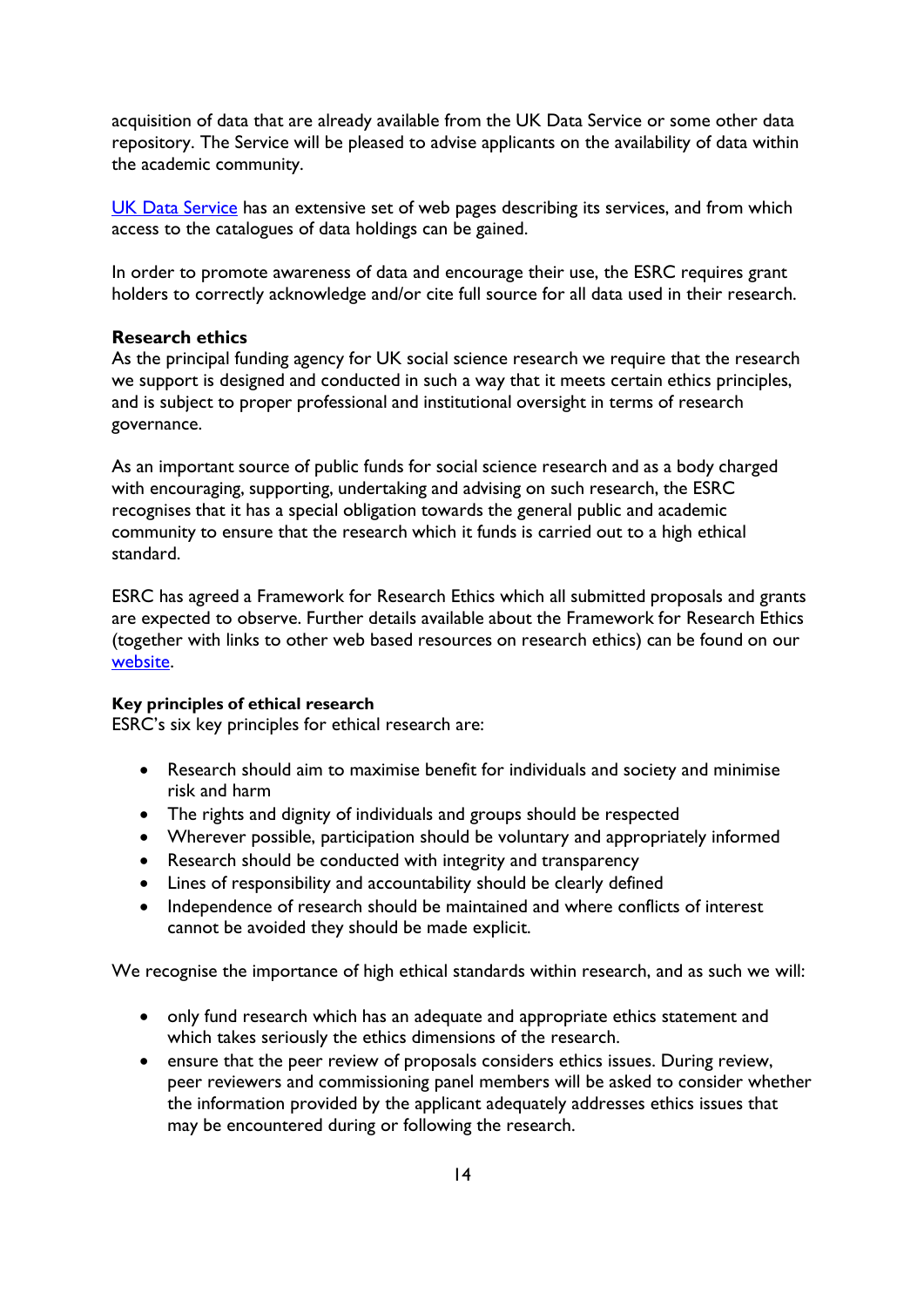- consider reviewer or panel member disagreement with the suggested project approach to ethics as either grounds for a conditional grant or rejection of a proposal (where it calls into question researcher competence or the feasibility or validity of a proposal).
- consider suspension of payments and grant termination if REC review shows that a project requires major changes which will alter it so much that it can no longer retain ESRC support.
- only fund research organisations (ROs) that have processes in place to follow the guidance in this framework and comply with the Research Councils' grant conditions and the UKRI Policy and Guidelines on Governance of Good Research Conduct.
- engage in cross-research council assurance activities to check that commitments to thorough ethics assessment and review of projects are being followed by ROs.
- expect that commitment to mutual recognition of common standards of ethical considerations between funders will be agreed when working in partnership with other Research Councils, businesses, public sector organisations, research charities, the voluntary sector or international funding organisations.
- identify any ethics guidance that is specific to postgraduate training within the ESRC Postgraduate Funding Guide.
- call into account the RO, principal investigator and researchers involved in upheld allegations of research misconduct and breach of compliance with the Research Councils' grant conditions in ESRC-funded research. Sanctions may apply depending on the severity of the breach. This could result in the immediate suspension of the individual project and other projects based at or co-ordinated by the administering RO, and a halt to considering further proposal submissions from that RO.

In novel and particular circumstances, ESRC Committees or Panels and Council may refer proposals for funding for advice on ethical issues to an advisory panel constituted by ESRC.

# <span id="page-14-0"></span>**Advisory or external stakeholder groups**

When creating an Advisory Group or External Stakeholder Group for an ESRC awarded grant, it is expected that best practice will occur. This includes ensuring that:

- membership has a mix of users and academics
- when selecting group members, due consideration is given to achieving an appropriate balance in terms of gender and geographical location. Where group members hold party political appointments, consideration is given to achieving a balance with regard to this declared political allegiance
- members are aware of who has funded the project
- members are clear in their role on the group, including the potential to act as ambassadors on behalf of the group and what this implies
- members state any conflict of interests and political affiliations before joining the group, and this should be taken into account in the development of the agenda for all meetings.

# <span id="page-14-1"></span>**Expectations about funded research, including societal and economic impact**

The ESRC funds excellent research. The primary criterion is scientific quality. The ESRC expects its portfolio to include a diverse range of research encompassing, amongst other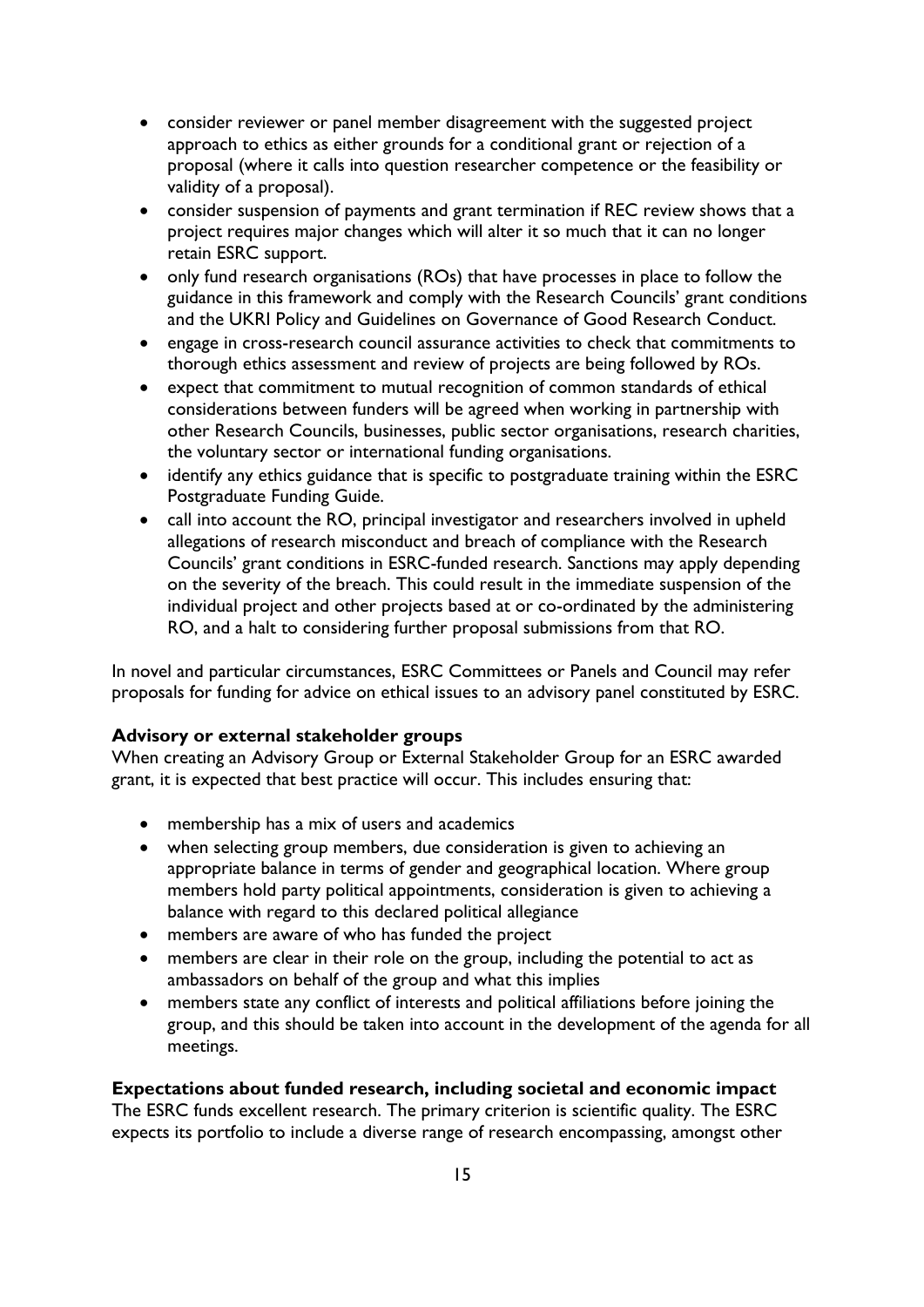things, work based on single disciplines, research which combines disciplinary approaches, research focused on advancing scientific theory, and research aimed principally at developing practical applications.

As part of this portfolio, we encourage research proposals which demonstrate one or more of the following: innovation, interdisciplinarity and impact.

#### <span id="page-15-0"></span>**Innovation**

ESRC is keen to support research which is ambitious (but clearly specified) and has the potential for high scientific impact and/or high user impact. We also recognise that such research may carry a higher than normal risk of failing to deliver the full range of expected research outputs.

Such research is likely to:

- use innovative or even untested methods within the context of the particular project
- attempt to develop or to test and apply new theory
- be carried out by researchers without a proven track record in the area of the proposed research, although they may have a strong track record in other areas
- be complex in terms of its management and delivery because of its size or the dispersal of the research team/fieldwork
- investigate a potentially controversial or sensitive topic
- involve multiple or unusual disciplinary combinations both within and beyond the social sciences
- involve accessing or creating data, or accessing research participants or other related research material could be highly problematic
- challenge existing paradigms in respect of research ethics.

#### <span id="page-15-1"></span>**Interdisciplinarity**

As part of its portfolio, the ESRC also expects to support new and exciting research which combines approaches from more than one discipline. We recognise that many of the most pressing research challenges are interdisciplinary in nature, both within the social sciences and between the social sciences and other areas of research. However, we also remain committed to the support of excellent research within a single discipline.

#### <span id="page-15-2"></span>**Impact**

In line with the UKRI position on [Excellence with Impact](https://www.ukri.org/our-work/delivering-economic-impact/) we expect that our researchers will have considered the potential scientific, societal and economic impacts of their research.

ESRC applicants should actively consider how these impacts can be maximised and developed in their proposal. This will form part of the peer review and assessment process.

Opportunities for making an impact may arise, and should be taken, at any stage during or after the life-course of the research. It is important that researchers have in place a robust strategy for maximising the likelihood of impact opportunities arising and their own capacity for taking advantage of these.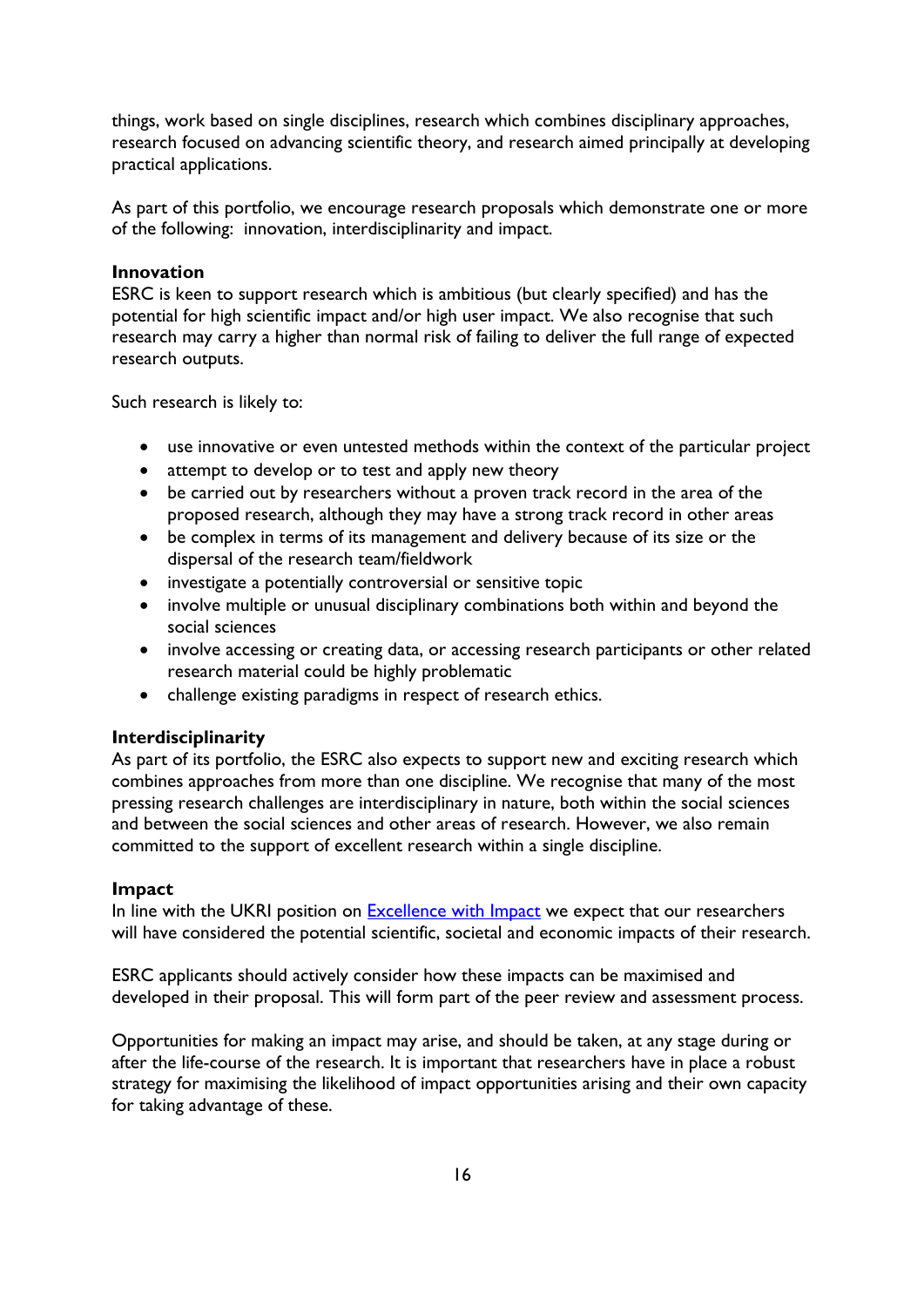Excellent research without obvious or immediate societal or economic impact will not be disadvantaged in the peer review and assessment process. Researchers who feel that this relates to their research should explain their reasoning as part of their Case for Support. ESRC shares and endorses the UKRI statement on [Research Councils' expectations of](https://www.ukri.org/apply-for-funding/before-you-apply/your-responsibilities-if-you-get-funding/)  [researchers.](https://www.ukri.org/apply-for-funding/before-you-apply/your-responsibilities-if-you-get-funding/)

The ESRC's **[Impact Toolkit](https://esrc.ukri.org/research/impact-toolkit/)** gives you everything you need to achieve the maximum impact for your work. The toolkit includes information on developing an impact strategy, promoting knowledge exchange, public engagement and communicating effectively with your key stakeholders.

# <span id="page-16-0"></span>**Research Councils guidelines**

ESRC as one of the Research Councils, gives funding recipients considerable flexibility and autonomy in the delivery of their research, postgraduate training and knowledge transfer activities. This flexibility and autonomy encompasses project definition, management, collaboration, participation, promotion and the dissemination of research outputs, enabling excellence with impact.

In return, the Research Councils expect those who receive funding to:

- demonstrate an awareness of the wider environment and context in which their research takes place
- demonstrate an awareness of the social and ethical implications of their research, beyond usual research conduct considerations, and take account of public attitudes towards those issues
- engage actively with the public at both the local and national levels about their research and its broader implications
- identify potential benefits and beneficiaries from the outset, and through the full life cycle of the project(s)
- maintain professional networks that extend beyond their own discipline and research community
- publish results widely considering the academic, user and public audiences for research outcomes
- exploit results where appropriate, in order to secure social and economic return to the UK
- manage collaborations professionally, in order to secure maximum impact without restricting the future progression of research
- ensure that research staff and students develop research, vocational and entrepreneurial skills that are matched to the demands of their future career paths
- take responsibility for the curation, management and exploitation of data for future use
- work in partnership with the Research Councils for the benefit of the UK.

Further information is available on the [UKRI Delivery Plan.](https://www.ukri.org/about-us/what-we-do/delivery-plans/)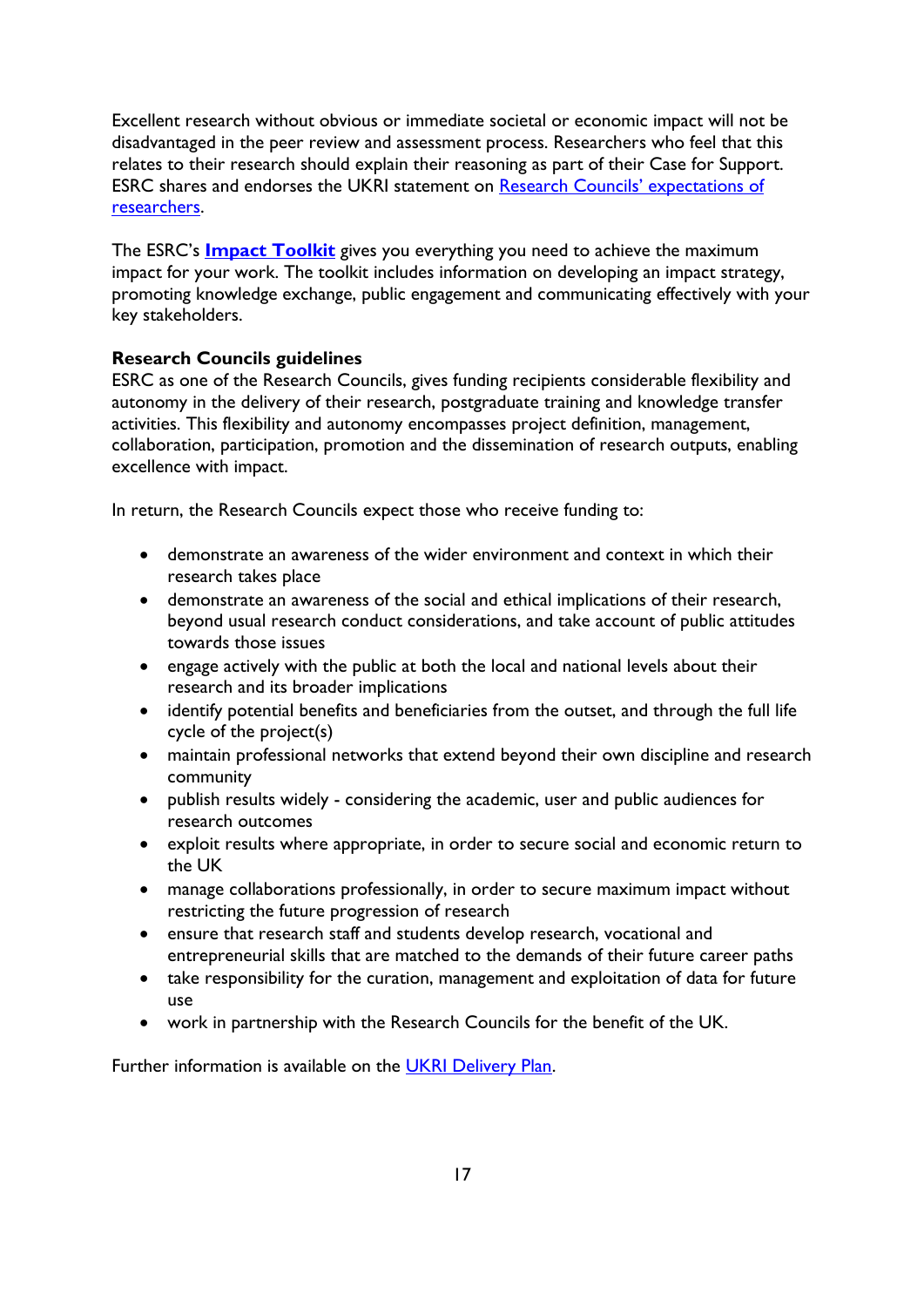# <span id="page-17-0"></span>**Communication and exploitation of research findings**

#### **Communication policy**

Effective communication is an integral part of maximising the impact of quality research. Our [communications policy](https://esrc.ukri.org/research/impact-toolkit/media-relations/) aims to enhance the communication of ESRC-funded research to potential users and beneficiaries of the research - especially potential users outside of the academic community. Adherence to the policy is a condition of the receipt of funds from an ESRC research grant.

The communication policy includes the following obligations:

- Successful researchers involved in large grants and centres must complete an Impact Plan to be submitted to the ESRC for approval
- Giving initial publicity for the grant, together with the host research organisation(s) (although the ESRC reserves the right to make its own announcement after consultation)
- Acknowledging ESRC support as far as possible, including all external communication, such as press releases, PowerPoint presentations, papers, stationery etc. (Please see 'terms and conditions of Research Council grants' for further guidance on acknowledgement of funding.)
- Giving the ESRC advance notice and sight of press releases **at least two working days before** they are distributed and, where possible, advance notice of likely newspaper articles or media appearances. Failure to comply with this requirement will be viewed as a serious matter which could lead to action being taken in respect of the Research Organisation's ability to hold further research grants
- Communicating the research findings through publications, seminars, conferences, electronic outlets and the media, to both academic and non-academic audiences, potential users and beneficiaries (especially business, government, voluntary organisations, community groups and the public). Any communications activity must not be a lobby activity.
- Compliance with ESRC's Reporting Requirements, see Section 2 below.

Prior permission must be sought before the ESRC's name can be used in connection with the title of any unit, centre, department, etc which the ESRC is supporting either wholly or in part. The words 'ESRC project' may not be used as a heading in correspondence, reports or questionnaires.

In addition, we expect all ESRC grant holders to comply with [ESRC's identity guidelines](https://esrc.ukri.org/about-us/visual-identity-and-logos/) when producing promotional and corporate material, including publications, reports, presentations, websites and stationery.

#### **Publication and acknowledgement of support**

The ESRC attaches great importance to the dissemination of research results. We expect results to be published. Financial support from ESRC must be acknowledged in all publications and other forms of media communication, including media appearances, using PowerPoint presentations, press releases and conferences, using the ESRC logo where appropriate. This is essential in helping to publicise the ESRC's work and also in providing an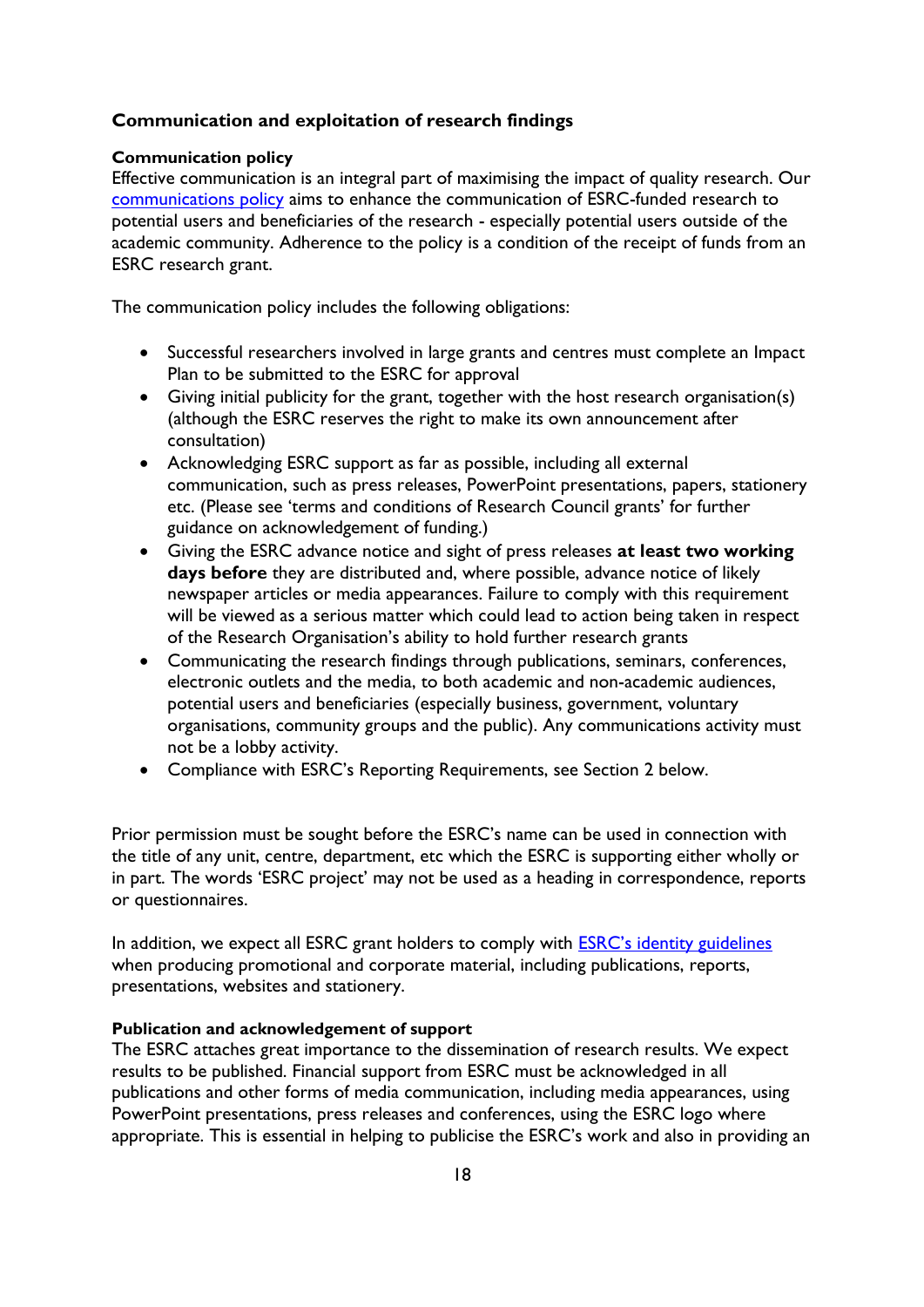indicator of the success of its investment. Acknowledgements should identify the type of ESRC support and quote the grant reference number where possible.

#### **Branding**

All outputs produced as a result of ESRC funding must be both acknowledged and branded as per ESRC's branding guidelines. Further information on how to use ESRC's logo and [branding](https://esrc.ukri.org/about-us/visual-identity-and-logos/) is available on our website.

#### **Websites**

We expect all ESRC-funded investments which create websites to comply with our [guidelines for investment](https://esrc.ukri.org/research/impact-toolkit/websites/) websites. All ESRC investment websites will be reviewed regularly by the ESRC.

#### **Elections**

The ESRC is bound by a code of conduct during the period preceding a UK General Election or the election of a devolved administration. This period, often referred to as 'purdah', ranges from four to six weeks. Any new announcements during this period pertaining to ESRC-funded research that may be construed as political in nature must be cleared with the ESRC's press office before issue. If there is any doubt advice should be sought from the ESRC.

#### **Public engagement**

Social science research plays an important role in our society. The ESRC believes that by raising public awareness of the social sciences and encouraging their involvement in both social and science-related research this will translate into real benefits for society and individuals.

Public engagement involves activities that bring researchers and the public together. It is more than just meeting an audience and telling them about your research - effective public engagement is about two-way communication, with the researchers listening to and learning from participants.

The ESRC supports public engagement in a number of ways including discrete funding to support different engagement activities, as well as by enabling grant holders to include costings in their grant to undertake any impact activity.

Further information about opportunities the ESRC provides in public engagement is [available.](https://esrc.ukri.org/public-engagement/) 

The ESRC, as part of the [UKRI Concordat for Engaging the Public with Research,](https://www.ukri.org/our-work/public-engagement/how-we-support-public-engagement/) believes that engaging the public with research ensures that the work of researchers, departments and universities is relevant to society, helps empower people and communities, and can enable research impacts and exploitation of research results.

The Concordat's key principles are that:

UK research organisations have a strategic commitment to public engagement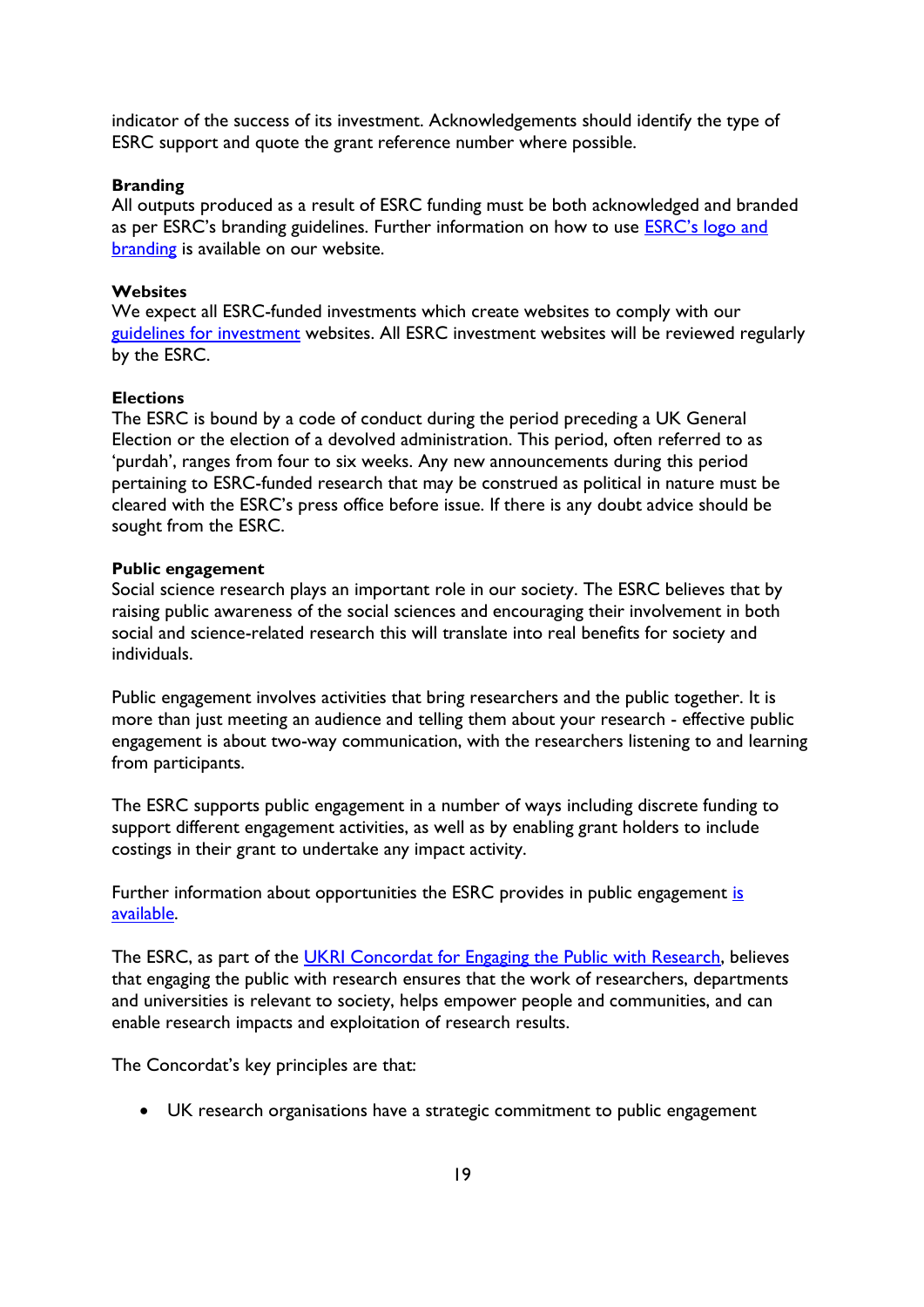- researchers are recognised and valued for their involvement with public engagement activities
- researchers are enabled to participate in public engagement activities through appropriate training, support and opportunities
- the signatories and supporters of this Concordat will undertake regular reviews of their and the wider research sector's progress in fostering public engagement across the UK.

Further information about how, why, and the benefits of undertaking public engagement are in our [Impact Toolkit:](https://esrc.ukri.org/research/impact-toolkit/)

The ESRC is committed to knowledge exchange and encouraging collaboration between researchers and the private, public and civil society sectors. Collaborative working benefits both the researchers and the individuals/organisations involved. Through collaboration, partners learn about each other's expertise, share knowledge and gain an appreciation of different professional cultures. Collaborative activity can therefore lead to a better understanding of the ways in which academic research can add value and offer insights to key issues of concern for policy and practice.

To be most effective, knowledge exchange should not be treated as an 'add-on' at the end of a research project, but considered before the start and built into a project.

The ESRC builds partnerships and works collaboratively in a range of diverse ways.

Examples of our collaborative activity include:

- developing strategic partnerships with organisations to ensure we maximise the impact of our activities
- working with partner organisations to develop and fund major research and capacity building initiatives
- supporting initiatives to foster direct collaboration between social scientists and other individuals and organisations.

For further information please visit **[ESRC's collaboration page](https://esrc.ukri.org/collaboration/collaboration-oportunities/).** 

# <span id="page-19-0"></span>**Exploitation of results**

The ESRC strongly encourages the exploitation of the results of research. Where results of industrial or commercial value emerge from projects, grant holders are required to make suitable arrangements for exploitation and take up by industry. The ESRC makes no claim to the intellectual property rights arising from research that it supports.

#### **Commercial exploitation**

It is the ESRC's policy that potentially valuable results or products arising from ESRC-funded research should, where practicable, be exploited for the benefit of the UK economy, the quality of life of the nation, the research organisation, the grant holder and the UK social science community. This policy applies to all forms of results or products, regardless of the nature of the intellectual property rights involved.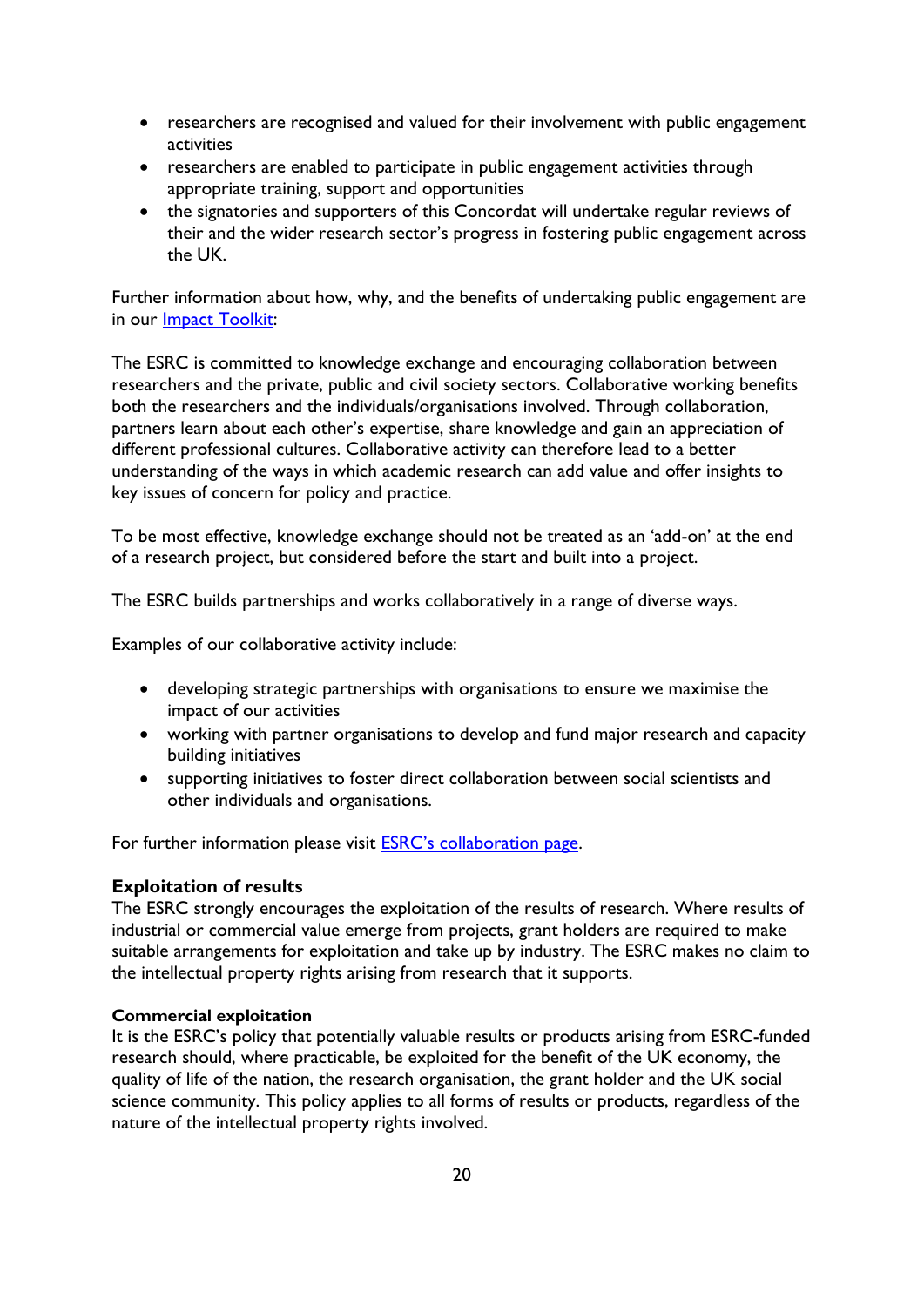#### **Intellectual property, royalties and income**

The ownership of the intellectual property arising from a research project should be clear from the outset. The ESRC will assume that this will rest with the RO receiving the ESRC grant, unless otherwise stated to the contrary and set out in the offer letter.

The ESRC reserves the right to reclaim up to one third of the total income, up to the value of its original grant. When income is generated ESRC should be alerted to open discussion to agree an income plan; this will be agreed annually. During the lifetime of the grant, ESRC should be alerted directly via the Case Officer. Following the grant period, the ESRC should be alerted via Researchfish. In any event, the RO's regulations on the internal sharing of royalty income, as set out in its Statutes, shall take precedence.

See also Intellectual Property Rights under Reporting Research outcomes section below.

#### **Exploitation procedures**

In ensuring maximum exploitation the ESRC requires that the Terms and Conditions of [Research Council fEC Grants](https://www.ukri.org/manage-your-award/meeting-ukri-terms-and-conditions-for-funding/) covering Exploitation and Impact will be followed at all times.

In particular it is important that the grant-holding RO has a central point for advice on potential exploitation, and that there is early consultation during the grant period between the principal investigator and this central advisor on how to maximise the application and exploitation of any practical outcomes.

Research organisations should also ensure that adequate procedures and resources are in place to maximise the exploitation of any research. These might include support for:

- networks, conferences, roundtables and other engagement activities which ensure regular contact between researchers and those who will have an interest in its practical application
- databases and information services including regularly updated web pages, which give easy access to those outside the RO to research work with a broader application
- rewards in terms of salary and promotion opportunities for staff successfully promoting and engaging the users of research in their work
- the development and maintenance of databases, computer models and computer software resulting from research projects, which may have wider application
- advice on patenting and licenses which may be important in some areas
- publication in professional journals, magazines and the general media which may increase the outreach of the research.

# **Computer software**

Whilst computer software, firmware and related documentation are governed by the general conditions outlined above, the ESRC requires grant holders to take particular care to protect the value of any computer software, firmware and related documentation resulting from its grants by:

 Confining public statements about the software or firmware merely to what it does without revealing details of the software or firmware itself.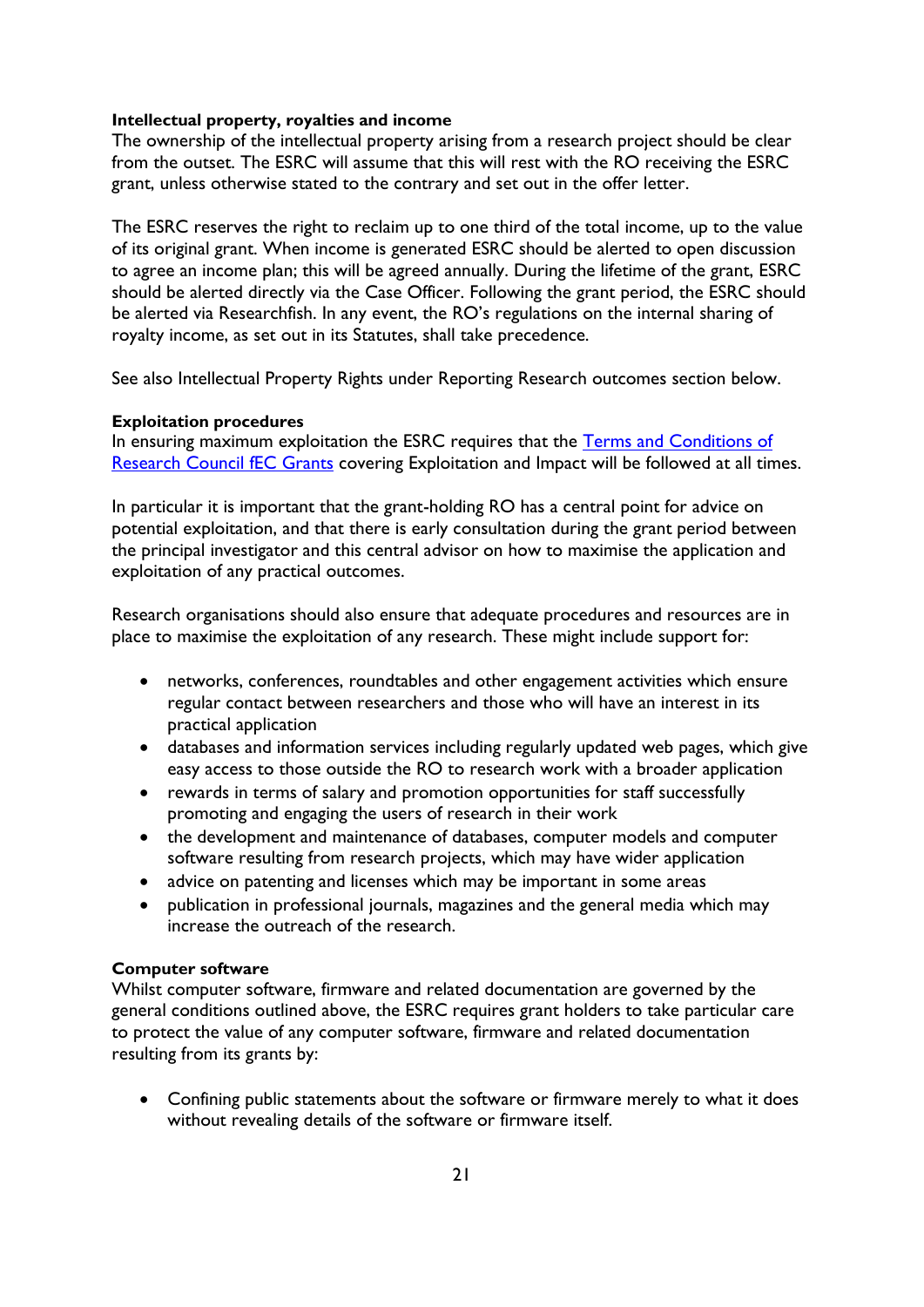Ensuring that copies are not supplied to third parties except to individuals who have undertaken to keep them confidential and not to use them for commercial purposes.

# **Open Source Software (OSS)**

Publicly funded R&D projects which aim to produce software outputs shall specify a proposed software exploitation route at the start of the project. At the completion of a project, the software shall be exploited either commercially or within an academic community or as OSS.

Full details of the government policy on OSS can be found at on the [OSS website.](http://www.opensource.org/)

# **Institutional responsibilities**

The RO must ensure that all those associated with the research, whether staff, students, fellows or visitors, are aware of and accept these exploitation requirements.

# **Intellectual Property Rights**

The grant holder will ensure that ESRC has the right to make use of all necessary intellectual property rights (IPR) free of charge, to make available for world-wide access, display, downloading, storage, archiving, linking and use on the UKRI Gateway to Research or other ESRC/UKRI websites:

- any content arising from the grant
- any websites or online media the grant holder may establish or use from time to time to disseminate content via the internet.

Such use will be permitted on terms stipulated by the ESRC from time to time which the ESRC will ensure are protective of grant holder/Research Organisation IPR as the ESRC shall reasonably determine, consistent always with allowing access to the content and linking to any websites via the UKRI Gateway to Research or other ESRC/UKRI websites.

# <span id="page-21-0"></span>**ESRC evaluation**

We undertake a rolling programme of reviews and impact assessment studies of our research and policies. The focus of this programme is informed by Council, our advisory committees and the Office, with the outcome of these studies informing strategy, policy and delivery, as well as providing evidence as to the value and importance of social science.

We do not evaluate or review all the activities that we fund, instead we focus on strategic reviews and studies of funding schemes, priority areas and cross-cutting themes.

Further information about the ESRC's evaluation programme can be found on [our website.](https://www.ukri.org/about-us/research-outcomes-and-impact/esrc/)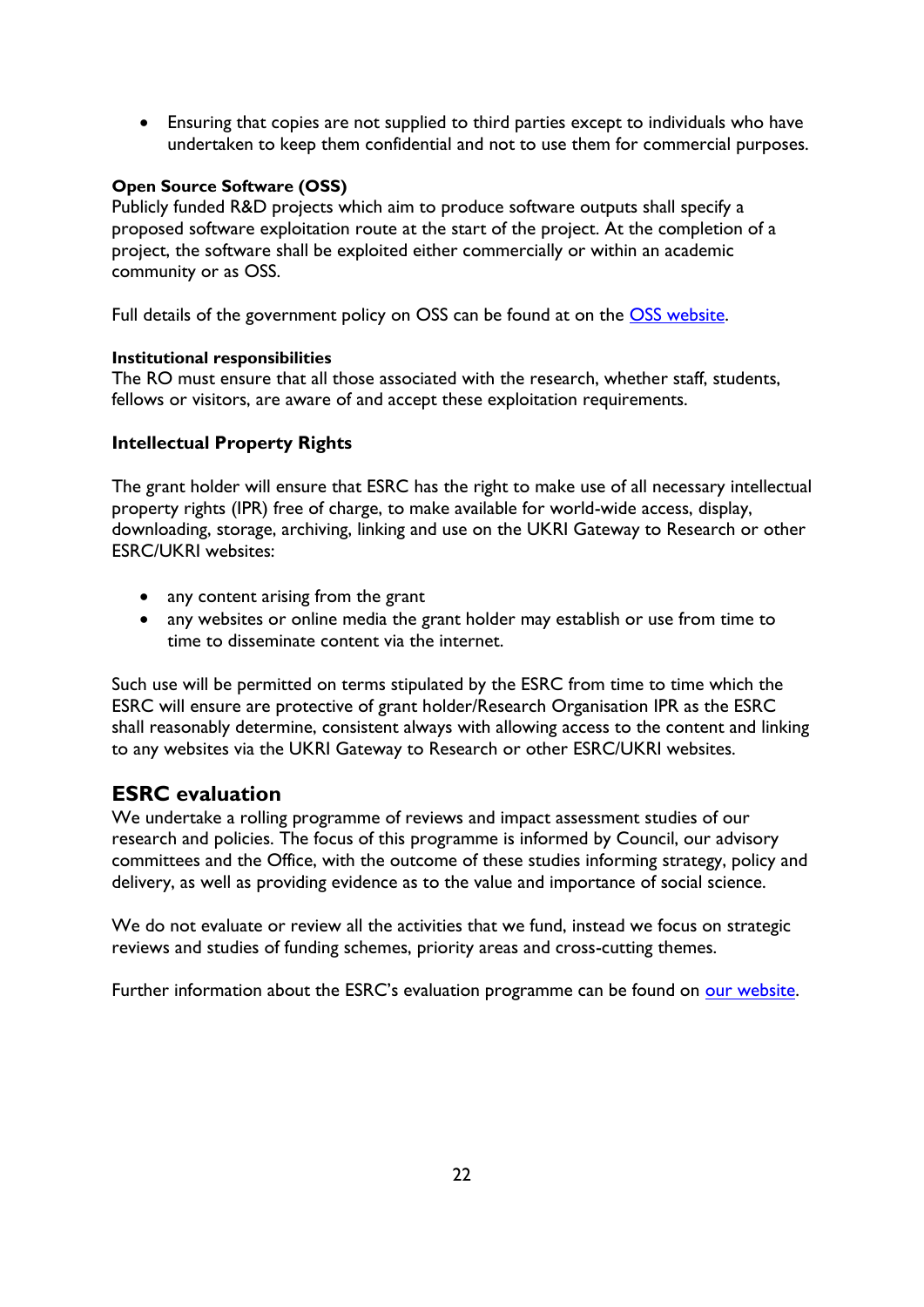# <span id="page-22-0"></span>**Section 2**

# <span id="page-22-1"></span>**How to apply**

Proposals to ESRC must be submitted via the **Joint Electronic Submission System (Je-S**). Je-S is the UKRI submission system, used by all Research Councils to provide a common research administration electronic system. To be able to submit a proposal the organisation must be registered (or self-registered) for Je-S and the applicants must hold Je-S accounts. If you are unsure about this you should contact your research office for further guidance.

Further information can be found at on [our webpages.](https://esrc.ukri.org/funding/guidance-for-applicants/je-s-electronic-applications/)

Applicants from [recognised research organisations](https://www.ukri.org/apply-for-funding/before-you-apply/check-if-you-are-eligible-for-research-and-innovation-funding/) with the necessary Je-S registration should use the Je-S system to prepare and forward proposals for submission to the ESRC. All principal and co- investigators must have a Je-S account. For information on creating an account please refer to the [Je-S System Helptext.](https://je-s.rcuk.ac.uk/Handbook/Index.htm) When applying for calls and schemes that have a closing date for proposals, please ensure that you allow sufficient time for completion of the RO submission process checks and authorisation. Your proposal will actually be sent to Je-S/ESRC from the submitter pool at your RO. In other words, **there is a further**  layer of administration between your submission of the proposal and the proposal being submitted to the ESRC, via Je-S.

If you experience difficulties using  $e-S$  or have questions regarding its use, please see the  $\overline{e}$ -[S website](https://je-s.rcuk.ac.uk/) or contact the helpdesk at [jeshelp@je-s.ukri.org](mailto:jeshelp@je-s.ukri.org) or telephone 01793 444164.

The content and quality of the proposal you submit to the ESRC will determine whether or not you are successful. Applicants are advised to read the **[guidance notes](https://esrc.ukri.org/funding/guidance-for-applicants/how-to-write-a-good-research-grant-proposal/)** on 'How to write a good research grant proposal'.

Applicants for all schemes should consider the **potential scientific, societal and economic impacts of their research**, including who will benefit from these, how they will benefit and what steps should be taken to ensure that they do so.

More information is available on our [website.](https://esrc.ukri.org/funding/guidance-for-applicants/)

# <span id="page-22-2"></span>**When do I apply?**

Proposals for **Research Grants**, **Secondary Data Analysis Initiative** and **New** 

**Investigator** scheme funding may be submitted at any time. Proposals for other forms of support must comply with the dates and timescales set out in the relevant call for proposals or announcement of opportunity. Please see the **funding opportunities page** on our website: for further information on closing dates for specific schemes and calls.

# <span id="page-22-3"></span>**Outline proposals**

In some strategic programmes, outlines or expressions of interest are requested in advance of full proposals. Guidance on completing outlines is available on our website under funding opportunities.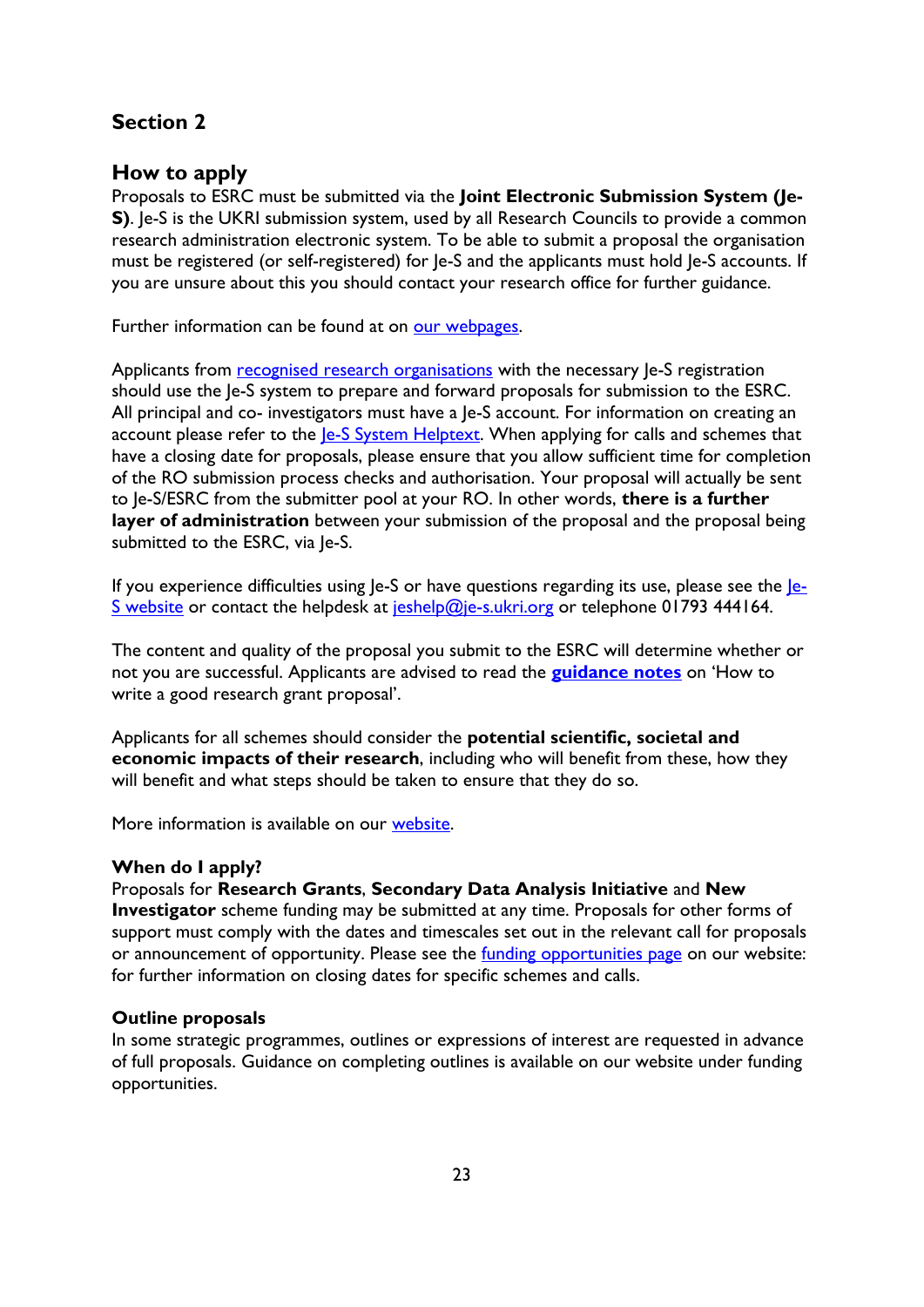#### <span id="page-23-0"></span>**Writing a good proposal**

The **content and quality** of the proposal you submit to the ESRC will determine whether or not you are successful. Therefore it is vital that you have a full understanding of what is required, as well as knowing the various stages of the proposal process, so that you maximise your chances of receiving funding. We offer guidance notes on '[How to write a](https://esrc.ukri.org/funding/guidance-for-applicants/how-to-write-a-good-research-grant-proposal/)  [good research grant proposal'](https://esrc.ukri.org/funding/guidance-for-applicants/how-to-write-a-good-research-grant-proposal/) which should be read in conjunction with these guidelines. They provide informal guidance on points for applicants to remember when drafting proposals.

#### <span id="page-23-1"></span>**Submission of proposal forms**

Where a closing date is specified it will be strictly enforced. For proposals submitted through Je-S, the proposal receipt must be **before 16.00** on the actual closing date.

It is our policy that once a proposal has been submitted, no amendment can be made to that proposal, nor will additional accompanying documentation or attachments be accepted (ie no erratum changes will be accepted). Proposals will need to stand as submitted.

In exceptional circumstances, UKRI (on behalf of the ESRC) may return an existing proposal to the submitting Organisation for minor amendment or inclusion of attachments via the Je-S Document Synchronisation (Je-S Doc-Sync) process. This process can only be instigated by ESRC, and submitting organisations may not request a proposal to be returned in this way. Je-S Doc-Sync cannot be used to make substantive changes to an existing proposal.

If mistakes are noticed by applicants on submitted proposals within the closing date, it is recommended that applicants withdraw the original proposal and submit a fresh revised proposal, by contacting [UKRI grants administration.](https://www.ukri.org/about-us/contact-us/)

The ESRC reserves the right to decline to consider any proposal.

# <span id="page-23-2"></span>**SoeCAT Forms**

Where proposed research requires access to NHS/NIHR resources or support, applicants are advised to consider before submission to ESRC whether completion of a SoeCAT (with appropriate sign-off by a Local Clinical Research Network (LCRN) AcoRD specialist) will be required. Please see the [NIHR website](https://www.nihr.ac.uk/researchers/collaborations-services-and-support-for-your-research/run-your-study/excess-treatment-costs.htm) for further guidance.

## <span id="page-23-3"></span>**Approaching ESRC reviewers, Committee or Panel members**

Applicants who attempt to lobby or canvas ESRC Committee or Panel members or ESRC staff on behalf of any current proposal, or of proposals about to be made in current competitions, in such a way as to seek to improperly influence the prospects of the proposal, will be disqualified. Committee or Panel members are required to notify the Director for Policy and Research about any such lobbying or canvassing.

It is also not acceptable for researchers to approach reviewers or panel members who they think may have assessed their proposals. If this does happen, we advise reviewers and panel members not to enter into any discussion regarding the proposal, including whether they have assessed it or not, and to inform ESRC immediately so that we can take appropriate action.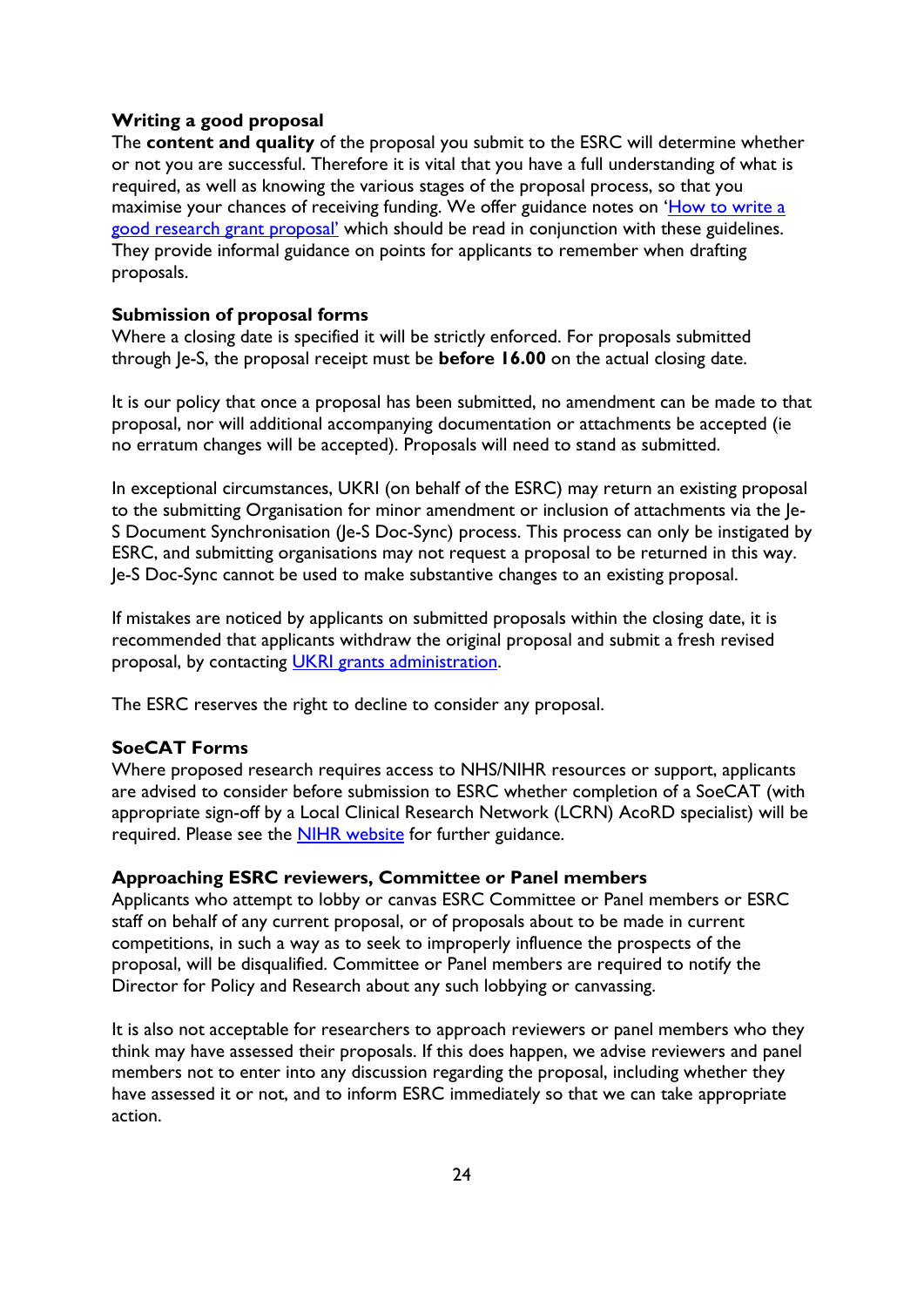# <span id="page-24-0"></span>**Declarations of interest for grant applicants**

Applicants for Research Council funding are expected to observe the highest standards of integrity, honesty and professionalism and to embed good practice in every aspect of their work. As part of this, any private, personal or commercial interests relating to an application for funding to the Research Councils must be declared in a covering letter included as an application attachment.

# <span id="page-24-1"></span>**What costs do grants cover?**

# <span id="page-24-2"></span>**General principles**

Established academic staff are deemed to be those with permanent appointments or period appointments of not less than two years, in posts whose funding, for teaching or research, is derived from, or attributed to, RO general funds including funds received from the Higher Education Funding Councils (HEFCs) in England (Research England), Scotland (SHEFC) and Wales (HEFCW), and Northern Ireland (DFE).

Proposals may include provision for promotion during the lifetime of the grant where there is a clear case for doing so, where it has been foreseen at the time of application, has been approved by the employing RO, as is justifiable to the ESRC.

ROs must ensure that expenditure on sub-contracts at home and abroad are subject to robust controls to ensure value for money and propriety and that all costs should be fully vouched and maintained for possible ESRC inspection and checks.

Proposals will need to show 100% of full Economic Cost of the proposed research. The Research Councils will meet 80% of the full economic costs on proposals submitted.

See also [UKRI fEC Grants Terms and Conditions Guidance.](https://www.ukri.org/wp-content/uploads/2020/10/UKRI-291020-guidance-to-fEC-grant-terms-and-conditions.pdf)

# <span id="page-24-3"></span>**Fund headings**

Grant announcements will classify the funding according to the four summary fund headings (Directly Incurred, Directly Allocated, Indirect and Exceptions) and their subheadings, and will show for each one both the full economic cost and the Research Council contribution, and the percentage rate used.

# <span id="page-24-4"></span>**Directly incurred costs**

All directly incurred costs must be project-specific and auditable, contingency costs or general miscellaneous expenditure must not be included. Directly incurred costs should be entered under the following sub headings:

- Staff Directly incurred staff, including Research Assistants, must be added under Directly incurred staff costs. Casual staff employed by a Research Organisation must not be added as Other directly incurred costs.
- Travel and Subsistence prior to travel overseas, the grant holder must check with the Finance Office at the hosting Research Organisation to ensure that travel is permissible, and not against the advice of the [Foreign and Commonwealth Office.](http://www.fco.gov.uk/)
- Other directly incurred costs:
	- o Hire of vehicles, recruitment and advertising costs.
	- o Consultancy Fees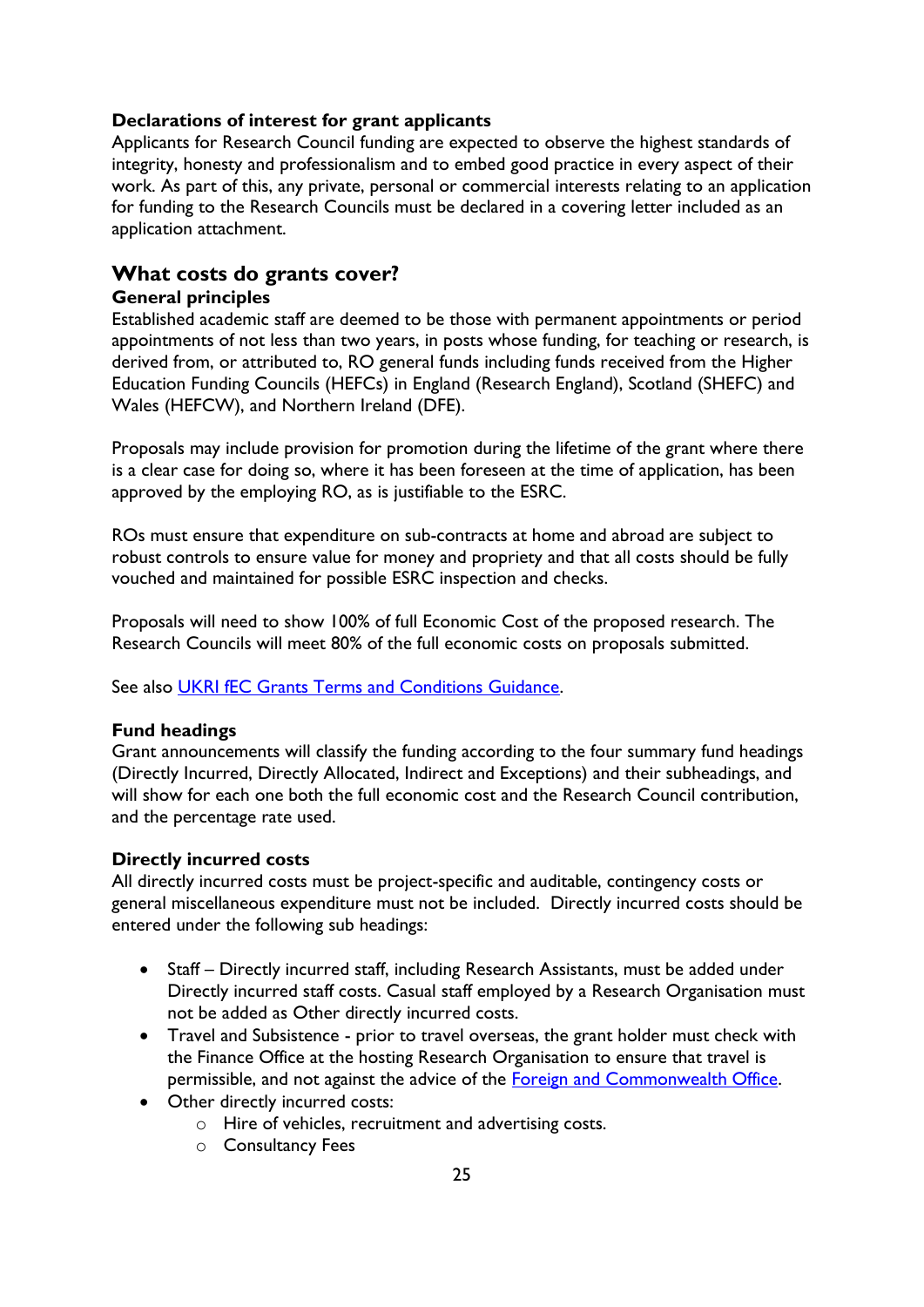- o Predicted costs for any communication, knowledge exchange, public engagement or other impact activities planned throughout the project.
- o Predicted costs for conference attendance where the conference is named, justified and costed in the proposal. The justification should show how the conference will either directly benefit the research or facilitate future impacts of research. Justification must also be provided for the number of project members attending a conference. ESRC encourages early career researcher conference attendance where it can be demonstrated to be a key development opportunity.
- o Predicted costs for certain types of publication, e.g. monographs, books, critical editions, volumes, catalogues, or forms of non-peer-reviewed material.

Please note that article processing charges (APCs) and other publication charges relating to peer-reviewed research articles and conference proceedings can no longer be included in research grant proposals. From 1 April 2013 the payment of APCs and other publication charges related to ESRC-funded research are supported through UKRI open access block grants which are provided to eligible research organisations. For further information see the ESRC [open access](https://www.ukri.org/publications/ukri-open-access-policy/) information

- o UKRI currently allow visa fees to be charged to the grant for all DI staff directly employed on the grant for 100% of their time. All visa costs incurred must be a direct result of the person being employed on the grant for 100% of their contracted time and is not extended to family members. All costs must be met within the original grant cash limit. For staff working less than 100% of their time on a grant any Visa Fees are treated as an RO Indirect Cost and cannot be claimed as an Other Directly Incurred cost. Certificate of Sponsor costs can be charged to a grant under the same circumstances as visa costs.
- $\circ$  Equipment costs, including the cost of purchasing vehicles up to £10,000 (£8,330 excluding VAT) should be included within Other Directly Incurred.
- o Printing or postage costs specific to the project and its dissemination may be included. Confirmation must be provided that these costs are not covered by the Research Organisation's Indirect and Estate costs. General printing or postage costs cannot be requested.
- Apprentice Levy Costs Apprentice Levy Costs are intended to assist employers support training apprenticeships. Apprentice Levy Costs should be included as staff salary costs, either directly incurred or directly allocated as appropriate. For more information see the [Apprentice Levy link.](https://webarchive.nationalarchives.gov.uk/20170714125206/http:/www.rcuk.ac.uk/media/news/170313/)
- Equipment costing between £10,000 (£8,330 excluding VAT) and £138,000 (£115,000 excluding VAT) will require extra justification and evidence of an evaluation of the use of existing relevant capital assets. The Research Organisation is expected to make a contribution of 50% of the costs of such equipment items.
	- $\circ$  Equipment costing above £138,000 (£115,000 excluding VAT) will potentially be funded at 100%.
- Computer equipment costs may be included on a proposal:
	- a) where a laptop/tablet is for a new member of staff who is employed purely for the grant. Research Organisations are expected to provide computers for the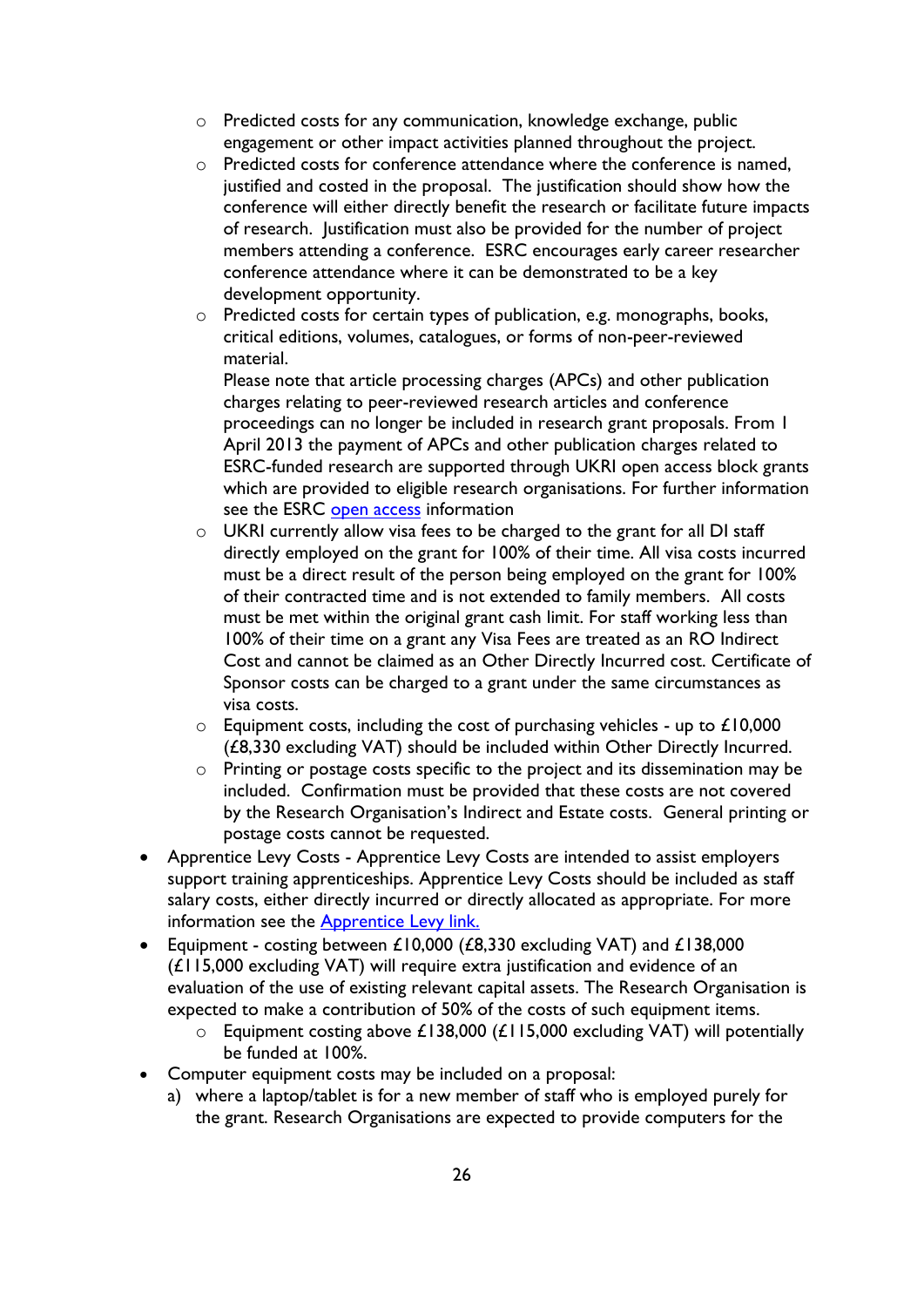Principal and Co-Investigators and for any project research staff on continuing contracts;

b) where higher specification equipment is required for the completion of specific grant related activities such as data modelling, enhanced graphics etc.

Full justification must be provided to support all requests for laptops/tablets and any other computer equipment.

#### **Environmental Impact of Travel and Value for Money Considerations**

All travel claims should evidence value for money as the primary consideration. Consequently, these should only include travel by standard class by train and economy class by air for short or medium haul flights and premium economy for long haul flights.

Public funds should be deployed with due consideration to value for money and environmental impact across all activities. The use of low-carbon approaches to collaboration in place of travel are also encouraged where evidenced as value for money. Consideration to the environmental impact of travel should be in line with the institutional policy. Any exception should be clearly justified and approved within the terms of the RO policy.

Please note that ESRC (in common with all Research Councils), will not pay for the cost of carbon offsetting arising from travel associated with grants.

#### <span id="page-26-0"></span>**Directly allocated costs**

Costs in a proposal will need to show 100% of the full Economic Cost (fEC); costs will be broken down by heading.

#### **Investigators**

This heading provides for the costs of all principal and co-investigators working directly on a project, if their time charged to the grant will be based on estimates rather than actual costs. Where costs are actual, auditable and verifiable, they should be included under the Directly Incurred heading. Investigator time, not cost, must be justified in the Case for Support.

It is a requirement of the fEC costing methodology that, for any one investigator, the maximum amount of time that Research Councils will fund across all the projects they support is 1,650 hours a year (equivalent to 37.5 hours a week, 44 weeks a year).

Principal investigators and co-investigators whose time is not fully funded on other Research Council grants but who are not paid a salary by the RO (eg Emeritus or honorary staff), should show their hours attributed to the project, but with a zero salary cost request.

Salary increments over the period of the project should be taken into account, but possible future pay awards should not be anticipated. Where it is expected that individuals will be promoted during the lifetime of the grant, provision may be made in the grant proposal.

If a principal investigator or co-investigator is retired, the expectation is that their involvement in a project would be covered by a contract with the RO. If there are costs associated with such time then these should be regarded as a Directly Incurred cost.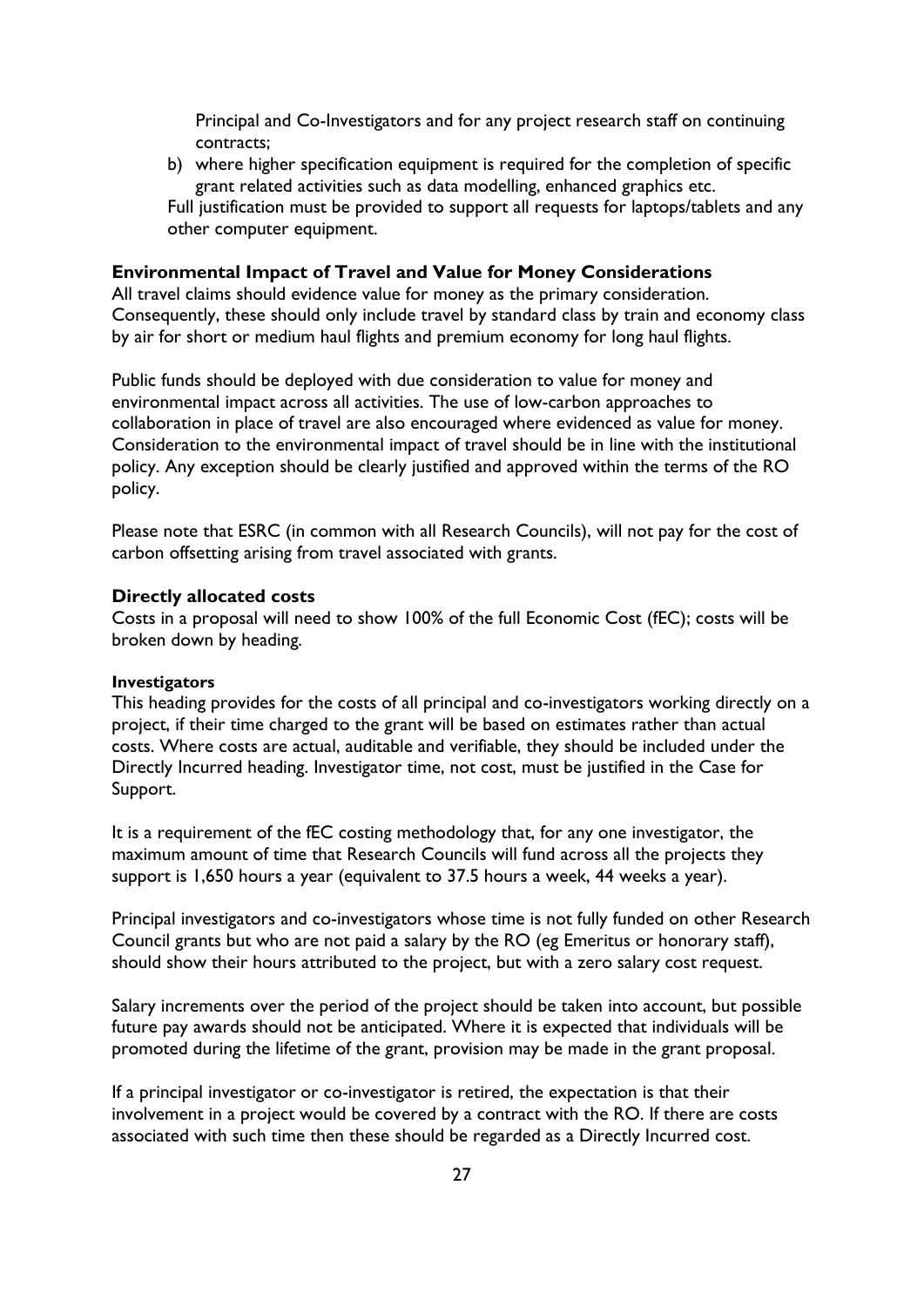#### **Estates**

These costs may include building and premises costs, basic services and utilities, and any clerical staff and equipment maintenance or operational costs that have not been included under other cost headings. They will be calculated by the RO and a single figure will be required at time of application.

Where an individual will be working away from the RO on long-term secondment for a period in excess of six months during the project, estates costs should not be charged for the period of secondment. No reduction should be made for shorter term absence.

Where the level of staff effort to be awarded is different to that requested, an organisation will be required to re-calculate within 10 working days the estates and indirect costs, using the same costing basis applied to the original proposal. If an organisation is unable to recalculate the costs on this timescale, they will be adjusted by ESRC in proportion to the change in staff costs.

Although Research Councils will not question the Estates and Indirect Costs declared by ROs, the full cost of the proposed research (including estates and indirect costs) will be taken into account in any assessment of its value for money.

#### **Other directly allocated**

These will include the costs of shared resources, such as staff (e.g. pooled technicians) and equipment. Proposals will need to provide a full justification for the requirement for the level of pooled staff effort and shared facilities requested and should indicate (but do not need to justify) the cost basis (e.g.  $EX$  per day). Central and distributed computing costs including charge out rate for shared equipment.

#### <span id="page-27-0"></span>**Indirect costs**

The Indirect costs heading will be calculated by the RO according to the Transparent Approach to Costing (TRAC) and should be declared as a single figure on the proposal form, with no need for information about its derivation or justification.

#### <span id="page-27-1"></span>**Exceptions**

In addition to the three TRAC headings, "Exceptions" will include specific categories of funding that Research Councils will potentially fund in full (ie at 100%) rather than the common percentage rate as follows:

- Equipment over £10,000
	- $\circ$  ESRC will contribute a percentage of the final purchase price of equipment over £10,000 and will expect the research organisation to contribute the remainder from non-ESRC funding. Contributions in the order of 50% of the full cost of the equipment are expected.
- Any social survey costs which are sub-contracted, regardless of value. Surveys which are completed using in house resources should be included under Other Directly Incurred heading.
- Project students are outside fEC and therefore 100% of stipend, fees and RTSG will be funded, but must not be counted as research full-time equivalent for the purposes of calculating estates and indirect costs.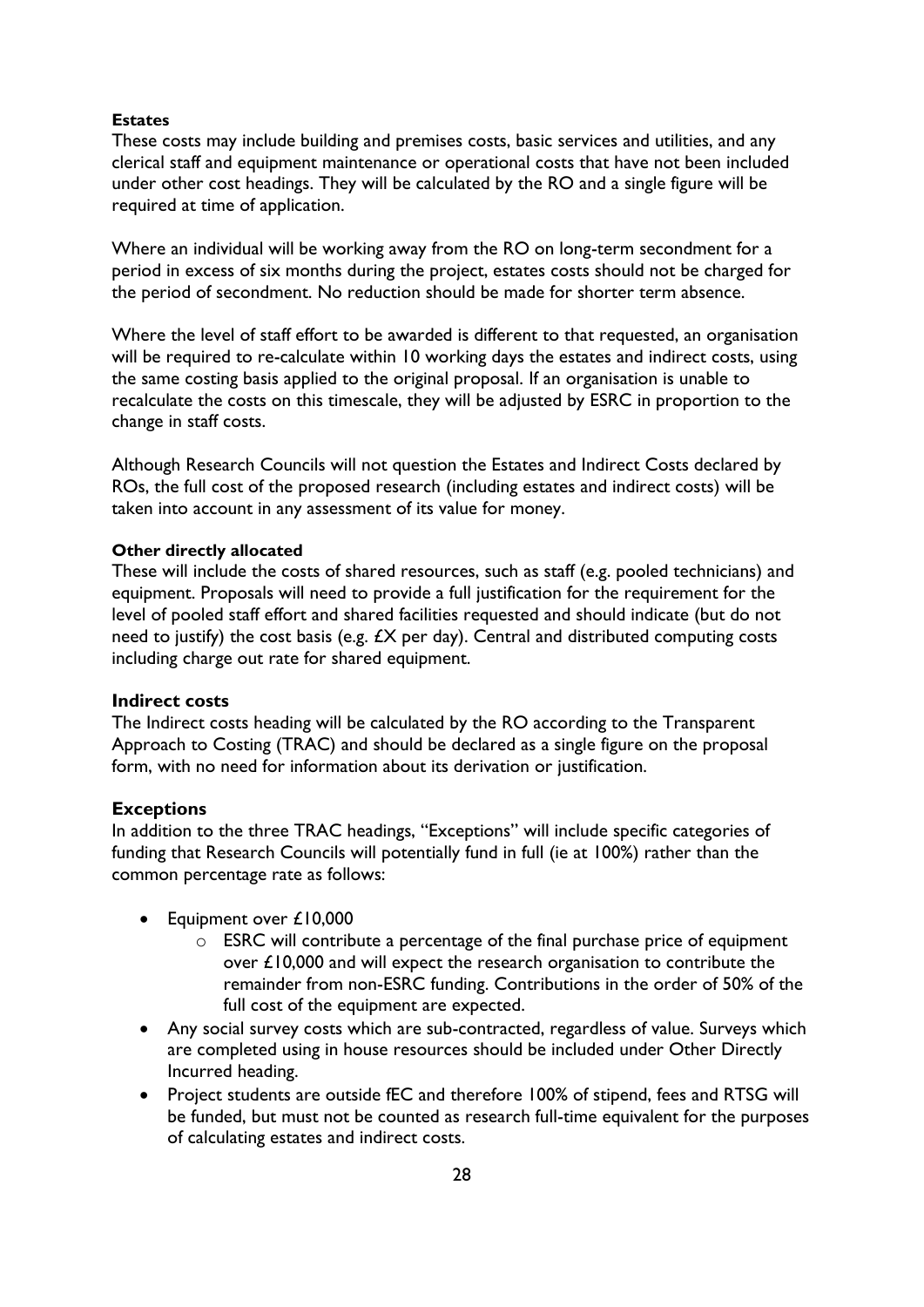- International co-investigators costs.
- UK business, third sector or government body co-investigators costs.

## <span id="page-28-0"></span>**Equipment**

Research proposals may include requests for items of equipment (including where appropriate and fully justified, the purchase of vehicles).

Applicants should note that all such items costing over £10,000 (inclusive of VAT) should be added under the equipment heading. Funding for single capital items of equipment below £10,000 should be included under the Other Directly Incurred costs heading.

The research organisation will need to provide justification for **all** equipment requested in the justification of resources document.

Justification for all items of equipment costing between  $£10,000$  and  $£138,000$  ( $£115,000$ exclusive of VAT):

The Research Organisation must provide extra justification for these items including evidence of an evaluation of the use of existing relevant capital assets. Research organisations are expected to make a contribution towards the cost of the equipment. The sum requested from ESRC **should not** exceed 50% of the actual cost of the equipment. The fEC value entered in Je-S should be the total (quoted) cost of the equipment. The RC contribution should be the amount requested from ESRC (e.g. 50% of the quoted cost). If a proposal is successful, and the requested equipment costs are fully justified, ESRC will then fund the full amount of the RC contribution.

A business case required for all items of equipment above £138,000 (£115,000 exclusive of VAT):

All requests for single capital items of equipment, costing above £138,000, should be accompanied by a two-page business case outlining the strategic need for the equipment. ESRC will decide the strategic location for these items and in some circumstances may potentially fund them at 100%. Each Council will have flexibility in relation to the funding of equipment to negotiate with potential grant recipients to achieve best value from the limited funds at its disposal.

#### <span id="page-28-1"></span>**Social Surveys**

Research proposals may include requests for social survey costs: either externally commissioned surveys or surveys using internal resource.

All requests to support social survey costs must be fully justified, with the expectation that the outputs will contribute to the national science base available for use by the research community. To achieve best value for money such work will likely to be subcontracted to external providers, i.e. specialist survey companies. Where surveys are commissioned via this sub-contractor route, and the work is done by third parties, all costs are eligible for fEC exception funding at 100%.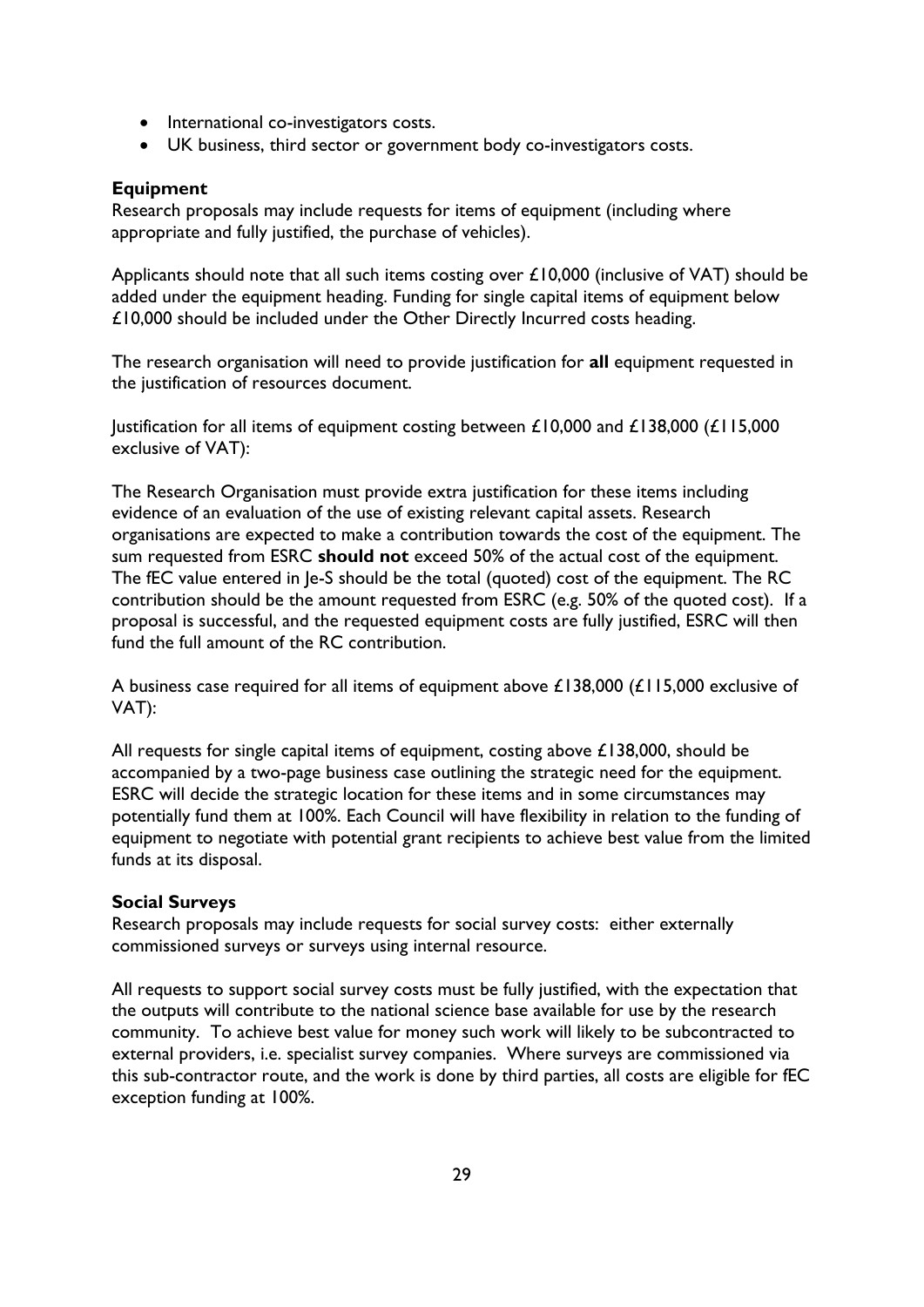All subcontracted social surveys are subject to normal competitive purchasing principles. Costings should be based on best estimates available, or preferably on actual quotes for the work. ESRC requires that surveys over £10,000 are subject to external competition to ensure best value for money through competitive purchasing processes. Where surveys are expected to exceed £25k (£20,830 exclusive of VAT) the research organisation's full tendering procedures must be followed.

Applicants should note that all externally commissioned survey costs should be added under the Survey heading in Je-S.

Where social survey work is to be undertaken by the research organisation using in house resources, the applicant should (a) justify why the work should not be subject to external competition, and (b) provide evidence that best value for money is being achieved through the use of RO staff rather than external contractors. Where surveys are carried out by an in-house team, these costs are eligible for fEC funding at 80% and should be added as Other Directly Incurred costs.

#### <span id="page-29-0"></span>**Cost Estimates and Quotations for Equipment and Surveys exceeding £25,000**

At proposal stage cost inclusions for major spend on equipment, surveys etc should be estimated as robustly as possible. For all capital items or surveys exceeding £25,000  $(£20,830$  exclusive of VAT) the proposal should explain the basis for the estimates, using benchmarking figures wherever possible. Estimates for survey costs should **not** allow for inflation.

For all equipment and surveys costing more than £25,000 (inclusive of VAT), professionally qualified procurement staff at the RO must be consulted at the beginning of the procurement process and must approve the order before it is placed with the supplier. For items of equipment or surveys which cost less than  $£138,000$  but more than  $£25,000$  it is optional to provide quotations and up to three can be uploaded.

For items of equipment or surveys requested with a value over  $£138,000$  ( $£115,000$ exclusive of VAT), three quotations may be provided. Where you believe that there are less than three potential suppliers for an item or survey providers you should explain this in the 'Justification of Resources' attachment.

Quotations should be uploaded to the application as follows:

• in the 'Equipment' section as attachment type 'Equipment Quotation' for equipment;

• in the 'Survey' section as attachment type 'Survey Quotation' for social surveys. Equipment and survey quotations must be added within these equipment/survey item screens and not within the attachments section.

#### <span id="page-29-1"></span>**Support for items expected to be found in a department**

Any proposals requesting items that would ordinarily be found in a department, for example non-specialist computers, should include justification both for why they are required for the project and why they cannot be provided from the research organisation's own resources (including funding from indirect costs from grants).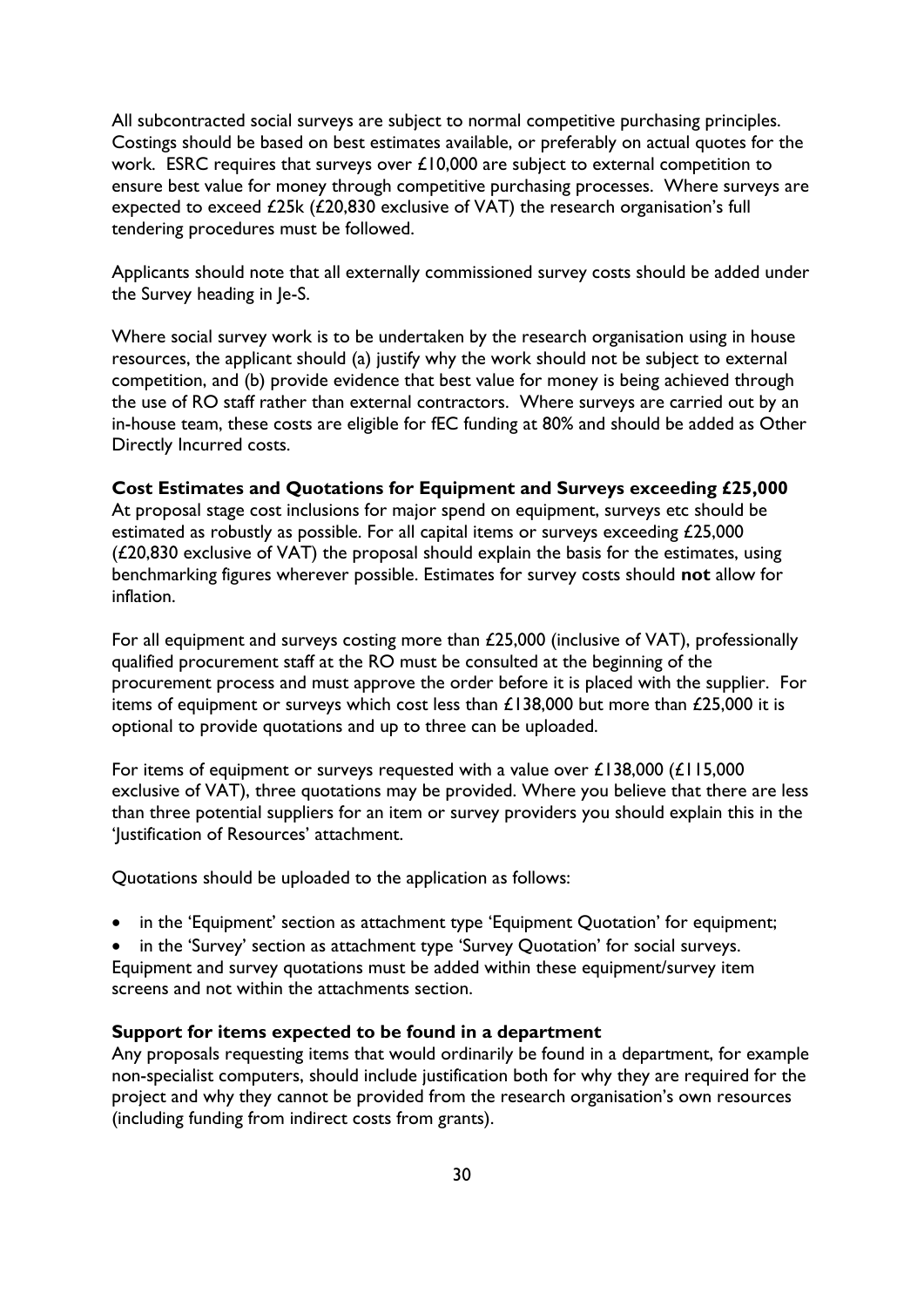#### <span id="page-30-0"></span>**Retired academics**

Salaries for retired academics who have pensions from schemes other than the USS can be funded in full.

Salaries for retired academics who receive USS pensions can be funded in full provided they are working on a part time contract where the annualised pay plus pension does not exceed the full time rate for the job.

Retired academics in receipt of USS pensions whose actual pay rate is being abated by their employer because the annualised pay for the hours they work plus their pension exceed the normal salary for the job, are only eligible for funding on the adjusted (i.e. reduced) pay scale on which they are engaged.

#### <span id="page-30-1"></span>**Project Partners**

Project Partners have an integral role in a grant and provide specified cash or in kind contributions. Project Partner organisations do not need to be based at an eligible Research Organisation or have a verified Je-S account. A letter of support from the partner organisation is required for each Project Partner. Applicants are advised to consult the Je-S Guidance for instructions on how to input Project Partners on a grant proposal.

Project partner contributions are treated as additional to the fEC of the proposal submitted to the ESRC.

#### <span id="page-30-2"></span>**Cash limits**

In line with TRAC, costings on proposal forms will be at prices at the time of submission. Research Councils will continue to award research grants on a cash limited basis; that is, awarded amounts will include the application of standard indices to account for inflation and the payments made against a grant will not exceed the original value announced, apart from additions for maternity or sick leave associated with staff under the Directly Incurred heading (the Research Councils will bear no financial responsibility for the cost of sick/maternity pay of grant holders).

Grant announcements will continue to include an allowance for inflation calculated using standard indices.

#### <span id="page-30-3"></span>**Grant transfers**

If a grant is transferred from one RO to another, it will not be re-costed to take into account different Indirect and Estates charges used in the new RO. The Directly Allocated and Indirect costs awarded to the new RO should be calculated on the basis of the amount of time that has passed since the grant started.

# <span id="page-30-4"></span>**How proposals are assessed**

ESRC relies on peer review to evaluate research proposals and to prioritise proposals when in competition. There are generally two stages in the process: reviewing and consideration by assessors. We select most reviewers from a college of peer reviewers. The college is made up of approximately 2,000 independent experts.

Details and full membership of the [Peer Review College](https://esrc.ukri.org/funding/guidance-for-peer-reviewers/peer-review-college/) are available.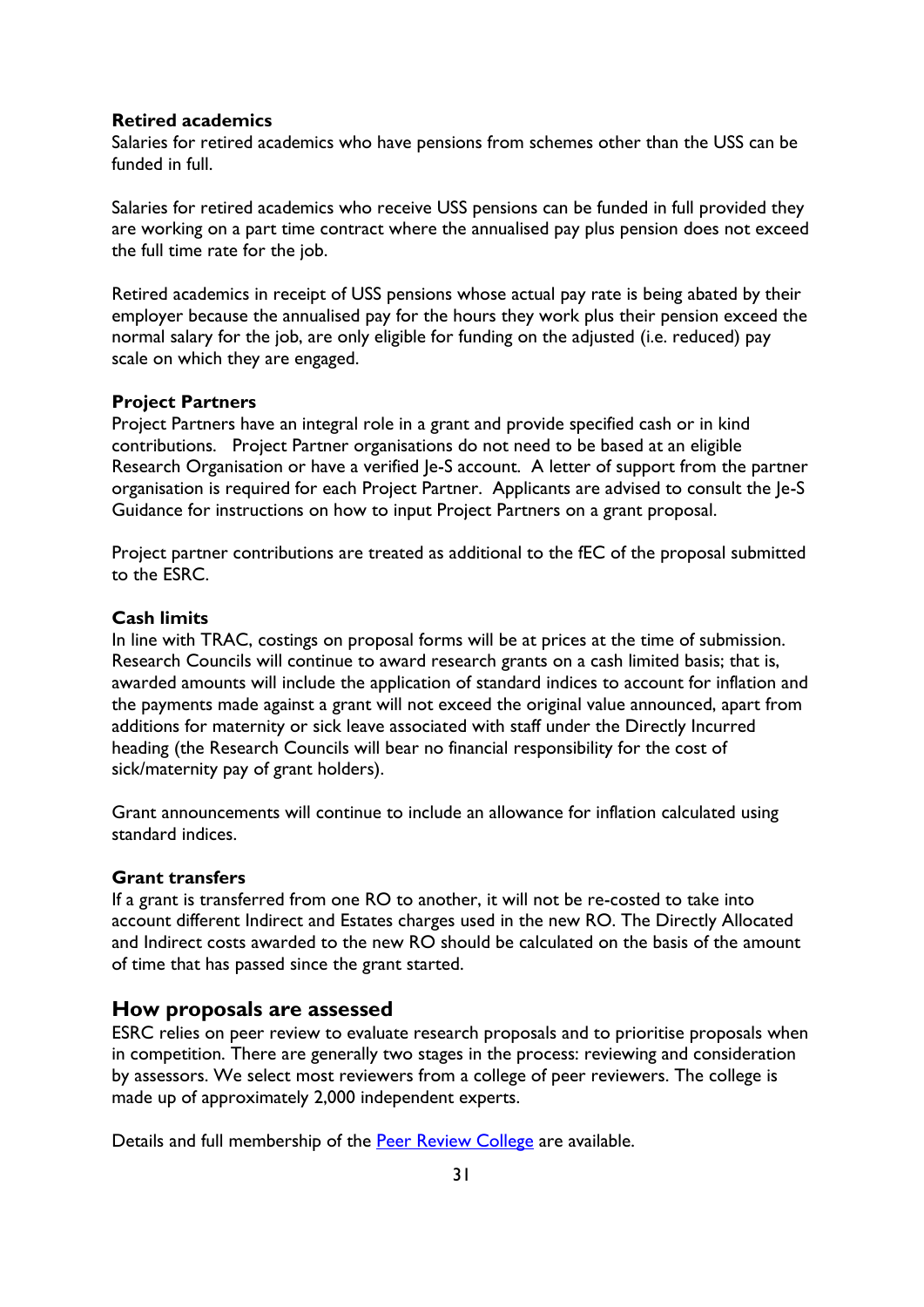ESRC grant holders are expected to be members of the Peer Review College.

# <span id="page-31-0"></span>**How does assessment work?**

All ESRC research funding decisions are made on the basis of:

- external peer review
- consideration by assessors from specially constituted bodies (the Grant Assessment Panels; Assessor Colleges; Commissioning Panels).

#### <span id="page-31-1"></span>**How are proposals assessed?**

For details of the numerical [peer review scoring scale,](https://esrc.ukri.org/funding/guidance-for-peer-reviewers/peer-review-scoring-scales-and-je-s-classification/) the core criteria for assessment and the panel member numerical scoring scale.

#### <span id="page-31-2"></span>**Applicant response to reviewers' comments**

Applicants with proposals receiving sufficiently supportive reviewers' comments (average score of 4.5 or above) will have the opportunity to provide a response to reviewers' comments. Applicants will have five days to provide a response of up to two sides of A4, which can be used to highlight any areas of agreement or disagreement with reviewers, factual errors or misunderstandings about the proposal and/or to clarify issues raised by reviewers. The response is not intended to provide an opportunity to change a proposal or the financial aspects of the proposal in light of reviewers' comments.

Please note that reviews received after the five-day response period will not be forwarded to applicants for further response. However, any further usable reviews received before the panel meeting will still be used in the peer review process and will be sent to applicants following the final funding decision.

Please note that the ESRC will not accept an inability to respond to issues raised in late reviewers' comments as grounds for an appeal. To ensure that a request for a response to reviewers' comments is received, applicants should make certain that the ESRC or its agents are not included on anti-spam blacklists, or are included on 'whitelists' to allow the successful delivery of the email to a valid email address.

# <span id="page-31-3"></span>**A successful proposal: What happens next?**

# <span id="page-31-4"></span>**How applicants are notified about the decision**

If a proposal is successful, a grant offer letter will be sent to the RO's administrative authority via Je-S. The letter sets out the funding awarded and the proposed dates on which the project should start and end.

The administrative authority will accept the grant via Je-S and submit a start confirmation via Je-S following the actual start date. Receipt of a valid start confirmation activates profiled payments.

Investigators who do not wish to take up the offer of a grant should notify the ESRC, via their administrative authority, as soon as possible.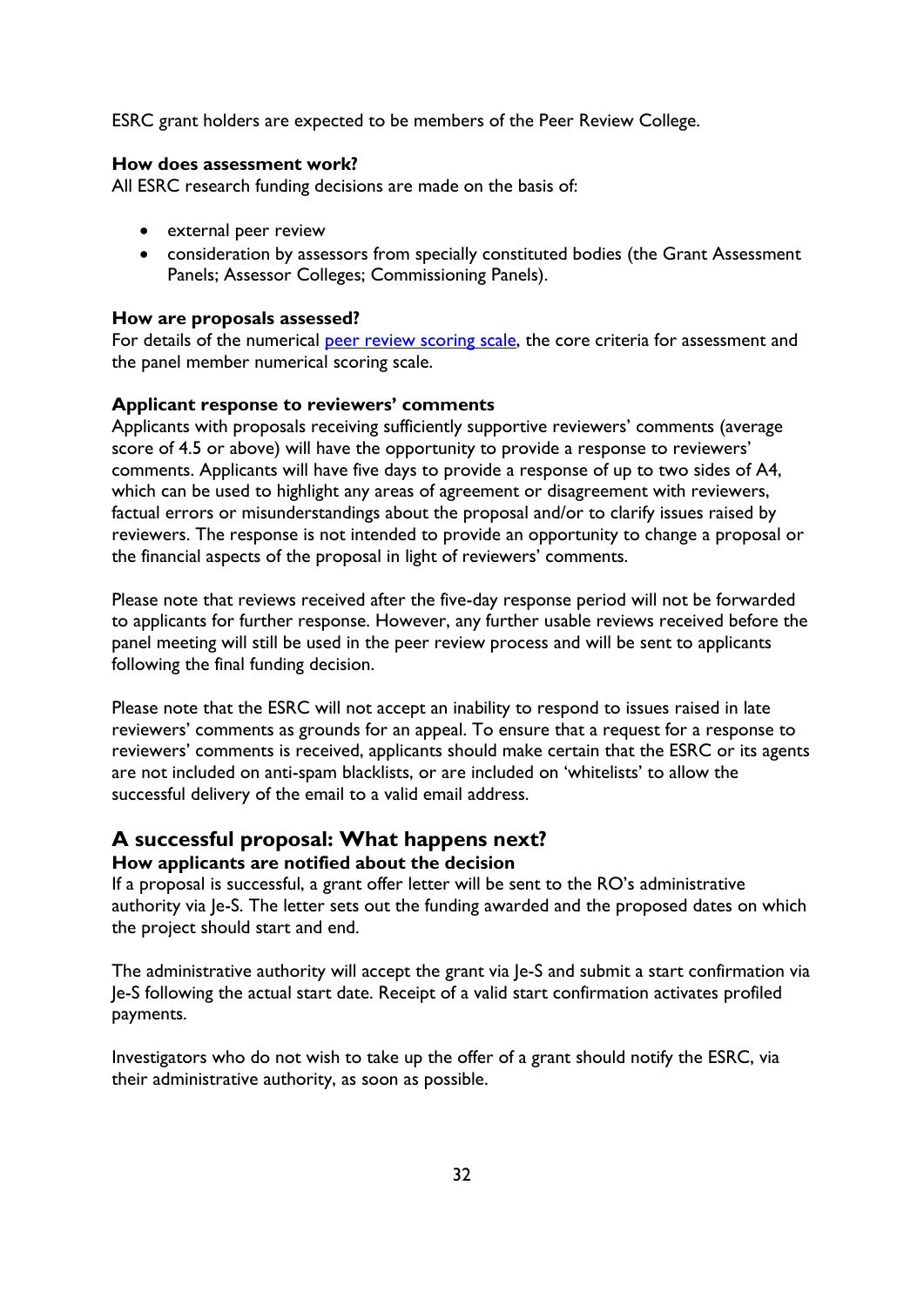Applicants who hold an existing grant which terminates during the processing of a new proposal are advised that a formal offer of grant will not be made until the Key Findings section of Researchfish has been received and accepted.

Prospective grant holders must not commit expenditure until the formal offer of grant is made and accepted and the period of grant has commenced.

#### <span id="page-32-0"></span>**Funding responsibilities**

The ESRC accepts no responsibility, financial or otherwise, for expenditure or liabilities arising out of the research it funds, other than that specifically covered by the conditions of the grant and which has been incurred during the period covered by it. Any expenditure relating to activities, goods or services incurred before a grant is formally announced, or retrospective payments for such expenditure before an approved starting date of a grant, are the responsibility of the RO and are ineligible for ESRC funding.

Any expenditure in excess of the approved grant cash limit, or expenditure incurred after the end date of the grant, are also the responsibility of the RO, and ineligible for ESRC funding. Expenditure properly incurred during the lifetime of a grant, but for which bills or invoices are unavoidably after the end date, can properly be charged to a grant. However expenditure relating to activities, goods or services commissioned during the period but for delivery after the end date are not eligible, and must be the responsibility of the RO.

The ESRC accepts no responsibility for any redundancy, severance or compensation payments for which the RO may become liable as an employer, unless expressly agreed in writing by either ESRC's Director for Research or Deputy Director for Policy and International.

In the event of any industrial action which involves staff funded on an ESRC grant the RO must reduce staff costs for days not worked due to strike action at the grant reconciliation stage, ensuring that they comply with UKRI reconciliation terms and conditions and the usual virement rules for any underspend when completing the FES. In exceptional circumstances ESRC will consider requests for grant extensions where it can be demonstrated that industrial action has resulted in significant delays to the research.

#### <span id="page-32-1"></span>**Cash limits**

Costings on proposal forms will be included at the rate available at the time of submission. Research Councils will continue to award research grants on a cash limited basis; that is, awarded amounts will include the application of standard indices to account for inflation, and the payments made against a grant will not exceed the original value announced, apart from additions for maternity, paternity, adoption, or sick leave associated with staff under the Directly Incurred heading (including DI funded Grant Holders or Co-Investigators). The Research Councils will bear no financial responsibility for the cost of sick/maternity/paternity pay of grant holders and co-investigators, unless they are also Research Fellows, Research Assistants funded by the grant or are funded under Directly Incurred costs.

#### <span id="page-32-2"></span>**Maternity/ Paternity/ Adoption and Parental leave**

See [UKRI Grant Terms and Conditions](https://www.ukri.org/wp-content/uploads/2022/04/UKRI-050422-FullEconomicCostingGrantTermsConditions-Apr2022.pdf) RGC 8.3.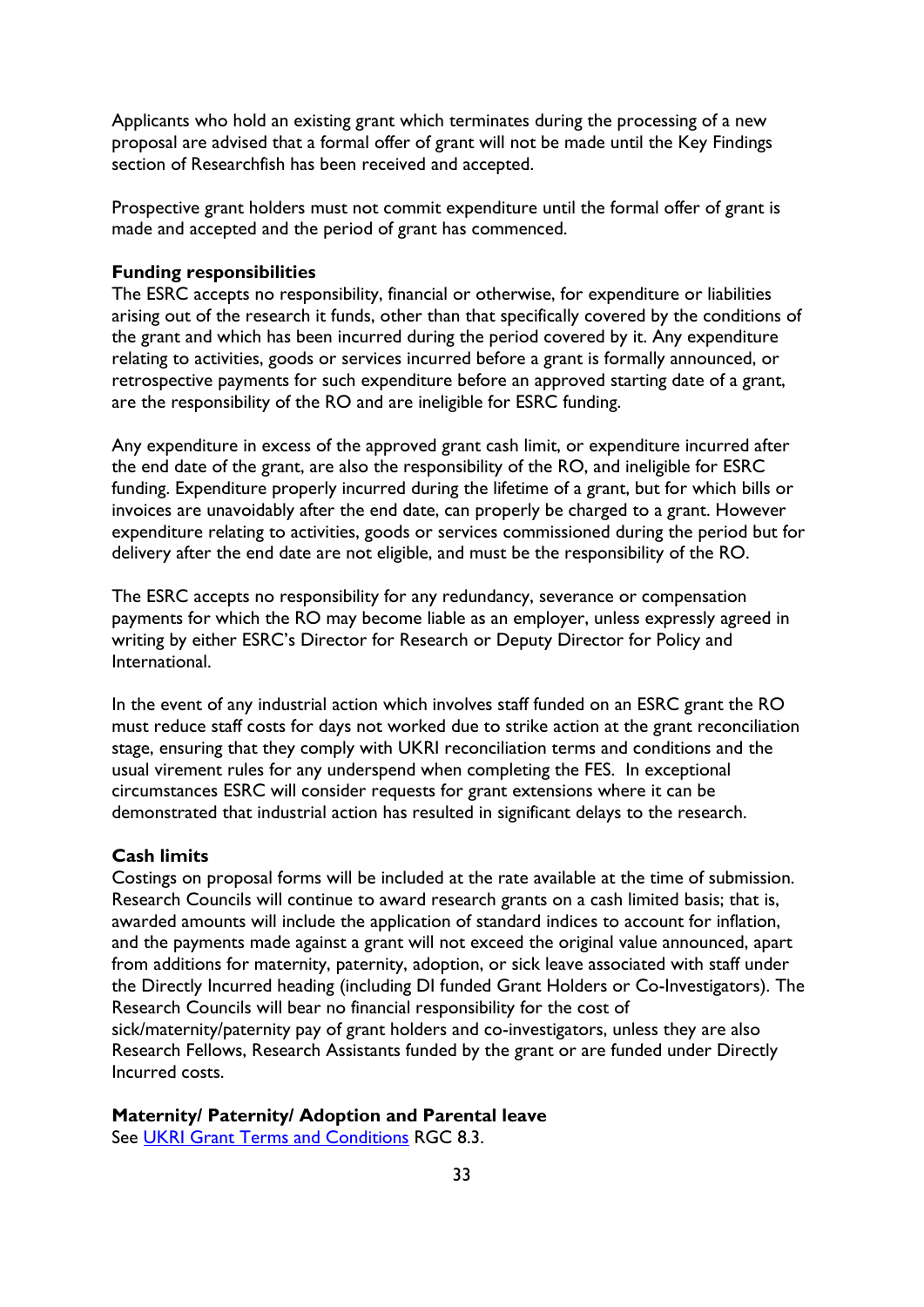#### <span id="page-33-0"></span>**Start date**

The preferred start date requested in the proposal form should be at least 13 weeks after the date by which a decision is expected. Applicants should bear in mind the time needed to recruit staff, particularly where work permits are required. Following a decision to offer a grant, the ESRC will confirm the preferred start date or agree a revised date with the grant holder. The ESRC reserves the right to impose a start date when necessary.

All applicants should understand that under no circumstances may the start date for a grant be earlier than the date the offer letter was issued.

Once a grant has been issued, grant holders are required to make every effort to start on the agreed date. It is recognised, however, that this is not always possible due to unexpected difficulties in, for example, recruitment or data access. In circumstances where such a delay is unavoidable, the ESRC allows a degree of flexibility where grants may commence within three months of the agreed start date on the grant letter. Confirmation of the actual start date must be sent via Je-S as soon as the research commences. Any change to a start date will not affect the cash limit even if the start date moves to a new financial year.

The agreed start date must be no more than 12 months from the date of the notification that the grant has been recommended for funding. Applicants should note that the three months start date leeway will no longer apply once the 12 month from notification deadline is reached. In exceptional circumstances, such as maternity leave, an extension to the 12 month start date deadline may be applied for and approved by ESRC. In such cases the three month start date leeway will not apply.

#### <span id="page-33-1"></span>**Start confirmation**

ESRC must receive the start confirmation for a grant within 42 days of the date on which expenditure actually commences, and within three months of the start date indicated in the grant letter.

ESRC will also not accept responsibility for any expenditure undertaken more than a month prior to the receipt of these documents. Grant holders and research organisations should be aware therefore that late delivery of these documents may incur a financial penalty.

If a research grant has not commenced within three months of the grant start date specified in the grant offer letter (and the start certificate not received within four months), and a later date has not been approved, the offer of the grant will be withdrawn. The grant may not then proceed without further written confirmation from ESRC that it has been reissued.

See also RGC 5 of Terms and Conditions of UKRI fEC Grants.

# <span id="page-33-2"></span>**Delaying start date**

Indications of possible offers of grants, which have not commenced within 12 months of the notification to grant holders that a grant has been recommended, lapse automatically at that point if a formal grant letter has not been issued.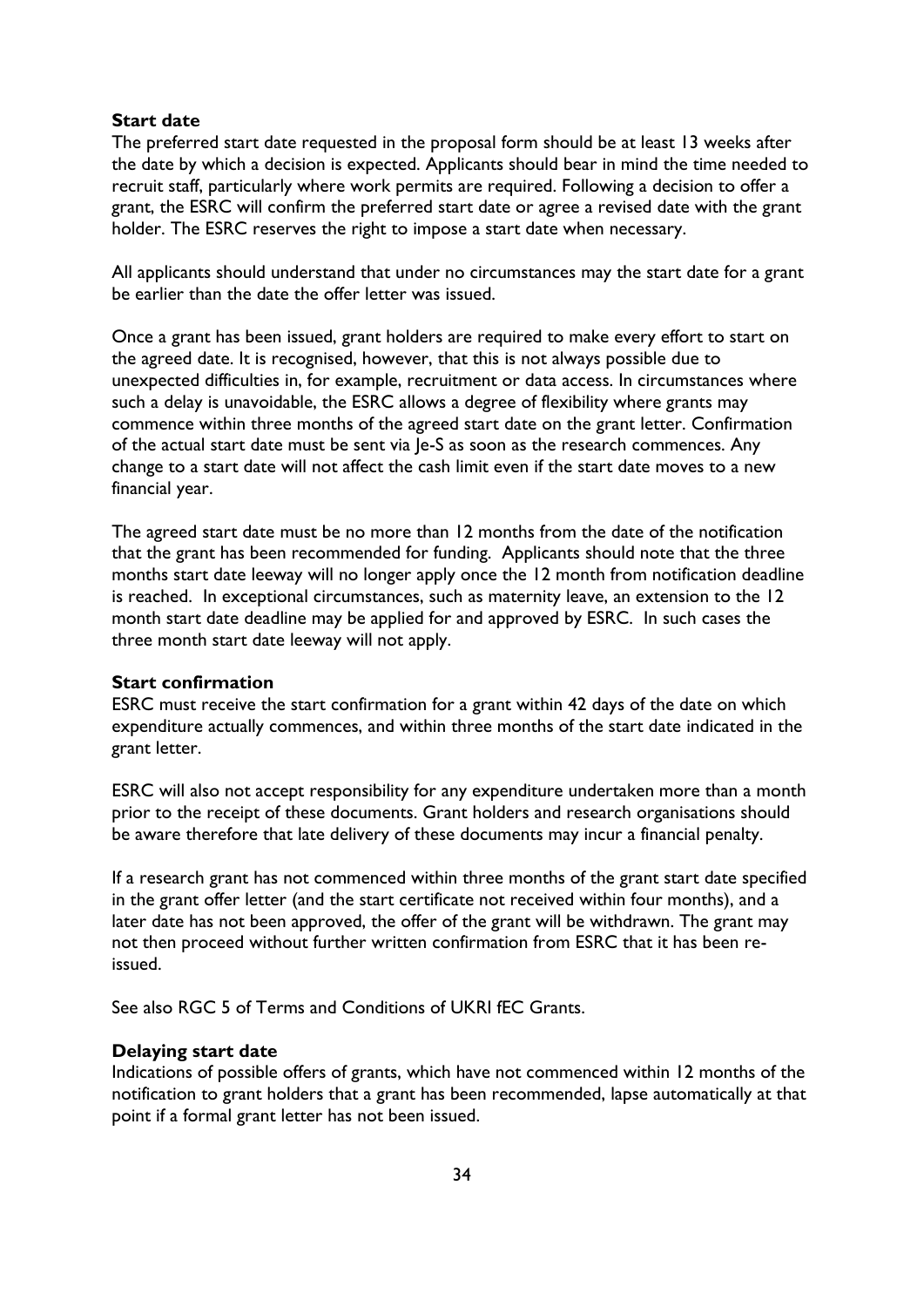# <span id="page-34-0"></span>**Payments**

A payment profile is created for each grant based upon an expected pattern of expenditure over the lifetime of the grant. This is set out in a payment schedule, available in Je-S. Payment will normally be made quarterly in March, June, September and December each year to the organisation through the BACs system.

# <span id="page-34-1"></span>**Annual statement**

The ESRC may request an Interim Expenditure Statement (IES), each year to detail expenditure and payments made during the year. The Statement can be requested by ESRC at any time during the year.

See also RGC 10 of Terms and Conditions of UKRI fEC Grants.

# <span id="page-34-2"></span>**Final claims**

A Final Expenditure Statement (FES) will be available to research organisations, via Je-S, within the last month of the grant period. These are expected to be completed, certified and returned by research organisations, via Je-S, within three months after the end of the grant.

The ESRC reserves the right not to accept supplementary final expenditure statements in the following circumstances:

- Where the FES amount added to previously paid amounts exceeds the overall cash limit for the grant announced in the offer letter at the start of the grant, ESRC reserves the right to reduce the FES by the amount necessary to ensure that the cash limit for the grant is not exceeded.
- Where the FES on a grant has not been submitted to ESRC within three months of the termination date, ESRC may recover 20% of expenditure incurred on the grant.
- Where the FES has not been submitted within six months of the termination date, ESRC may recover all payments made on the grant.

Note that requests for supplementary expenditure statements must be made within sixty days of the final payment. Any requests after this date will be declined.

See also RGC 10 and 11 of Terms and Conditions of UKRI fEC Grants.

# <span id="page-34-3"></span>**Vouching and transaction listings**

The ESRC may request the following information in support of an FES to support claims, and to enable sample checks to be performed if required:

- Directly incurred costs: transaction listings are required if the amount claimed over the period of the grant is over  $£10,000$ . Copy vouchers are required for individual items over £20,000.
- Equipment: transaction listings are required if the amount claimed over the period of the grant is over £10,000. Copy vouchers are required for individual items over £20,000.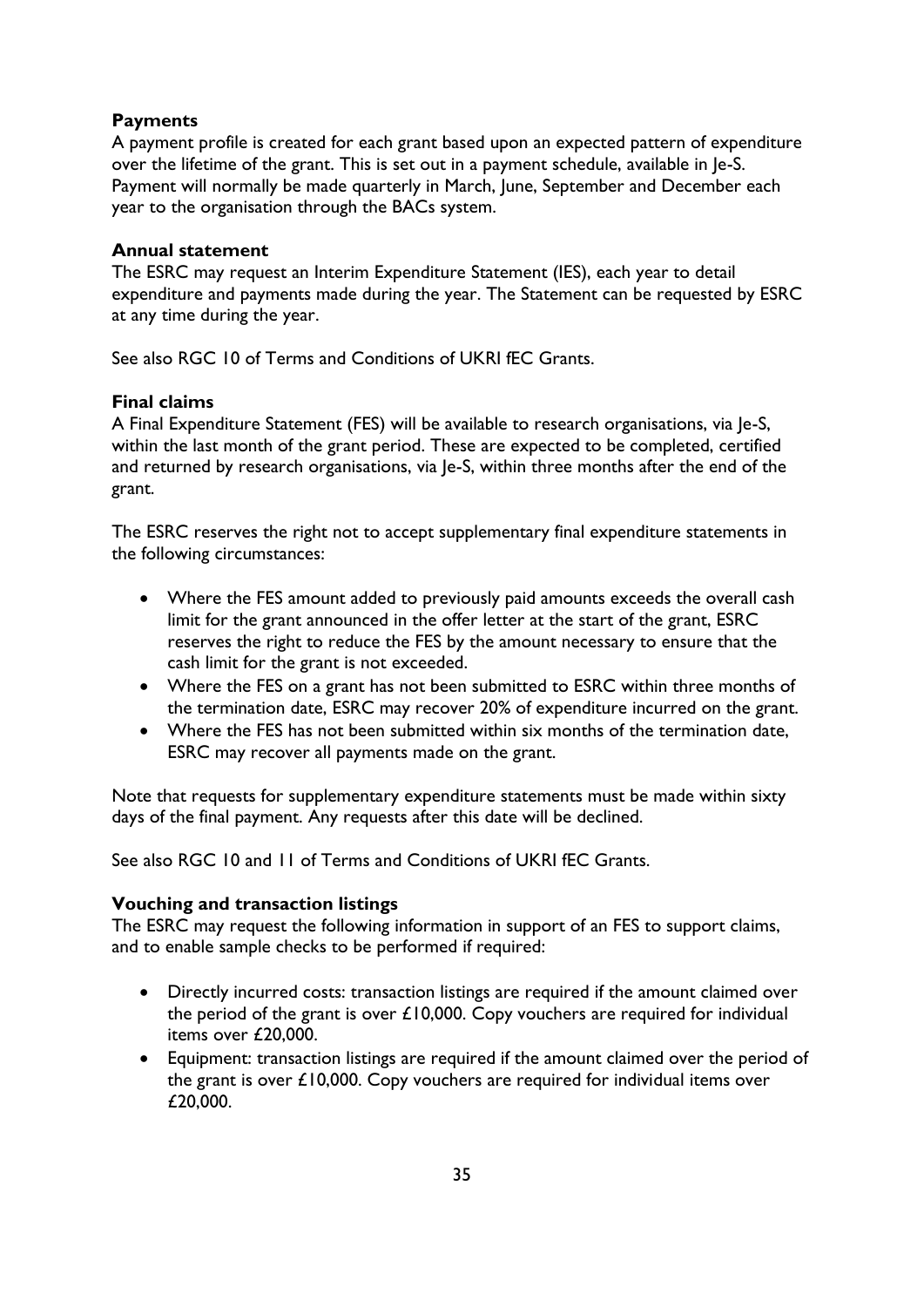The books, records and financial procedures of the RO shall be open to inspection by the ESRC or any other body or individual engaged by the ESRC for the purpose of such inspection.

The RO will, on request by the ESRC, provide accounts for the grant, independently examined by an auditor who is a member of a recognised professional body, certifying that the expenditure of the grant has been in accordance with all ESRC conditions.

#### <span id="page-35-0"></span>**Research grant reconciliation and evaluation**

Expenditure statements (final and interim) will declare the Directly Incurred costs of the project and the Research Councils' share - calculated using the standard percentage contribution rate in place at the time of the grant announcement. In the reconciliation process, the Research Councils will pay the remaining Directly Incurred costs due.

The Directly Allocated and Indirect costs will be paid in full at the level stated in the original grant announcement, with the exception of grants that have been transferred between organisations (where a pro-rata reduction is made at the time of transfer) and grants subject to premature termination or financial sanction.

Sick/maternity pay for staff under the Directly Incurred heading will be paid at the standard Research Councils percentage fEC rate and will be shown under a separate fund heading ("Absence") on the expenditure statement.

See also RGC 10 of Terms and Conditions of UKRI fEC Grants.

#### <span id="page-35-1"></span>**How the grant funds are managed**

Following notification of the grant details the UKRI will calculate a forecast of expenditure and payment schedules on individual grants - based on the financial data in the proposal, any changes to this in the grant, the indexing of future costs, and any revision in forecast starting date. The RO's finance officer and the grant holder can review a schedule of forecast expenditure and proposed payments on Je-S.

Where expenditure during a year is likely to be 15% more or less than the forecast (for example because of delayed starting dates, or loss of staff) a revised payments schedule may need to be agreed. The RO should contact the UKRI to discuss. The RO must advise the UKRI of these circumstances in writing at the earliest possibility. If the UKRI is not advised in these cases then payments may be withdrawn or reduced.

#### <span id="page-35-2"></span>**Monthly status report**

This information is sent to the Finance Officer/Research Support Office and contains a record of all live grants and, where appropriate, where action is required - such as:

- awaiting start confirmation
- awaiting receipt of final expenditure statement (FES) or Key Findings.

#### <span id="page-35-3"></span>**Changes to grants**

Research grants provide support for the research proposals submitted by the grant holder and accepted (or modified) by the ESRC. The research grant is made on the understanding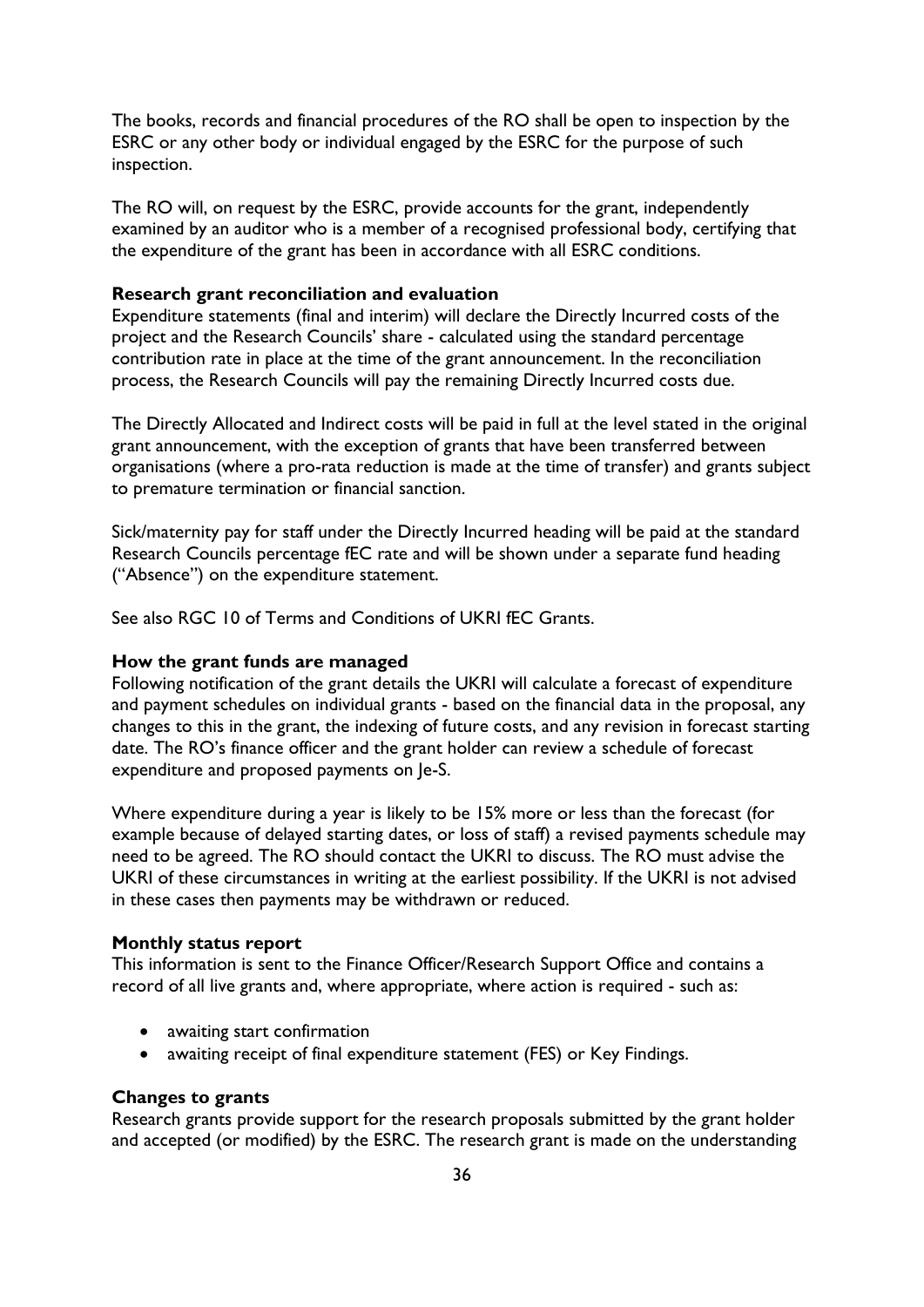that the ESRC's contribution to the cost will not be increased. The funds available within any grant may only be applied to meet the objectives and outputs of the grant approved by ESRC, and may not be diverted to any other purpose.

Grant holders may encounter circumstances forcing them to modify their research plans (including failure to obtain ethics committee approval) which compromise the prime objectives of the research as approved in the grant. There may also be circumstances where modifications are proposed to take advantage of new opportunities or new technology. In such cases grant holders must obtain the prior approval of the ESRC before the implementation of any modifications.

See also RGC 7 of Terms and Conditions of UKRI fEC Grants.

# <span id="page-36-0"></span>**Extensions**

Under certain circumstances ESRC may allow extensions (but with no added costs) to the duration of the grant by an overall total of up to 12 months. Unless there are exceptional circumstances, requests for extensions should be made via the Grant Maintenance facility at least 3 months before the grant end date. There are two types of no cost extensions, namely staff extensions and exceptional extensions (non-staff):

# Staff Extensions

- breaks or delays in the appointment of staff
- maternity, paternity, adoption, shared parental or paid sick leave
- extended jury service
- changes from full-time to part-time working

# Exceptional Extensions (non-staff)

A grant extension may be requested for exceptional unexpected delays such as:

- major equipment failures
- major laboratory/building issues
- unforeseen problems with specimen/sample/data collection
- unforeseen problems around acquiring ethical approvals or permits
- unavailability of facilities intrinsic to the project, for example ship/air time.

See also RGC 6 of Terms and Conditions of UKRI fEC Grants.

# <span id="page-36-1"></span>**Virements**

Virement will only be permitted within and between Directly Incurred and Exceptions headings. Grant holders are expected to provide details of virements on Final Expenditure Statements (FES). The ESRC reserves the right to seek full justification of any virements. Virements in or out of the equipment heading is not permissible as these funds are ringfenced.

Costs vired from Exceptions to Directly Incurred heading will be vired at the RC contribution rate of 80% only. The remaining 20% must be repaid to ESRC at the final reconciliation stage. Where costs are vired from Directly Incurred to the Exceptions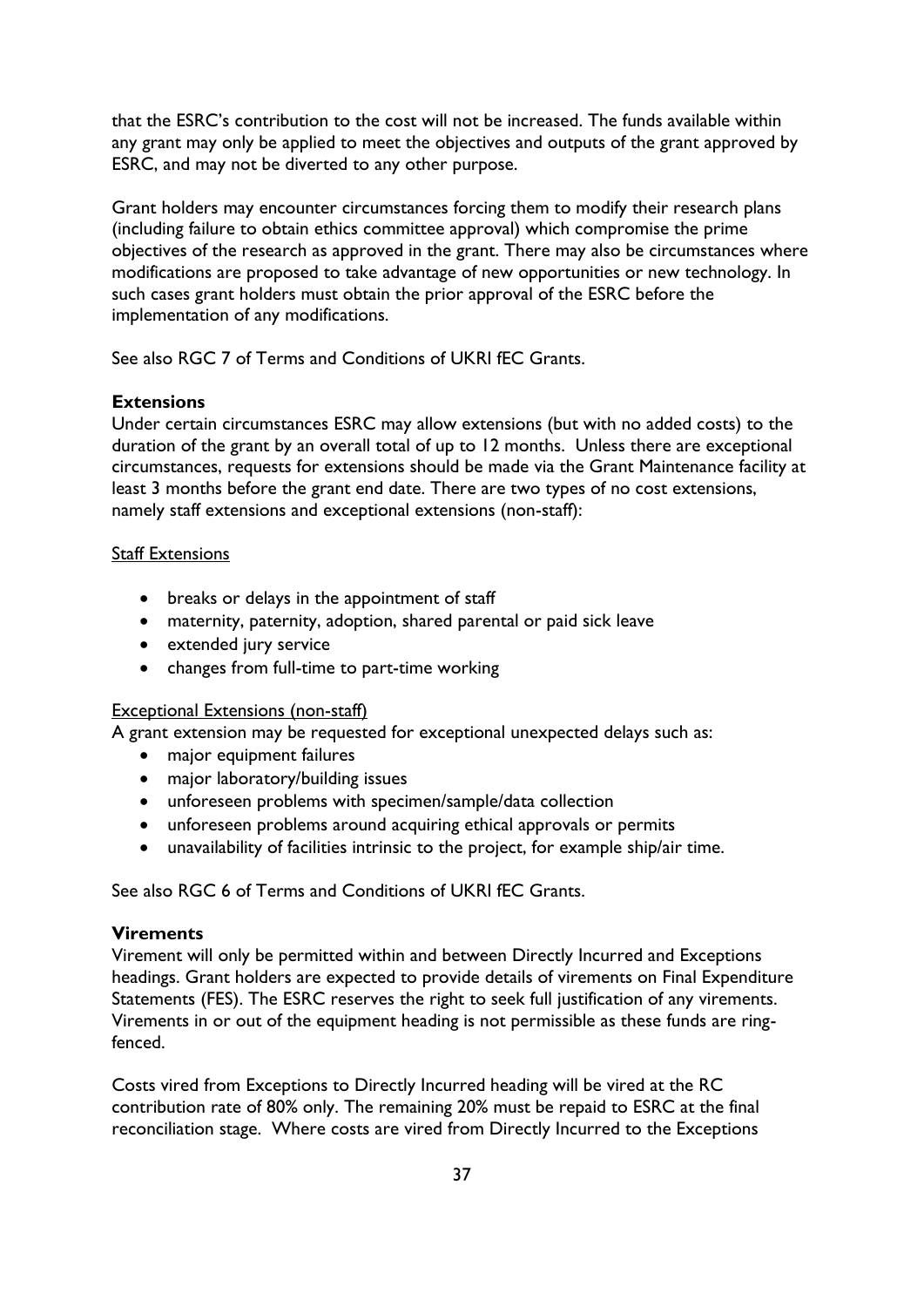heading the 80% fEC amount only may be vired, the total budget of the grant will not be increased to cover the RO 20% contribution.

See also RGC 4.4 of Terms and Conditions of UKRI fEC Grants.

# <span id="page-37-0"></span>**Sick Leave**

Staff costed as Directly Incurred, including Fellows, will receive sick leave/pay from their Research Organisation for their period of sick leave based upon their RO contract of employment.

ESRC will reimburse the Research Organisation to cover any additional net sick leave costs that cannot be met within the announced Grant cash limit for staff within the Directly Incurred and Exceptions fund headings. Net sick leave costs are the amount paid to the individual less the amount the Research Organisation can recover from HMRC. This will be payable only for the percentage of time that the staff are contracted on the Grant.

These additional costs must be claimed under the "Absence" heading on the Final Expenditure Statement. The Research Organisation can claim net sick leave pay for the duration of the person's sick leave that falls before the original grant end date, i.e. if sick leave begins 2 months before the original grant end date then the RO can claim for net sick leave costs for those 2 months

#### **Overtime Payments**

Payment of overtime to grant staff may exceptionally be agreed where all the following conditions are met:

- justification for any overtime payments are provided in advance and agreed by the grant Case Officer;
- the research will continue to be delivered within the awarded funds:
- the overtime is in line with the RO policy;
- timesheets will detail overtime hours separately from normal hours on the project.

# <span id="page-37-1"></span>**Teaching**

Prior approval of the ESRC is required if the RO wishes to adjust the salaries of staff required to do teaching, demonstrating, or part-time employment on work not funded by the grant. The RO needs to be able to assure the ESRC that a research worker is employed full-time on the project or should make a pro-rata adjustment of the time charged to the grant. Nonetheless, it is recognised that occasional teaching, not to exceed six hours per week inclusive of preparation (normally not more than two hours' contact time), could enhance the value of a project. The ESRC will therefore not object when this can be done without detriment to the principle of full-time employment, or to the conduct of the research. Costs related to teaching replacement cannot be requested as this is not considered to be a research cost.

# <span id="page-37-2"></span>**Change of grant holder**

If a grant holder resigns or retires during the period of the research grant, a replacement may be nominated by the relevant head of department and a request made to continue the research. If, however, the grant holder has moved to another organisation, the arrangements for transfers would normally apply.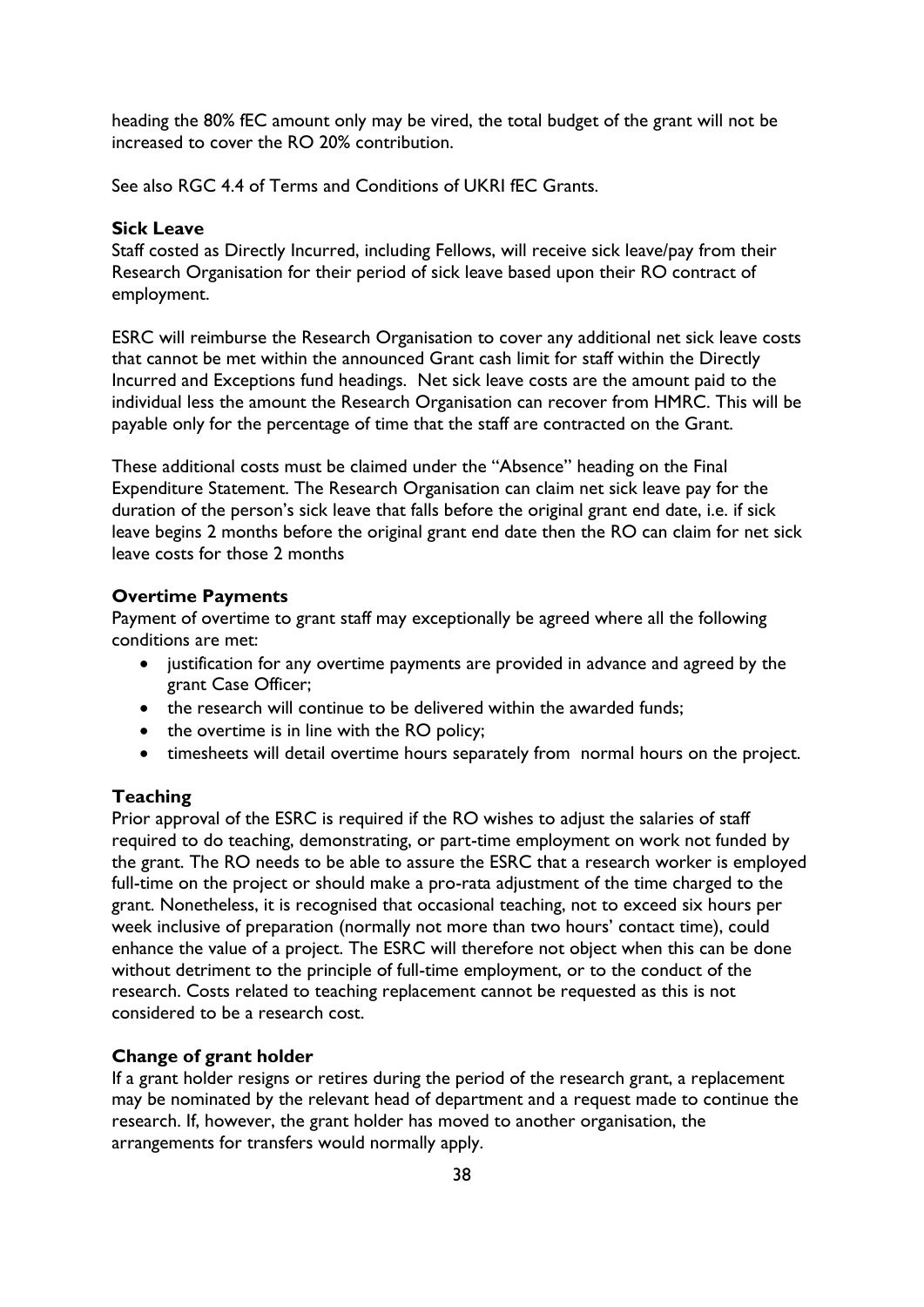See also RGC7.3 of Terms and Conditions of UKRI fEC Grants.

#### <span id="page-38-0"></span>**Transfers of grants between organisations**

When a grant holder takes up an appointment at another recognised RO before the grant finishes, the ESRC normally transfers the balance of the grant, subject to the agreement of the research organisations concerned (see transfers under the Money Follows Researcher [scheme\)](https://www.ukri.org/what-we-offer/collaborating-internationally/transferring-your-research-grant-to-another-country/). Exceptionally, the ESRC will approve the transfer of responsibility to another individual at the same RO. Grant holders proposing transfers are required to seek approval as early as possible (at least three months prior to proposed transfer date), through a Je-S Grant Maintenance Request (Transfer Request). Information on how to process this can be found in the Je-S help pages. Responsibility for the conduct of the grant remains with the original RO until such time as the transfer has been agreed by all parties concerned and until the date of transfer.

In agreeing the transfer, the first RO thereby agrees not to claim from ESRC any amount which is in excess of the original cash limit less the transferred amount. If the RO later establishes that it has incurred costs beyond this limit they may not be claimed from ESRC. They may, with the agreement of the second RO, be claimed from it. The second RO may however only pass these costs on to ESRC as long as all claims by it (including these amounts) do not exceed the cash limit for transferred grant.

If a grant is transferred from one RO to another, it will not be re-costed to take account of different indirect and estate charges used in the new RO. The Directly Allocated and Indirect costs awarded to the new RO should be calculated on the basis of the amount of time that has passed since the grant started.

See also RGC 7.2 of Terms and Conditions of UK Research and Innovation fEC Grants.

#### <span id="page-38-1"></span>**Right to terminate**

The ESRC reserves the right:

- to revise or amend at any time the conditions of the grant
- to suspend or terminate a grant at any time.

In reserving these rights the ESRC will, where possible, seek to ensure that in the event of changes or termination, reasonable notice is given to the RO and grant holder. The minimum notice will be six months.

In appropriate cases, the ESRC will consider paying such final instalments as may be necessary to cover outstanding and unavoidable commitments.

#### <span id="page-38-2"></span>**Reporting requirements**

#### **Risk management**

Risk Management Plans in the form of Risk Registers must be produced by all large grant holders within three months of being contracted. These should be fully commensurate with the host institution's Risk Register and should be sent to ESRC for initial comment. The Risk Register should identify, assess and manage key risks in relation to the delivery of outputs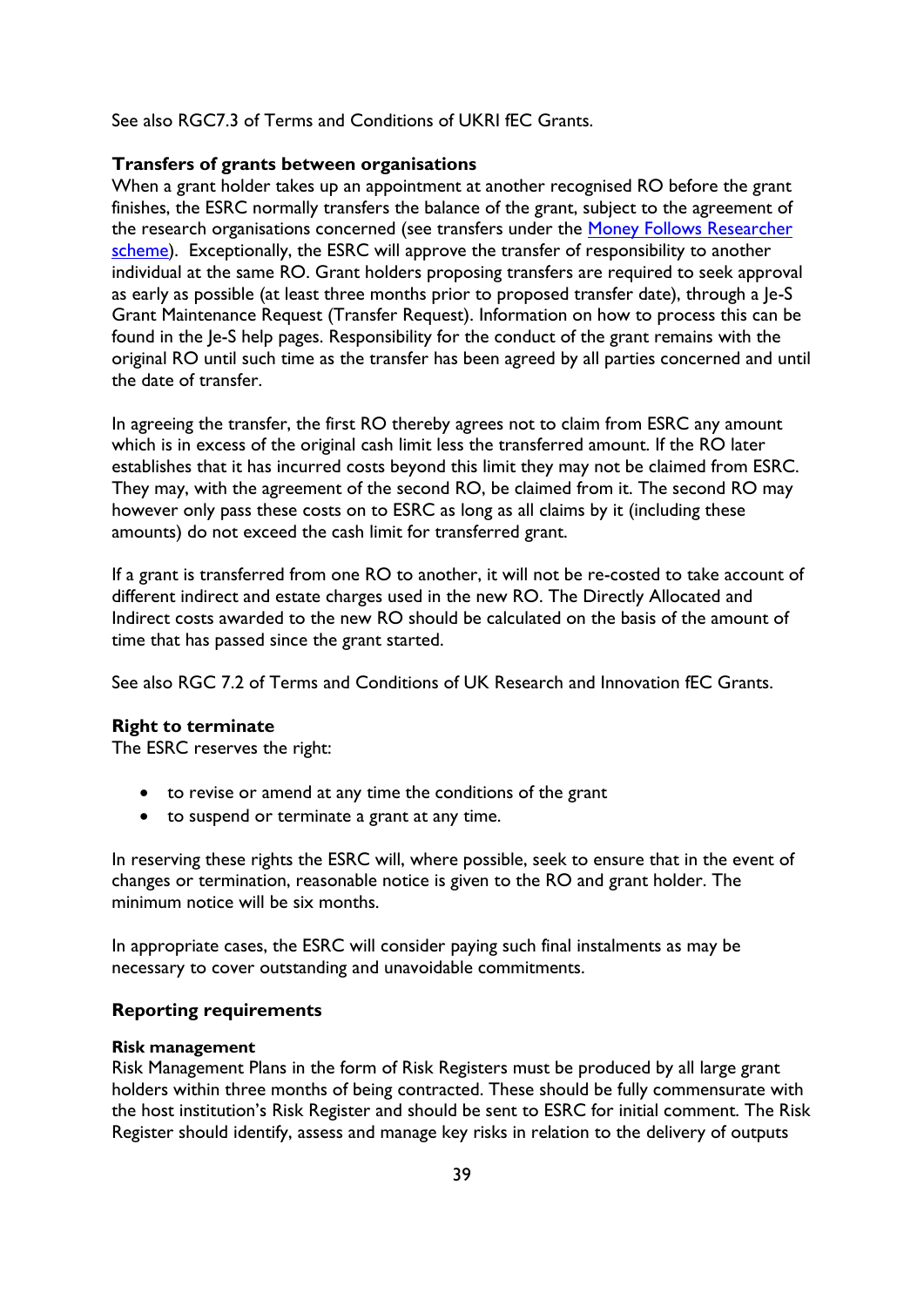required under the funding agreement. This should include, but not be limited to, the following:

- governance and staffing
- delivery and outputs
- infrastructure and facilities
- finance, income management, procurement and VfM-related matters
- legal, DPA, FOIA and IPR-related matters
- quality
- research sustainability
- ethics, scientific fraud and misconduct
- reputational aspects
- socio-political factors.

# **Annual research outcomes submission period**

- The grant holder is asked to report the outputs, outcomes and impact of their funding through UKRI's nominated outcomes collection system. This is currently the researchfish system provided by Interfolio UK.
- The grant holder is required to submit this information during an annual submission period, from the first year the award is active and up to five years after the award ends.
- We encourage the grant holder to record information in the system as soon as it becomes available, and to make use of the team member functionality to allow other researchers and supporting staff to help record this information.
- If this reporting requirement is not met, the grant holder may become ineligible to apply for UKRI funding, and have any live awards suspended, until a submission is made.
- It is the responsibility of the grant holder to ensure that the information they submit does not contain and confidential information, as the data will be published on the UKRI Gateway to Research website and may also be published through other means.
- From time to time UKRI and our supplier will send the grant holder email reminders regarding this reporting requirement.
- Future information on this reporting requirement can be found on the UKRI [Research Outcomes webpage.](https://www.ukri.org/manage-your-award/reporting-your-projects-outcomes/)

# <span id="page-39-0"></span>**Final Reporting**

In addition to the requirement to report research outcomes, there are also three ESRC specific reporting requirements that apply to principal investigators and fellows:,

 We expect you to deposit any data that you created or repurposed during the lifetime of the grant with a responsible data repository and provide metadata relating to it via the UK Data Service.Grant holders must fully complete their key findings report in our nominated reporting system (currently researchfish) in the submission period after their awards ends. We will send a reminder to the grant holder before this submission period and will check you have done this after the submission period.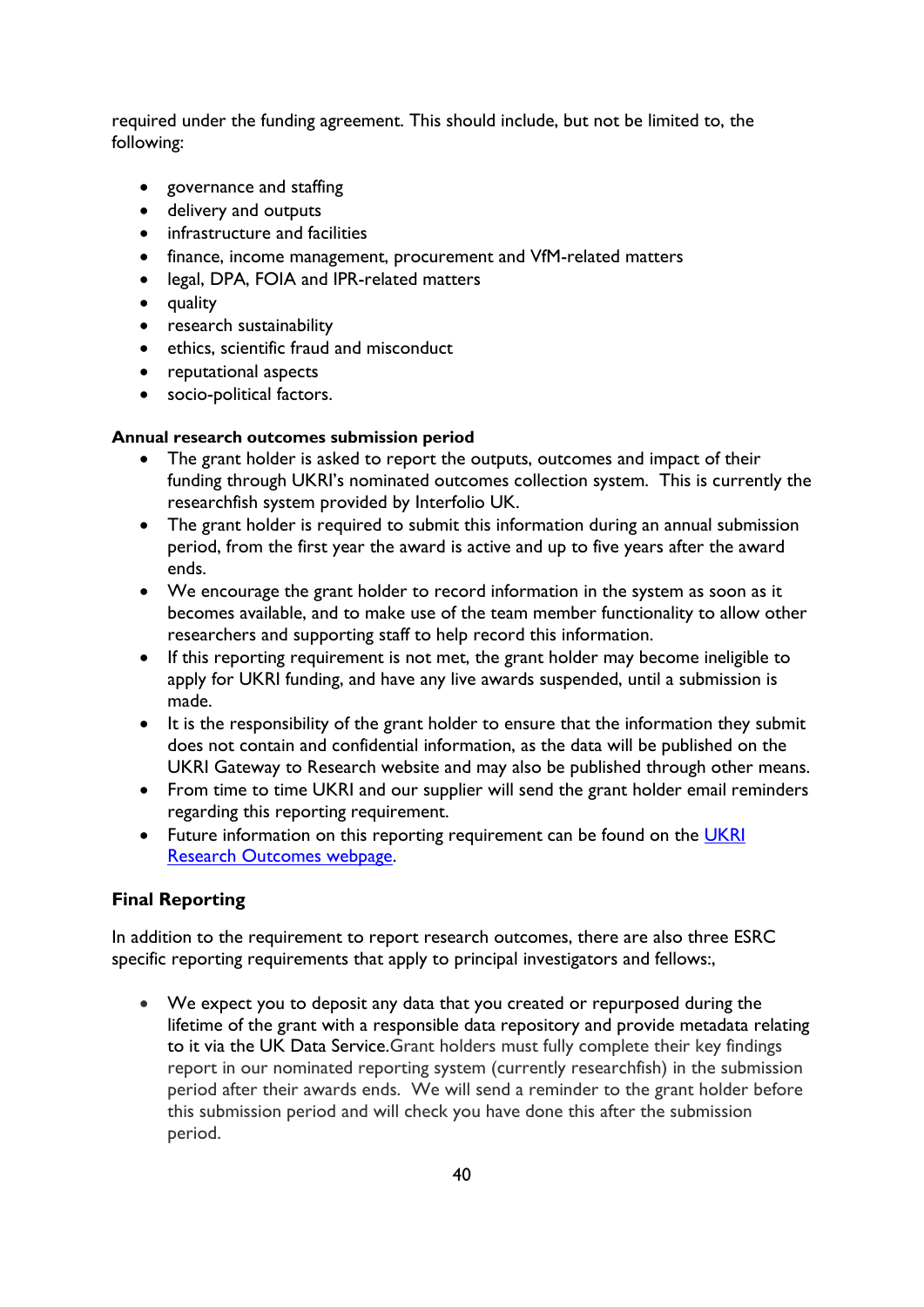- Grant holders must fully complete their narrative impact report in our nominated reporting system (currently researchfish) in the second submission period after their awards ends. We will send a reminder to the grant holder before this submission period and will check you have done this after the submission period.
- If these reporting requirements are not met, you may be ineligible to apply for further ESRC funding until this is rectified.

Further information can be found on our **ESRC** reporting webpage

#### **Contact sanctions**

If outputs and outcomes are not reported as directed the Research Councils collectively will not consider further proposals where the grant holder is named as the Principal or Co Investigator. In addition the Research Councils will suspend payments for the associated grant. See also RGC 7.4.1 of Terms and Conditions of UKRI fEC Grants.